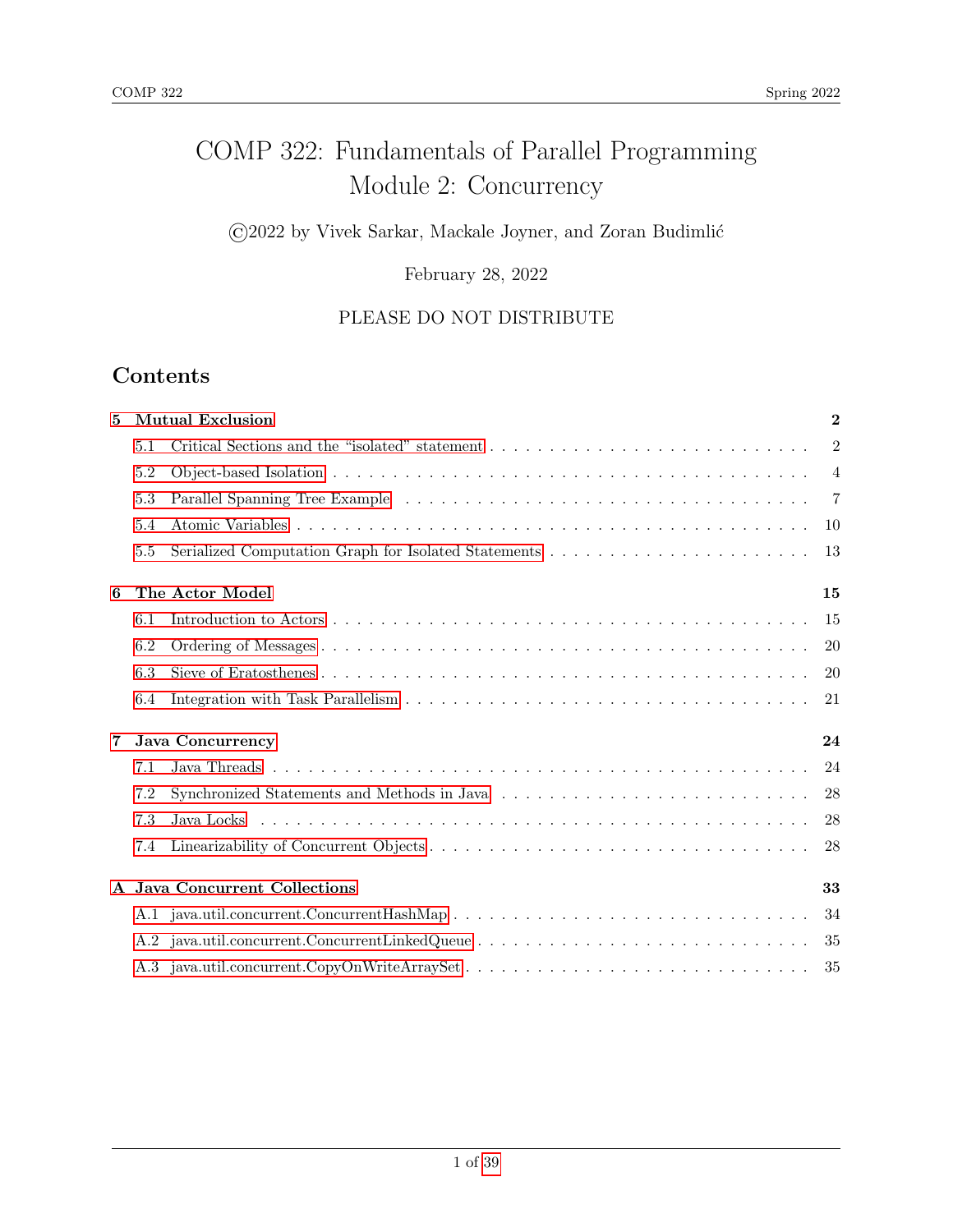# <span id="page-1-0"></span>5 Mutual Exclusion

### <span id="page-1-1"></span>5.1 Critical Sections and the "isolated" statement

For the programming constructs async, finish, future, get, forall, the following situation was defined to be a data race error — when two accesses on the same shared location can potentially execute in parallel such that at least one access is a write. However, there are many cases in practice when two tasks may legitimately need to perform conflicting accesses to shared locations.

Consider the example shown below in Listing [1.](#page-1-2) The job of method deleteTwoNodes() in line 14 is to delete the first two nodes in doubly-linked list L. It does so by calling L.delete() and L.next.delete() in parallel in lines 16 and 17. Each call to delete() needs to perform the book-keeping operations in lines 6 and 7 in mutual exclusion from the other, so that there's no chance of statement instances from the two different calls being interleaved in any way. The term "mutual exclusion" refers to the requirement that lines 6 and 7 are are executed as a single indivisible step by each task, thereby excluding the other tasks when one task is executing those statements.

```
1 class DoublyLinkedList {
2 DoublyLinkedList prev, next;
3 . . .
4 void delete() {
5 isolated { // start of mutual exclusion region (critical section)
6 if (this prev != null) this prev next = this next;
7 if (this next != null) this next . prev = this . prev
8 } // end of mutual exclusion region (critical section)
9 . . . // additional work to delete node (mutual exclusion not needed)
10 }
11
|12| }
1314 static void deleteTwoNodes (DoublyLinkedList L) {
|15| finish {
16 async L. delete ();
17 async L. next. delete ();
18 }
19 }
```
Listing 1: Example of two tasks performing conflicting accesses

The predominant approach to ensure mutual exclusion proposed many years ago is to enclose a code region such as lines 6 and 7 in a *critical section* [\[16\]](#page-37-0). The following definition of critical sections from [\[33\]](#page-38-1) captures the idea:

"In concurrent programming a critical section is a piece of code that accesses a shared resource (data structure or device) that must not be concurrently accessed by more than one thread of execution. A critical section will usually terminate in fixed time, and a thread, task or process will have to wait a fixed time to enter it (aka bounded waiting). Some synchronization mechanism is required at the entry and exit of the critical section to ensure exclusive use, for example a semaphore."

The primary mechanisms available to a Java programmer for implementing the synchronization necessary for critical sections is the synchronized language construct, and the java.util.concurrent.locks library package. You will learn about both mechanisms later in the course. Instead, the Habanero Java (HJ) language offers a simpler construct, isolated, that can be used to directly implement critical sections, as shown in lines 5–8 of Listing [1.](#page-1-2)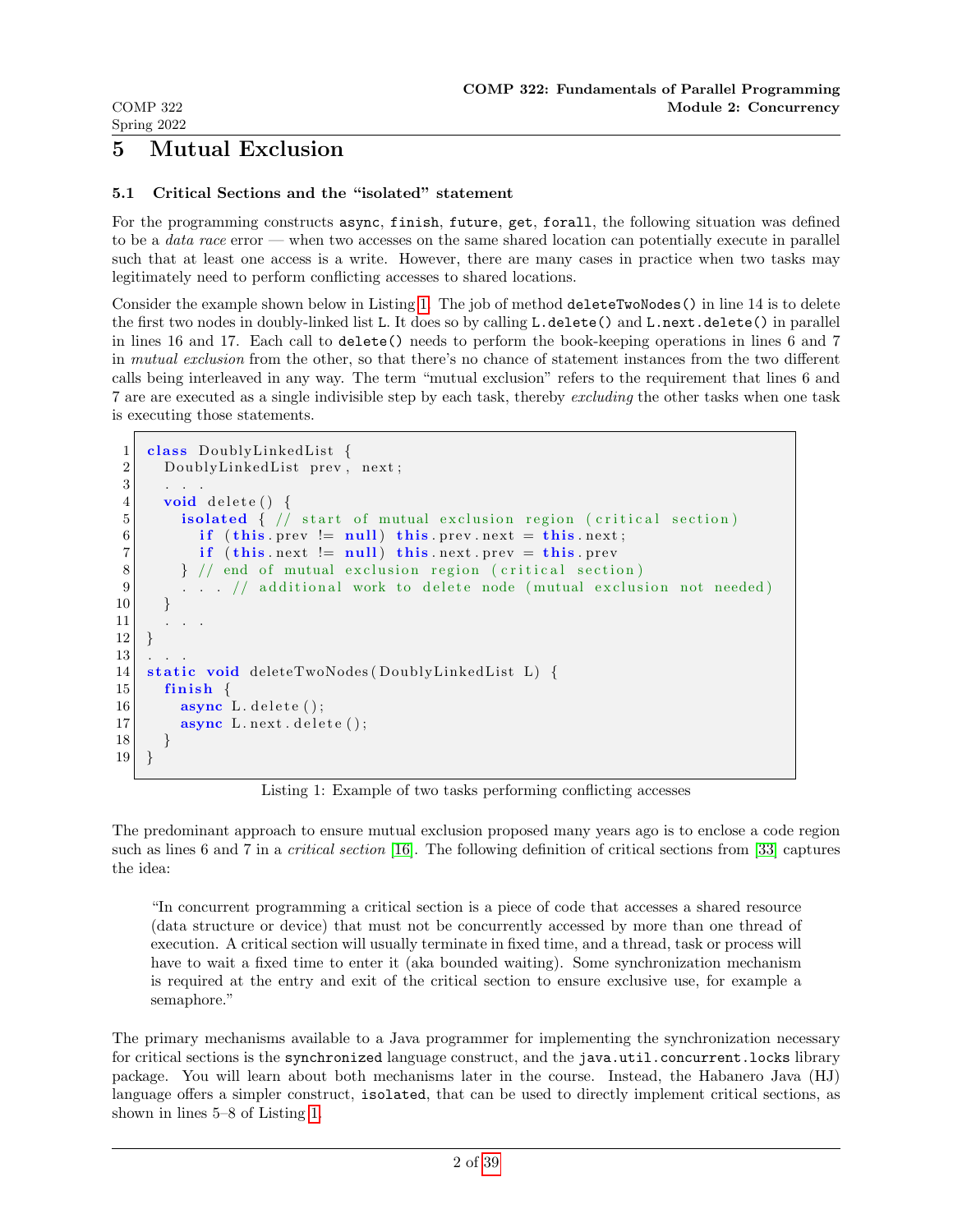Specifically, the HJ construct, isolated  $\langle \textit{stmt1} \rangle$ , guarantees that each instance of  $\langle \textit{stmt1} \rangle$  will be performed in mutual exclusion with all other potentially parallel instances of isolated statements  $\langle \textit{stmt2} \rangle$ . Thus, the use of isolated in line 5 of Listing [1](#page-1-2) is sufficient to ensure that the computations in the two calls to delete() (lines 16 and 17) can safely be executed in parallel. After each task executes the isolated statement in lines 6 and 7, it can perform the computation in line 9 in parallel with the other task. Unlike finish, isolated does not dictate the order in which the two isolated instances should be executed; it just ensures that they execute in mutual exclusion regardless of the order.

The body of an isolated statement may perform any sequential Java computation including method calls and exceptions. It is illegal to execute a parallel construct (such as async, finish, get, or forall) within an isolated statement. If an exception is throw within an isolated statement, S, it can be caught by a handler within or outside S. If control exits S after an exception, then all updates performed by S before throwing the exception will be observable after exiting S. isolated statements may be nested, but an inner isolated statement is essentially a no-op since isolation is guaranteed by the outer statement.

There is a trade-off between making isolated statements too big or too small in scope. If they are too big, then the parallelism in the program will be limited because interfering isolated statements cannot be executed in parallel. (Remember Amdahl's Law?) If they are too small, then they may not provide the desired program semantics. For example, if the isolated statement in line 5 of Listing [1](#page-1-2) is replaced by two separate isolated statements for lines 6 and 7 of Listing [1,](#page-1-2) we would lose the invariant that lines 6 and 7 execute as an indivisible operation with respect to other tasks. It is also important to note that no combination of finish, async, and isolated constructs can create a *deadlock cycle* among tasks.

# <span id="page-2-0"></span>5.1.1 Implementations of Isolated Statements

While it is convenient for the programmer to use **isolated** statements, this convenience imposes major challenges on the implementation of isolated constructs. The discussion in the previous section highlights this issue, especially if we consider the fact that the n1.delete() and n2.delete() calls may or may not interfere depending on where n1 and n2 are located in the linked list.

The Habanero-Java implementation available for COMP 322 takes a simple single-lock approach to implementing isolated statements. You will learn more about locks later in the class. The idea behind a single-lock approach is to treat each entry of an isolated statement as an  $acquire()$  operation on the lock, and each exit of an isolated statement as a  $release()$  operation on the lock. Though correct, this approach essentially implements isolated statements as critical sections.

An alternate approach for implementing isolated statements being explored by the research community is Transactional Memory (TM) [\[27\]](#page-38-2). In Software Transactional Memory (STM), a combination of compiler and runtime techniques is used to optimistically execute transactions (instances of isolated statements) in parallel while checking for possible interference. If an interference is detected, one of the transactions is "rolled back" and restarted. Given the large amount of book-keeping necessary for logging read and write operations to check for interference, it is widely believed that software-only approaches to TM incur too much overhead to be useful in practice. Instead, there have been multiple proposals for Hardware Transactional Memory (HTM) support to assist with this book-keeping. As yet, no computer with HTM support is widely available, but a few hardware prototypes have begun to show promise in this direction  $e.q.,$  [\[14\]](#page-37-1).

When comparing implementations of isolated statements, the three cases to consider in practice can be qualitatively described as follows:

- 1. Low contention: In this case, isolated statements are executed infrequently, and a single-lock approach as in HJ is often the best solution. Other solutions, such as TM, object-based isolation (Section [5.2\)](#page-3-0), and atomic variables (Section [5.4.1\)](#page-9-1), incur additional overhead compared to the single-lock approach because of their book-keeping and checks necessary but there is no visible benefit from that overhead because contention is low.
- 2. Moderate contention: In this case, the serialization of all isolated statements in a single-lock approach limits the performance of the parallel program due to Amdahl's Law, but a finer-grained approach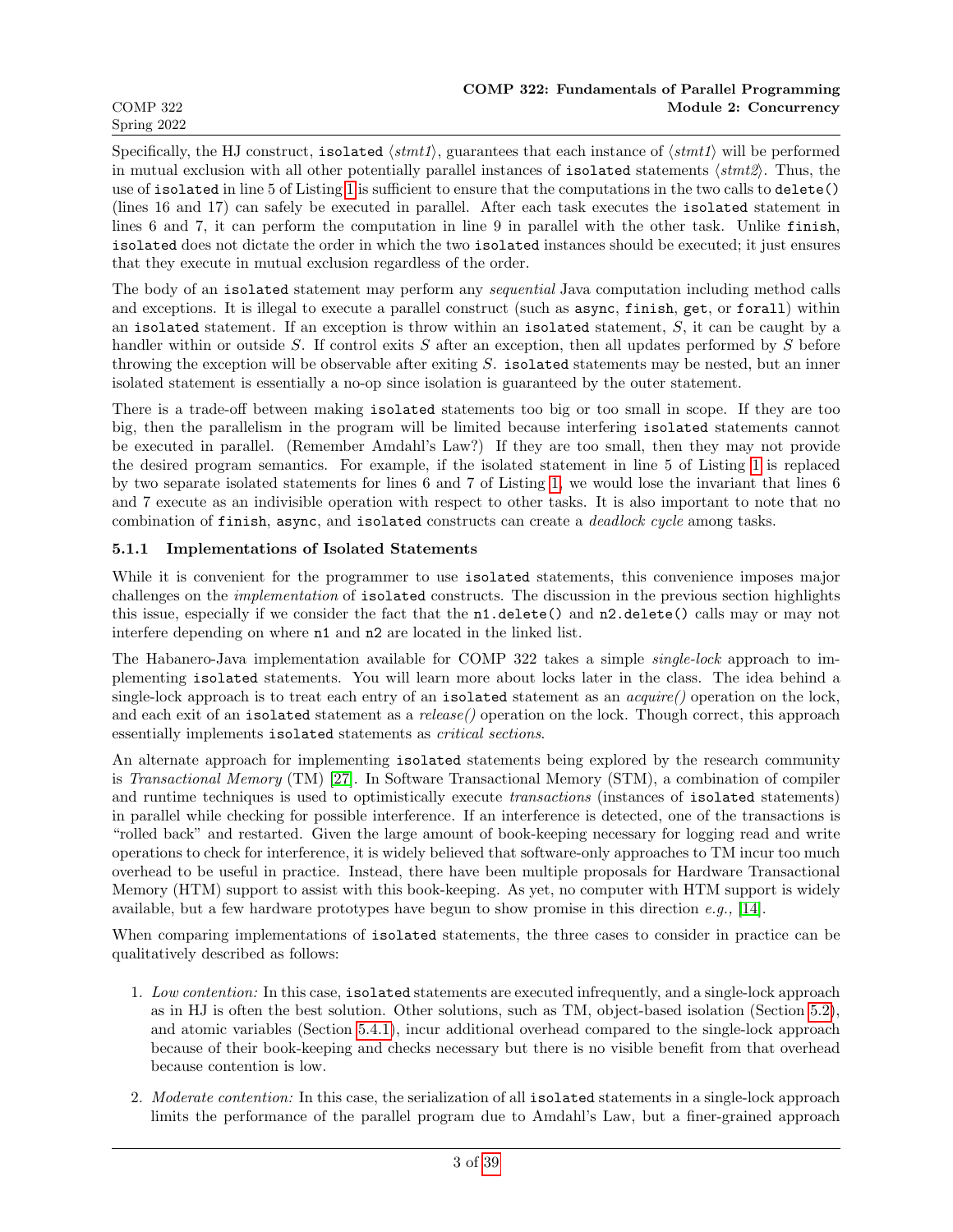that only serializes interfering isolated statements results in good scalability. This is the case that motivates the use of approaches such as TM, object-based isolation, and atomic variables, since the the benefit that they offer from reduced serialization outweighs the extra overhead that they incur.

3. High contention: In this case, there are phases in the program when interfering isolated statements on a single object (often referred to as a "hot spot" object) dominate the program execution time. In such situations, approaches such as TM and atomic variables are of little help since they cannot eliminate the interference inherent in accessing a single object. The best approach in such cases is to find an alternative approach to isolated e.g., to use a parallel Array Sum algorithm instead of an isolated statement to compute the sum of values generated by different tasks.

# <span id="page-3-0"></span>5.2 Object-based Isolation

In this section, we introduce the basic functionality of object-based isolation [\[26\]](#page-38-3). As mentioned earlier, the focus of object-based isolation is on mutual exclusion rather than strong atomicity i.e., mutual exclusion is only guaranteed between instances of isolated statements, unlike strong atomicity where a mutual exclusion guarantees may also exist between atomic and non-atomic statements. Two given isolated statements execute in mutual exclusion if the intersection of their object list is non-empty. Further, object-based isolated statements can be combined with global isolated statements that enforce mutual exclusion on all objects.

We first review the existing global isolated statement in HJ [\[20\]](#page-37-2). The HJ construct, isolated  $\langle$ *stmt1* $\rangle$ , guarantees that each instance of  $\langle \textit{stmt1}\rangle$  will be performed in mutual exclusion with all other potentially parallel interfering instances of isolated statements  $\langle \textit{stmt2} \rangle$ . Two instances of isolated statements,  $\langle \textit{stmt1} \rangle$ and  $\langle \text{stmt2} \rangle$ , are said to interfere with each other if both access the same shared location, such that at least one of the accesses is a write.

The current HJ implementation takes a simple *single-lock* approach to implementing isolated statements, by treating each entry of an isolated statement as an  $acquire()$  operation on the lock, and each exit of an isolated statement as a release() operation on the lock. Though correct, this approach essentially implements isolated statements as *critical sections*, thereby serializing interfering and non-interfering isolated statement instances. We refer to this approach as *global mutual exclusion*.

The motivation for object-based isolation is that there are many cases when the programmer knows the set of objects that will be accessed in the body of the isolated statement. In that case, they can use a statement of the form, isolated  $(obj_0, obj_1, ...)$  (stmt1), to specify the set of objects involved. (The order of objects is not significant.) We refer to this approach as *partial mutual exclusion*. In this case, two **isolated** statements are only guaranteed to execute in mutual execution if they have a non-empty intersection in their object sets. For convenience, the standard isolated statement in HJ is assumed to be equivalent to isolated(\*) i.e., an object-based isolated statement on the universal set of objects.

Figure [1](#page-4-0) contains an example that uses global mutual exclusion to implement the insert function in the SortList benchmark. Lines 14 to 21 contain the critical section that performs node insertion and executes in mutual exclusion with any other critical sections that operate on objects prev and curr.

Figure [2](#page-5-0) shows how the example presented in Figure [1](#page-4-0) can be rewritten to use object-based isolated statements instead. In this case, the programmer explicitly identifies objects prev and curr as being involved in the mutual exclusion. As discussed in Section [5.1.1,](#page-2-0) lock-based implementations of object-based isolation rely on an ability to order the objects. This ordering is in turn used to guarantee an absence of deadlock in the implementation of object-based isolation.

As mentioned earlier, imposing a total order on the isolated objects is the key mechanism to avoid deadlocks. This can be done easily for objects in a single isolated list, but nested isolated constructs can pose a challenge. A sufficient condition for deadlock avoidance with nested isolation is to prohibit an inner isolated statement from including an object that was not already acquired by an outer isolated statement. (Note that this condition permits a task to re-acquire the same object, as is done with reentrant locks.) Figure [3](#page-5-1) contains an example to illustrate this rule.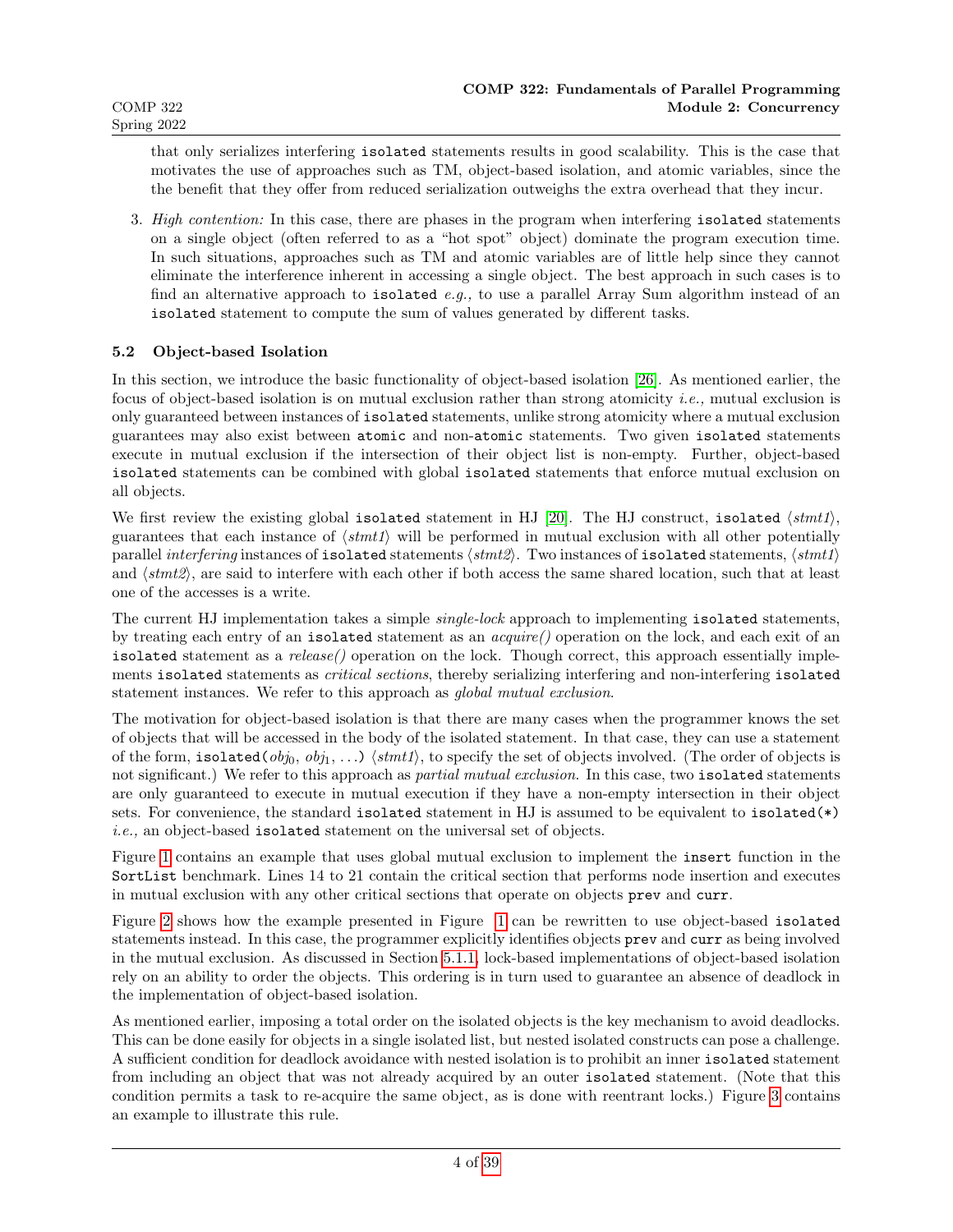```
public boolean insert (final int v) {
  while (true) \{INode \quad curr \ , \ \ prev = null \ ;for ( curr = first; curr != null;
         curr = curr.getNext()) {
      final int val = curr.getValue();
      // v already exists
      if (val = v) return false;
      else if (val > v) break;
      prev = curr;}
    boolean set = false;isolated {
      if (validate (prev, curr))final INode neo = new INode ();
        neo.setValue(v);link (prev, neo, curr);set = true;}
    }
    if (set) return true;
  }
}
```
<span id="page-4-0"></span>Figure 1: SortList Insert Operation with Global Isolation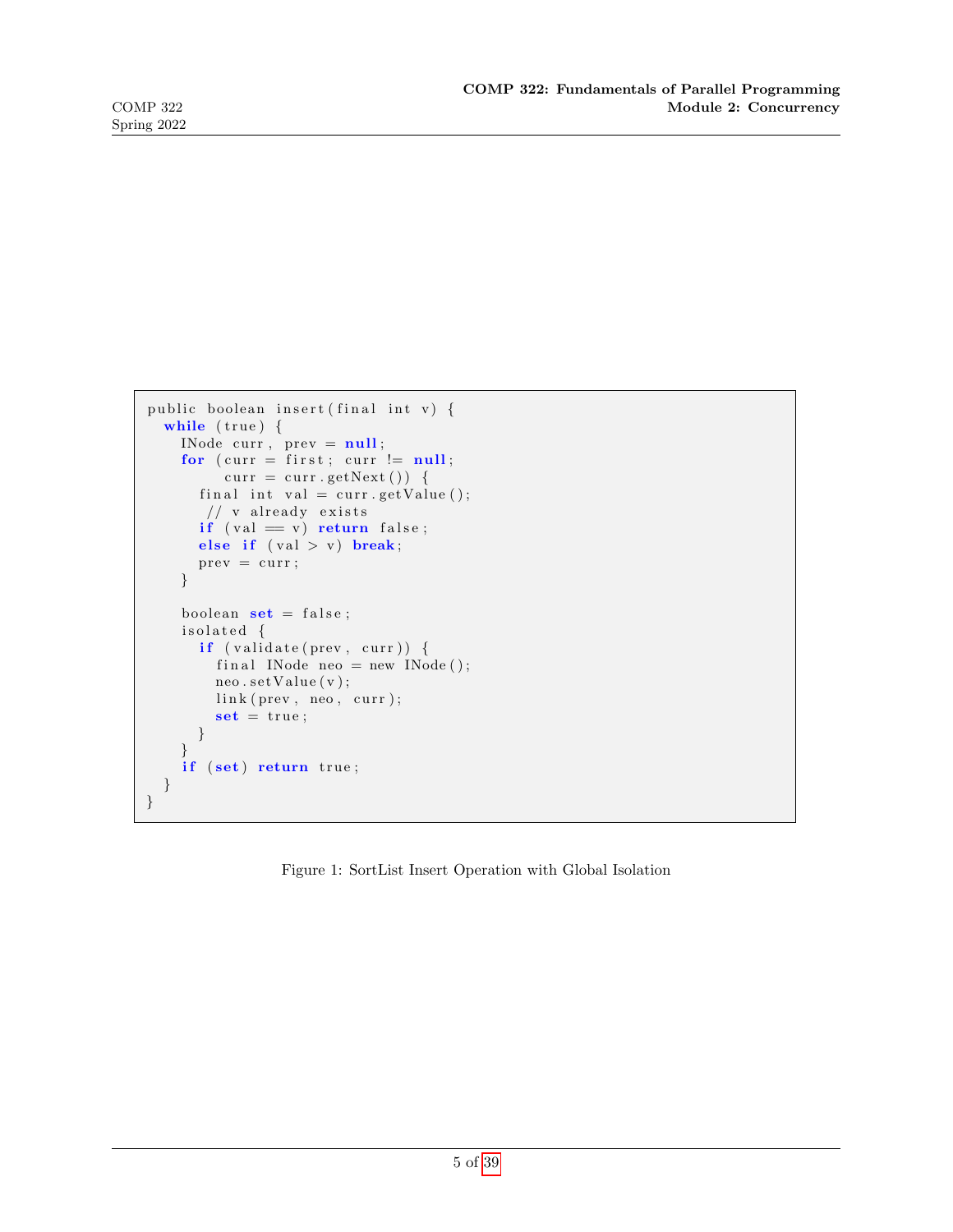```
public boolean insert (final int v) {
  while (true) \{INode curr, prev = null;for ( curr = first; curr != null;
         curr = curr.getNext()) {
      final int val = curr . getValue();
      if (val = v) return false; // v already exists
      else if (val > v) break;
      prev = curr;}
    boolean set = false;if (prev != null && curr != null) {
      isolated (prev, curr) {
        if (validate (prev, curr))final INode neo = new INode();
          neo.setValue(v);link (prev, neo, curr);
          set = true;}
      }
   }
  }
}
```
<span id="page-5-0"></span>Figure 2: SortList Insert Operation with Partial Mutual Exclusion

| isolated (obj1, obj2) | isolated                  |
|-----------------------|---------------------------|
| isolated $(obj3)$ {   | isolated $(obj1, obj2)$ { |
| S:                    | S:                        |
| $\left(a\right)$      | (b)                       |

<span id="page-5-1"></span>Figure 3: Simple cases for nested isolation.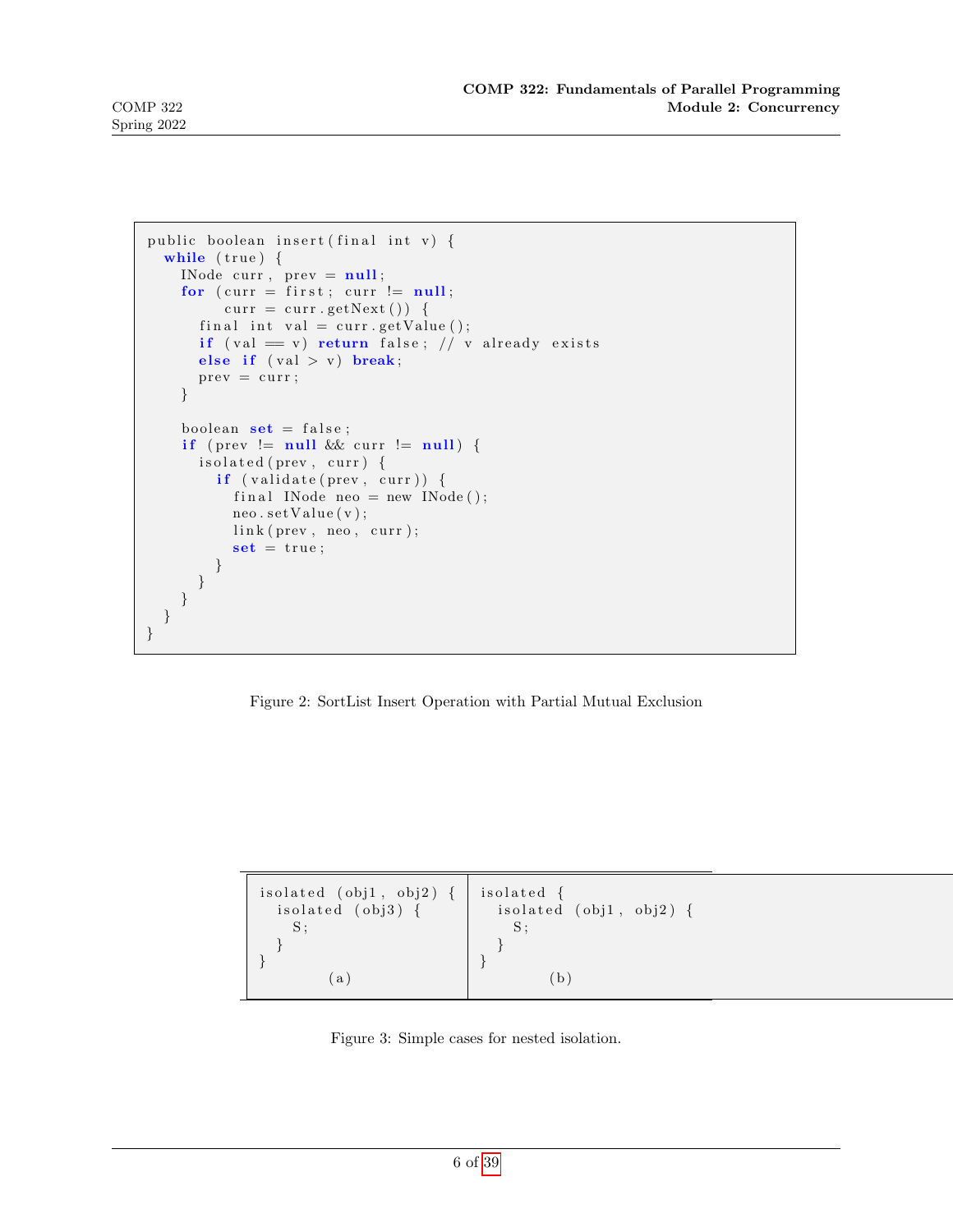In Figure [3](#page-5-1) (a), if obj3 is neither an alias of obj1 nor of obj2, then the statement S should not be permitted to execute and a runtime exception is thrown at that point. This is because the inner isolated region tries to acquire a new object that was not included in the outer isolated region, thereby opening the possibility of a deadlock. Figure [3](#page-5-1) (b) shows a legal example for nested isolation. The outer isolated region is a global mutual exclusion construct (i.e. it acquires all objects), which makes it is legal to acquire any object in the inner isolated region. To ensure the correctness of nested isolation, the implementation relies on runtime checking as compile-time checking is undecidable in general.

Finally, a null object reference in list for an object-based isolated statement is essentially no-op (unlike the Java synchronized statement, which throws a NullPointerException in that case). Consider the following example:

isolated (obj1, obj2) S;

If obj1 is null, then an implementation of the isolated statement only needs to acquire obj2, thereby making the previous statement is equivalent to the following:

isolated (obj2) S;

If both obj1 and obj2 are null, then the isolated statement degenerates to a no-op and no isolation is imposed on S.

#### <span id="page-6-0"></span>5.3 Parallel Spanning Tree Example

In this section, we discuss a more complicated use of isolated statements in a program written to find a spanning tree of an undirected graph. An undirected graph  $G = (V, E)$  consists of a finite set of vertices, V, and a set of *unordered* edges, E. An edge,  $\{u, v\}$  connects vertices  $u \neq v$ , but the order is not significant. This is unlike directed graphs, such as a computation graph, where the direction of the edge matters. A common representation for undirected graphs is the *adjacency* list. For each vertex u in the graph, an array neighbors can be used to store the set of vertices  $v \neq u$  such that there is an edge connecting vertices u and v. Figure [4](#page-7-0) contains a simple example of an undirected graph.

A path from vertex a to vertex b in graph  $G = (V, E)$  is a sequence  $\langle v_0, v_1, v_2, \ldots, v_k \rangle$  of vertices where  $v_0 = a$ ,  $v_k = b$ , and  $\{v_i, v_{i+1}\} \in E$  for  $i = 0, 1, \ldots, k-1$ . A graph is *connected* if each pair of vertices is connected by at least one path. A cycle (or circuit) is a path that starts and ends with the same vertex. A tree is a special kind of undirected graph that is connected and contains no cycles. A tree always contains  $|V| - 1$  edges. A rooted tree has a designated vertex that is called the root. A rooted tree can be represented compactly by a parent field in each non-root vertex such that there is a tree edge  $\{u, v\}$  if and only if u.parent = v or v.parent = u. A spanning tree of a connected undirected graph G is a tree containing all the vertices of G, and a subset of G's edges. A graph may have multiple spanning trees. Figure [5](#page-7-1) shows three possible spanning trees for the graph in Figure [4.](#page-7-0)

Spanning trees have multiple applications in areas as diverse as telephone networks and transportation, since a spanning tree contains the minimum number of edges  $(|V| - 1)$  to ensure that the vertices in a graph remain connected. Removing an edge from a spanning tree with cause the resulting graph to become disconnected. If each edge  $e = \{u, v\}$  in the input graph is assigned a *weight* (e.g., based on the distance or cost of the connection between the two vertices), then a *minimum spanning tree* is a spanning tree with the smallest total cost, when adding the weights of edges in the tree. The problem of finding the minimum spanning tree has received much attention in Computer Science. In this section, we will study the simpler problem of finding any spanning tree of an input graph.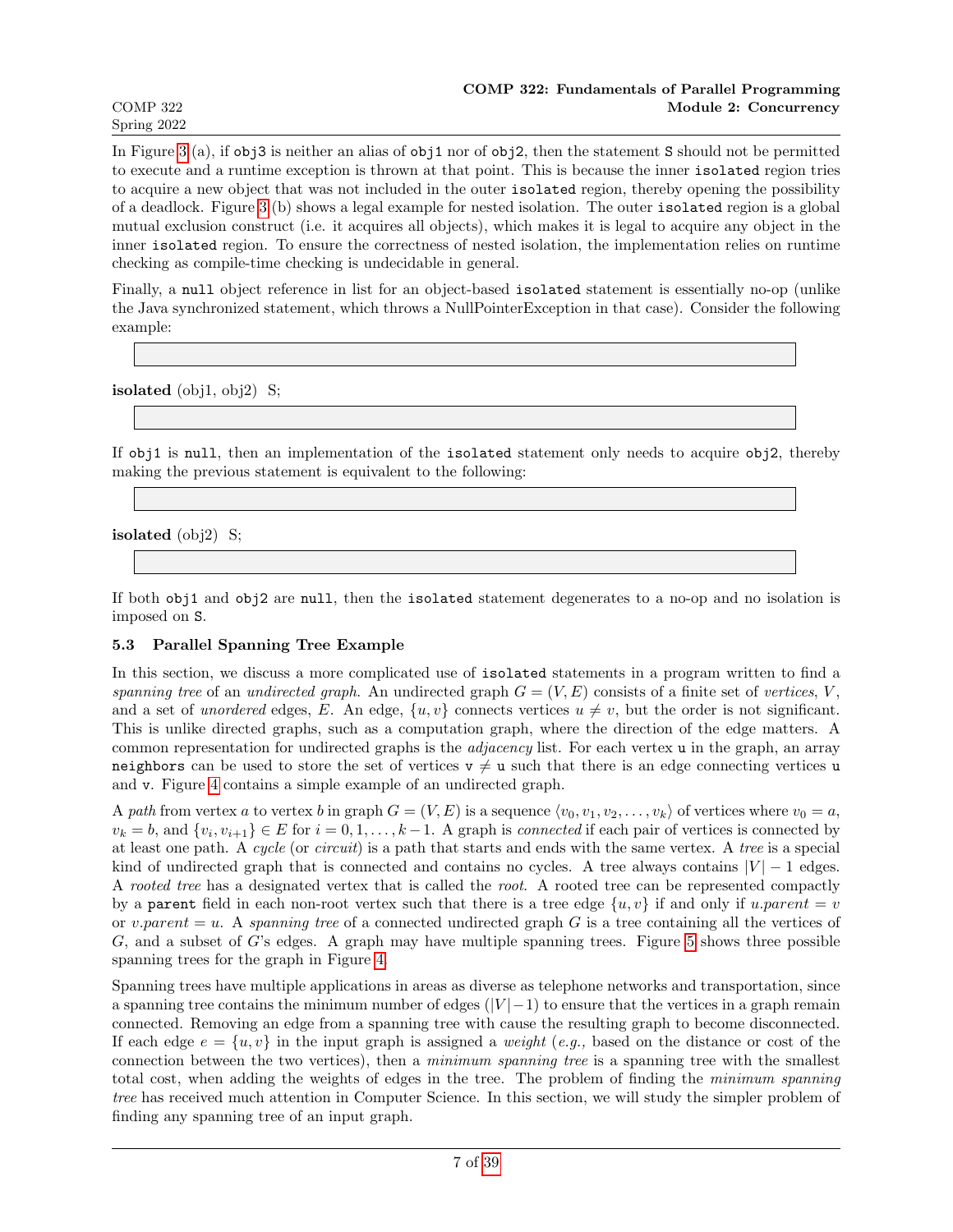

<span id="page-7-0"></span>Figure 4: Example undirected graph (source [\[29\]](#page-38-4))



<span id="page-7-1"></span>Figure 5: Three spanning trees for undirected graph in Figure [4](#page-7-0) (source [\[29\]](#page-38-4))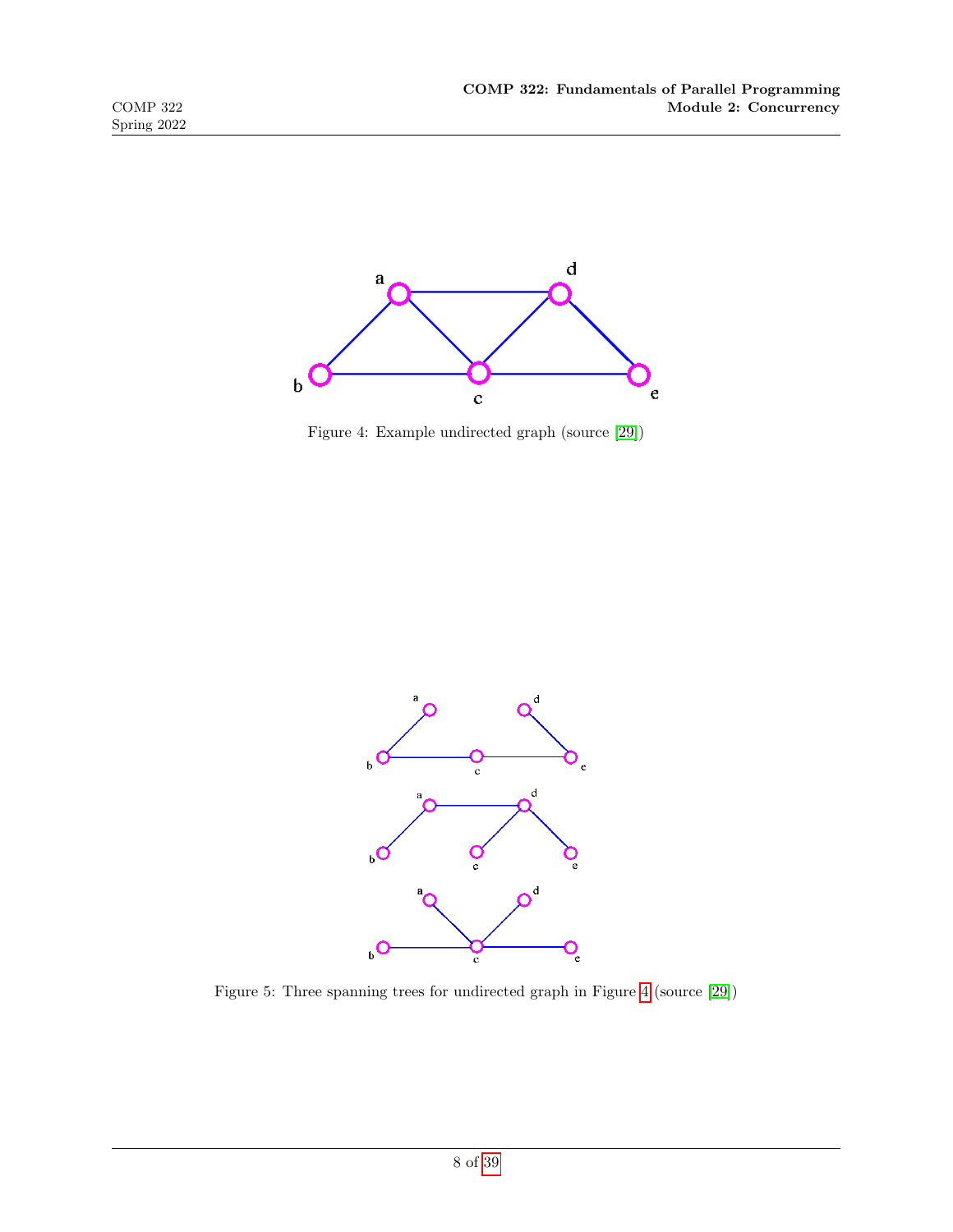Listing [2](#page-8-0) shows the sketch of a Java class V that implements a *sequential* program to compute the spanning tree of an undirected graph. Each vertex in the input graph is created as an instance of class V, and the its neighbors array contains its adjacency list. The algorithm starts by setting root.parent = root in line 17. Even though the root vertex does not have a defined parent, this convention simplifies the implementation of the tryLabeling() method, as we will see. Line 18 invokes the recursive method, compute(), on root.

The body of method compute() is defined in lines  $9 - 13$ . It iterates through each vertex (named child) in the neighbors list of the current (this) vertex, and attempts to become the parent of child by calling child.tryLabeling(). Consider an example where the this vertex is  $a$  and the child vertex is  $b$  in line 11. Line 5 in method tryLabeling() will then check if b's parent is null. If so, it sets b.parent to equal  $a$  and returns true. Otherwise, the call to tryLabeling() returns false. Back in line 11, method compute() will recursively call itself on child  $a$  if  $tryLabeling()$  returns  $true$ , thereby ensuring that compute() is called exactly once for each vertex. When all recursive calls have completed, the output spanning tree is represented by the parent fields.

```
1 class V {
2 V [] neighbors; // adjacency list for input graph
3 V parent; // output value of parent in spanning tree
4 boolean tryLabeling (V n) {
5 if (parent = null) parent=n;
6 return parent = n;
7 } \frac{\ }{\ } \frac{\ }{\ } \frac{\ }{\ } try Labeling
8 void compute () {
9 for (int i=0; i<neighbors length; i++) {
10 V child = neighbors [i];
11 if (child. tryLabeling(this))12 child compute (); //escaping async
13 }
14 } // compute
15 } // class V
16
17 root parent = root; // Use self-cycle to identify root
18 root . compute ();
19 \ldots
```
Listing 2: Sequential Algorithm for computing the Spanning Tree of an undirected graph

Listing [3](#page-8-1) shows a parallel version of the spanning tree program in Listing [2.](#page-8-0) The only changes are the addition of isolated in line 5, the addition of async in line 12, and the addition of finish in line 18. The addition of these keywords lead to a parallel program which computes a valid spanning tree of the graph, but without preserving the left-to-right order when traversing neighbors in the original sequential version. This is a nondeterministic algorithm since different executions may yield different spanning trees, all of which are valid solutions.

```
1 class V {
2 V [] neighbors; // adjacency list for input graph
3 V parent; // output value of parent in spanning tree
4 boolean tryLabeling (V n) {
5 isolated if (parent = null) parent=n;
6 return parent = n;
7 } \frac{1}{\sqrt{2}} tryLabeling
8 void compute () {
9 for (int i=0; i<neighbors.length; i++) {
10 V child = neighbors [i];
11 if (child . tryLabeling (this))
12 async child compute (); //escaping async
```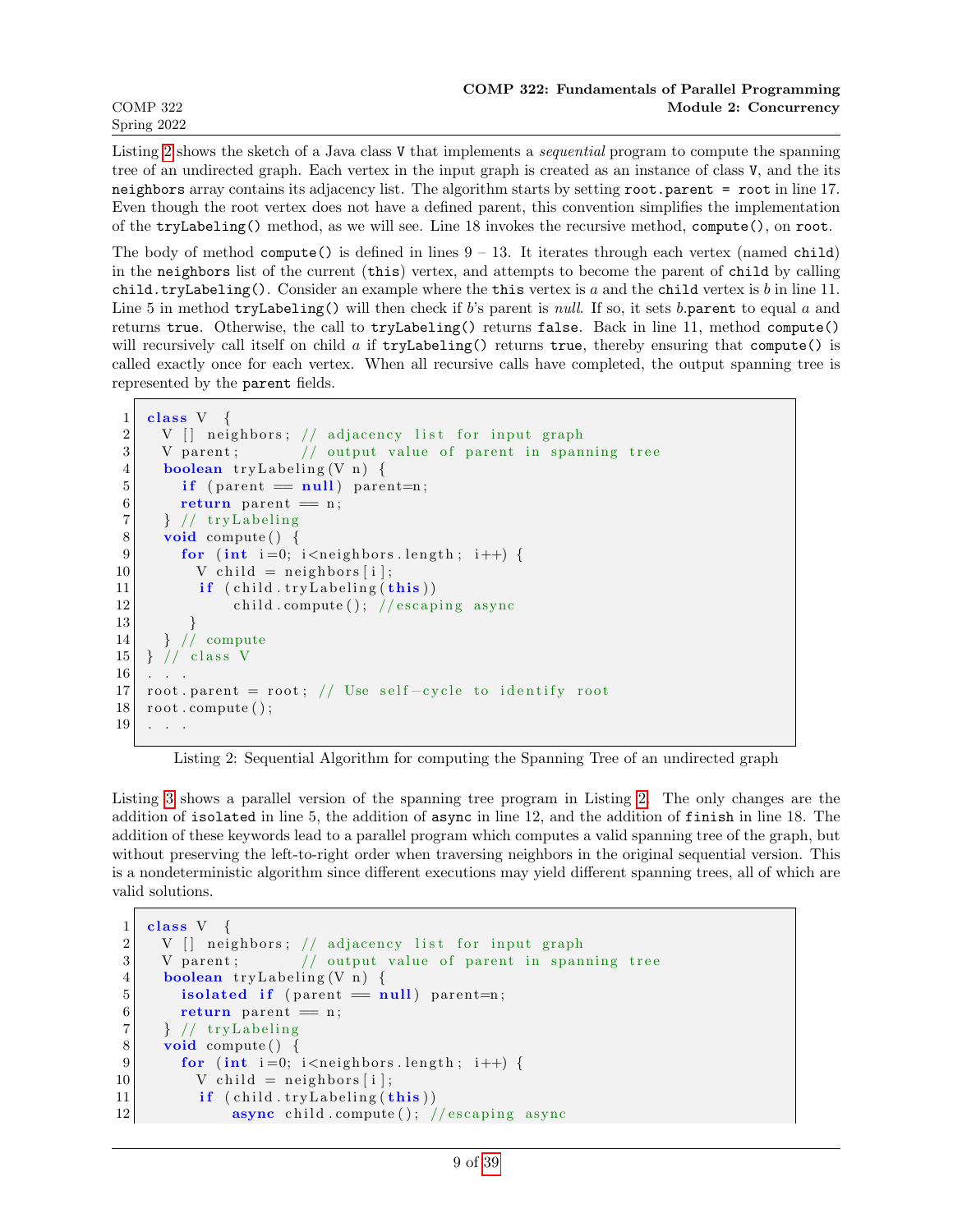```
|13| }
14 } // compute
15 } // class V
16
17 root parent = root; // Use self-cycle to identify root
18 finish root . compute ();
19
```
Listing 3: Parallel Spanning Tree of an undirected graph

There are some other points worth observing in this example. Method compute() in lines 8–14 contains an async but no finish statement. In such a case, the async in line 12 is called an *escaping async*, because its parent task's method can return before the async has completed. Instead, a finish is included in line 18 to ensure that all async's terminate before the program proceeds to line 19. The isolated statement in line 5 is necessary because multiple neighbors of a vertex v2 may compete to be its parent. The winning vertex v1 is the one whose async finds v2.parent  $==$  null, in which case it sets v2.parent  $=$  v1. All other neighbors will then fail to become the parent of  $v2$  since  $v2$ . parent  $==$  null will no longer be true.

# <span id="page-9-0"></span>5.4 Atomic Variables

# <span id="page-9-1"></span>5.4.1 AtomicInteger and AtomicIntegerArray

The java.util.concurrent package  $[28, 17]$  $[28, 17]$  (also referred to as j.u.c) was introduced over five years ago as part of Java 5.0 to offer a standard set of library utilities for writing parallel programs in Java. You will learn more details of the j.u.c. package later in the class, when you graduate from parallel programming in HJ to parallel programming in pure Java. The use of many j.u.c. features by the programmer is prohibited in HJ, since they can easily violate HJ's properties such as deadlock freedom<sup>[1](#page-9-2)</sup>.

However, there are two groups of utilities in j.u.c. that can be freely used in HJ code for performance and convenience — atomic variables and concurrent collections [\[17\]](#page-37-3). This section focuses on the former, which is embodied in the java.util.concurrent.atomic sub-package [\[5,](#page-36-0) [28\]](#page-38-5). Specifically, the j.u.c.atomic subpackage provides library calls that can be used by HJ programmers as a more efficient substitute for certain patterns of isolated statements. It does so by encapsulating a single variable in an object, and providing certain read, write and read-modify-write operations that are guaranteed to be performed "atomically" on the object *i.e.*, as though they occurred in an isolated statement. The source of efficiency arises from teh fact that many platforms offer hardware support for executing these read-modify-write operations atomically.

Thus, the basic idea behind atomic variables is to implement common access patterns occurring in isolated statements as predefined methods that can be invoked by the programmer, with efficient implementations that avoid the use of locks. Atomic variables provided a restricted solution to scalable implementations of isolated. If an isolated statement matches an available atomic pattern, then it can be implemented by using an atomic variable; otherwise, the default implementation of isolated or object-based isolation has to be used instead.

The operations of interest for two j.u.c. atomic classes, AtomicInteger and AtomicIntegerArray, are summarized in Table [1.](#page-10-0) Let us start with AtomicInteger. It has two constructors, AtomicInteger() (with a default initial value value of 0) and AtomicInteger(init) (with a specified initial value). A single instance of AtomicInteger encapsulates an object with a single integer field, val, that can only be read or written using predefined methods, as shown in Table [1.](#page-10-0) Each such method call is guaranteed to execute in isolation with other methods invoked on the same object. To use these classes in HJ, you will need to include the following statement at the start of your program, import java.util.concurrent.atomic.\*.

Table [1](#page-10-0) shows equivalent HJ isolated statements for AtomicInteger methods get(), set(), getAndSet(), addAndGet(), getAndAdd(), and compareAndSet(). While the *functionality* of your HJ program will remain unchanged if you use AtomicInteger methods as in column 2 or isolated statements as in column 3, the per-

<span id="page-9-2"></span><sup>&</sup>lt;sup>1</sup>The HJ implementation uses  $j.u.c.$  features to implement parallel constructs that you have already learned, such as  $async,$ finish, future and phaser, but this usage is not visible to the HJ programmer.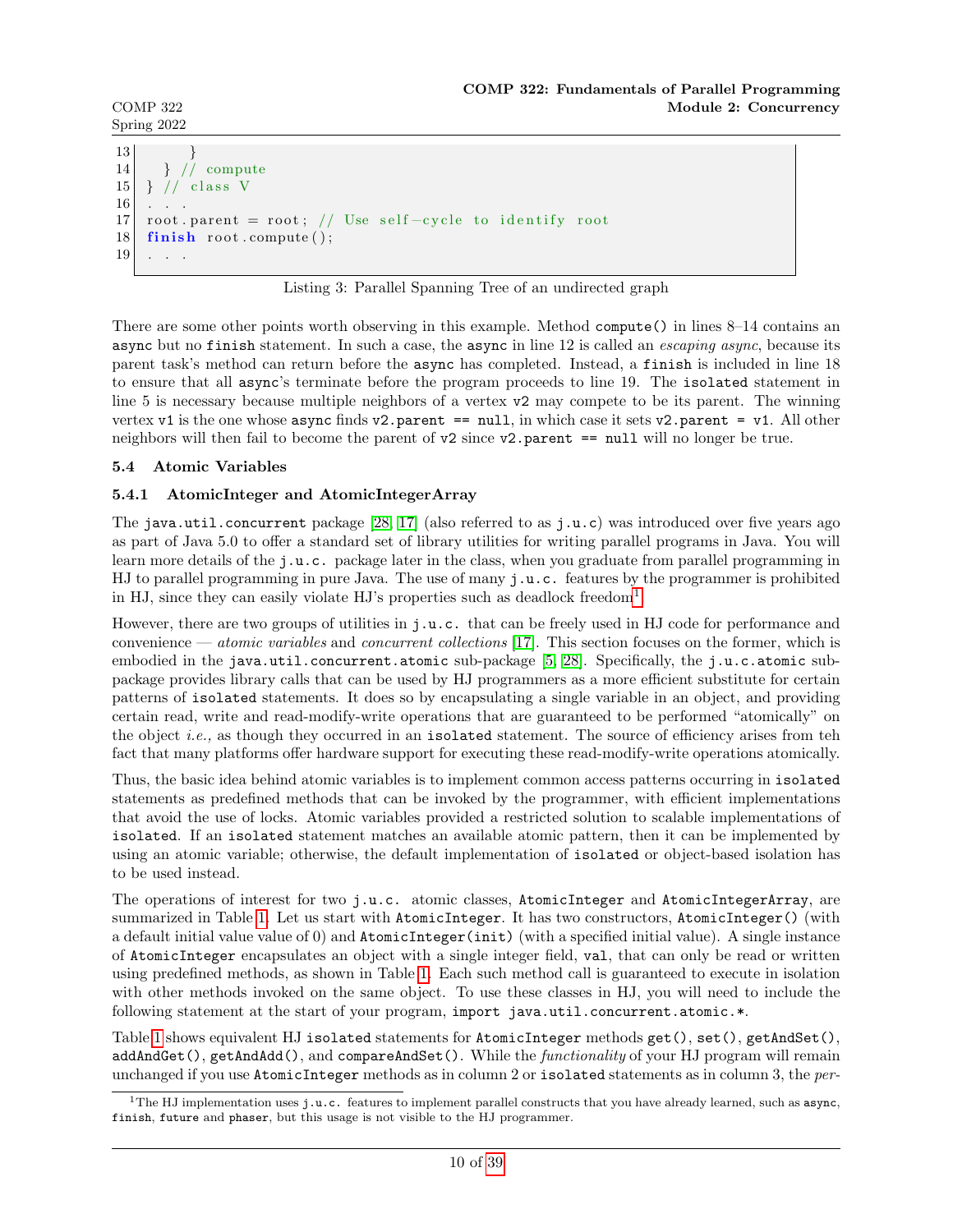| j.u.c.atomic Class            |                                             |                                                                          |  |
|-------------------------------|---------------------------------------------|--------------------------------------------------------------------------|--|
| and Constructors              | j.u.c.atomic Methods                        | Equivalent HJ object-based isolated statements                           |  |
| AtomicInteger                 | int $j = v.get$ ;                           | int j; isolated(v) $j = v.val$ ;                                         |  |
|                               | v.set(newVal);                              | $isolated(v) v.val = newVal;$                                            |  |
| AtomicInteger()               | int j = $v.getAndSet(newVal);$              | int j; isolated(v) { $j = v.val$ ; v.val = newVal; }                     |  |
| // init $= 0$                 | int j = $v.addAndGet(detta);$               | isolated(v) { v.val + = delta; j = v.val; }                              |  |
|                               | int j = $v.getAndAdd(detta);$               | isolated(v) { $j = v.val$ ; v.val += delta; }                            |  |
| AtomicInteger(int)            | $boolean b =$                               | boolean b;                                                               |  |
|                               | v.compareAndSet                             | isolated(v)                                                              |  |
|                               | (expect, update);                           | if (v.val==expect) {v.val=update; b=true;}                               |  |
|                               |                                             | $else b = false;$                                                        |  |
| AtomicIntegerArray            | int $j = v.get(i);$                         | int j; isolated(v) $j = v \cdot arr[i]$ ;                                |  |
|                               | v.set(i, newVal);                           | $isolated(v)$ v.arr[i] = newVal;                                         |  |
| AtomicIntegerArray            | int j = $v.getAndSet(i, newVal);$           | int j; isolated(v) { $j = v.\arr[i]; v.\arr[i] = newVal;$ }              |  |
| $(\text{length})$ // init = 0 | int $j = v$ .addAndGet $(i, delta)$ ;       | isolated(v) { $v.\arr[i]$ += delta; j = $v.\arr[i]$ ; }                  |  |
|                               | int j = $\overline{v.getAndAdd(i,delta)}$ ; | isolated(v) { $j = v.\arr[i]; v.\arr[i] += delta;$ }                     |  |
| AtomicIntegerArray            | boolean $b =$                               | boolean b;                                                               |  |
| $(\operatorname{arr})$        | v.compareAndSet                             | isolated(v)                                                              |  |
|                               | (i, expected, update);                      | if $(v \cdot arr[i] == expect) \{v \cdot arr[i] == update; b = true; \}$ |  |
|                               |                                             | $else b = false;$                                                        |  |

<span id="page-10-0"></span>Table 1: Methods in java.util.concurrent atomic classes AtomicInteger and AtomicIntegerArray and their equivalent HJ object-based isolated statements. Variable v refers to a j.u.c.atomic object in column 2 and to an equivalent non-atomic object in column 3. val refers to a field of type int, and arr refers to a field of type int[].

| 1) Rank computation:                                       |                                              |  |  |  |
|------------------------------------------------------------|----------------------------------------------|--|--|--|
| rank = $new ; rank.count = 0;$                             | AtomicInteger rank = new $AtomicInteger()$ ; |  |  |  |
|                                                            |                                              |  |  |  |
| $isolated(rank)$ $r = ++rank.count;$                       | $r = rank.incrementAndGet()$ ;               |  |  |  |
| 2) Work assignment:                                        |                                              |  |  |  |
| $rem = new ; rem.count = n;$                               | AtomicInteger rem = new $AtomicInteger(n)$ ; |  |  |  |
|                                                            |                                              |  |  |  |
| $isolated$ (rem) $r = rem.count--;$                        | $r = rem.getAndDecember();$                  |  |  |  |
| if $(r > 0)$ .                                             | if $(r > 0)$ .                               |  |  |  |
| 3) Counting semaphore:                                     |                                              |  |  |  |
| $sem = new ; sem.count = 0;$                               | AtomicInteger sem = new $AtomicInteger()$ ;  |  |  |  |
|                                                            |                                              |  |  |  |
| $isolated(sem)$ $r = ++sem.count;$                         | $r =$ sem.incrementAndGet();                 |  |  |  |
|                                                            |                                              |  |  |  |
| $isolated(sem)$ $r = -sem.count;$                          | $r =$ sem.decrementAndGet();                 |  |  |  |
|                                                            |                                              |  |  |  |
| $isolated(\text{sem})$ $s = sem.count; isZero = (s == 0);$ | $s = sem.get(); isZero = (s == 0);$          |  |  |  |
| 4) Sum reduction:                                          |                                              |  |  |  |
| $sum = new ; sum.val = 0;$                                 | AtomicInteger sum = new $AtomicInteger()$ ;  |  |  |  |
|                                                            |                                              |  |  |  |
| isolated(sum) sum.val $+= x;$                              | sum.addAndGet(x);                            |  |  |  |

<span id="page-10-1"></span>Table 2: Examples of common isolated statement idioms and their equivalent AtomicInteger implementations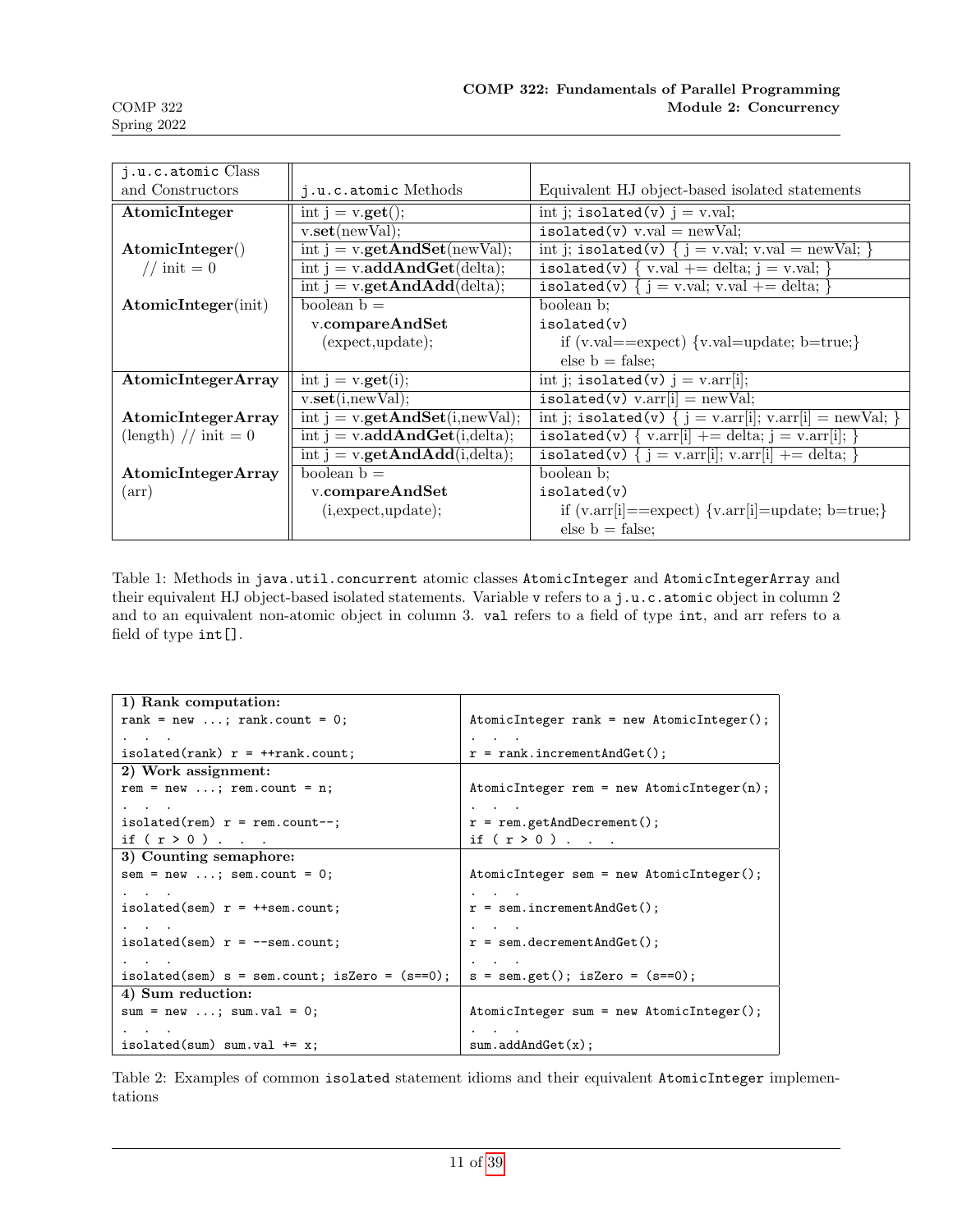formance of your program in the *moderate contention* case will usually be superior when using AtomicInteger methods for the reasons discussed in Section [5.1.1.](#page-2-0) The complete list of AtomicInteger methods can be found in [\[5\]](#page-36-0). The methods omitted from Table [1](#page-10-0) include decrementAndGet(), getAndDecrement(), incrementAndGet(), and getAndIncrement() (since they are equivalent to the add methods in Table [1](#page-10-0) with delta=1 or delta=-1), doubleValue(), floatValue() and intValue() (since their functionality can be obtained by simple cast operations), and weakCompareAndSet() (since it is identical to compareAndSet() in HJ, but differs from compareAndSet() in some fine points of the Java Memory Model that are not observed on current hardware). While the isolated patterns supported by the AtomicInteger methods in Table [1](#page-10-0) may appear to be limited, they capture idioms that occur frequently in parallel programs as shown in Table [2.](#page-10-1) In addition, variants of the **addAndGet()** and **getAndAdd()** methods have been studied extensively for the last 30 years [\[19,](#page-37-4) [18\]](#page-37-5) as primitives for building scalable parallel algorithms.

Table [1](#page-10-0) also shows constructors and methods for the AtomicIntegerArray class. The main advantage of using an instance of AtomicIntegerArray instead of creating an array of AtomicInteger's is that an AtomicIntegerArray instance occupies less space since its book-keeping overhead is amortized over an entire integer array, whereas a AtomicInteger[] array is essentially an array of objects. An element access in AtomicInteger[] also incurs an extra indirection relative to an element access in AtomicIntegerArray.

The j.u.c.atomic sub-package also includes AtomicLong, AtomicLongArray, and AtomicBoolean classes, with methods that are easy to understand once you know the methods available in AtomicInteger and AtomicIntegerArray.

# 5.4.2 AtomicReference

It is useful to perform atomic operations on object references, in addition to atomic operations on the primitive data types outlined in Section [5.4.1.](#page-9-1) Table [3](#page-12-1) summarizes the operations available for AtomicReference and AtomicReferenceArray classes in the j.u.c.atomic sub-package. The compareAndSet() method can be especially useful in practice. As an example, consider the code in Listing [4](#page-11-0) with an object-based isolated statement used in the Parallel Spanning Tree example.

```
\begin{array}{c|c} 1 & \textbf{class} & V & \{ \\ \hline 2 & V & || & \textbf{nei} \end{array}V [] neighbors; // adjacency list for input graph
 3 V parent; \frac{1}{2} output value of parent in spanning tree
 4 boolean tryLabeling (V n) {
 5 boolean retVal;
 6 isolated (this) { if (parent == null) parent=n; retVal = (parent = n);<br>return retVal;
          return retVal;
 8 } // tryLabeling
 9 \vert \quad . \quad . \quad .10 } // class V
```
Listing 4: Use of isolated in Parallel Spanning Tree example

```
1 class V {
2 V [] neighbors; // adjacency list for input graph
3 AtomicReference parent; // output value of parent in spanning tree
4 boolean tryLabeling (V n) {
5 return parent compareAndSet(null, n);
6 } // tryLabeling
7 . . .
8 } // class V
```
Listing 5: Use of compareAndSet() as a replacement for isolated in Listing [4](#page-11-0)

The isolated statement in line 5 of Listing [4](#page-11-0) can be replaced by a compareAndSet() method if parent is stored as an AtomicReference, as shown above in Listing [5.](#page-11-1) There are additional j.u.c.atomic classes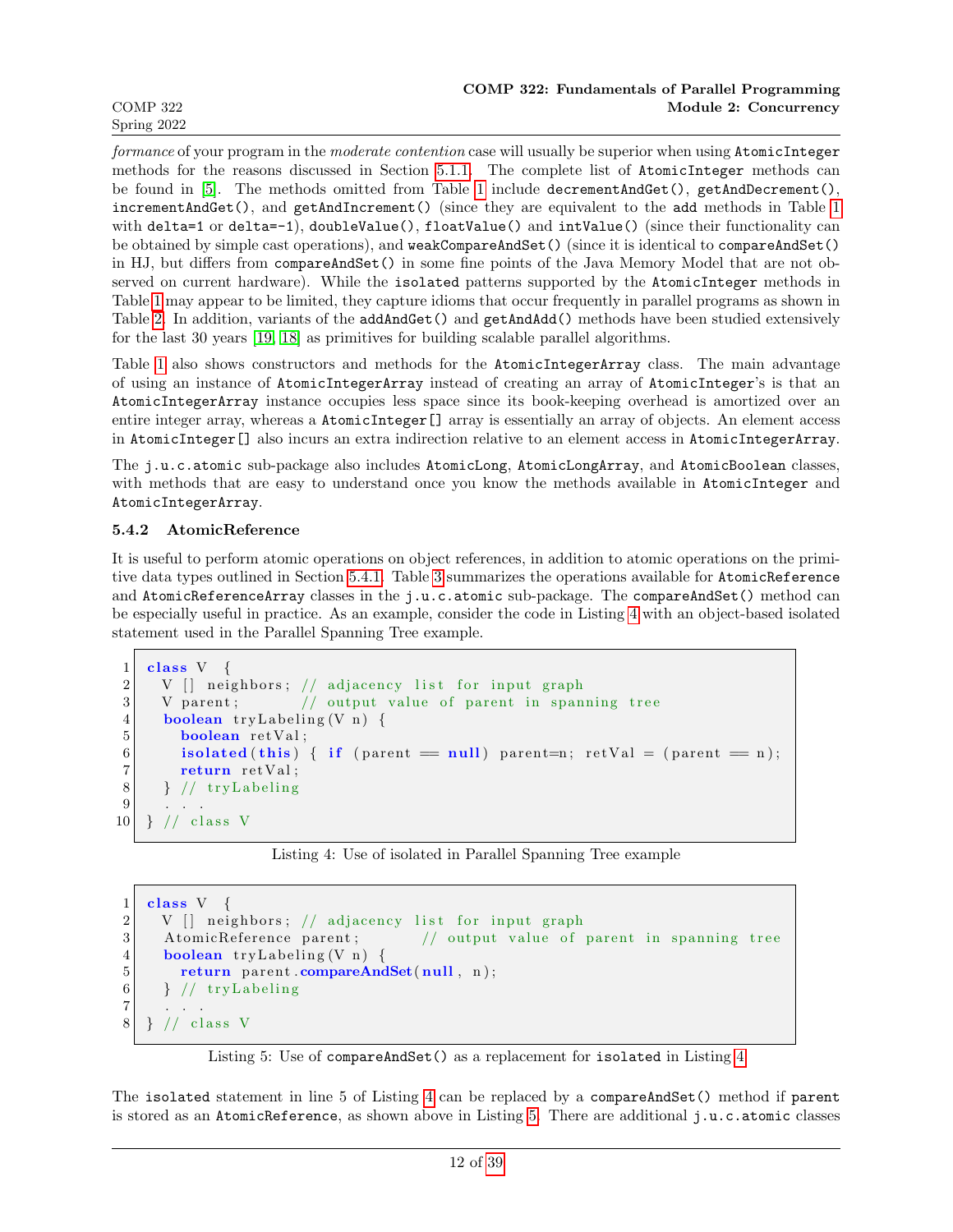| j.u.c.atomic Class                                          |                        |                                                                          |  |  |
|-------------------------------------------------------------|------------------------|--------------------------------------------------------------------------|--|--|
| and Constructors                                            | j.u.c.atomic Methods   | Equivalent HJ isolated statements                                        |  |  |
| AtomicReference                                             | Object $o = v.get()$ ; | Object o; isolated $o = v.ref$ ;                                         |  |  |
|                                                             | v.set(newRef);         | isolated v.ref $=$ newRef;                                               |  |  |
| AtomicReference()                                           | Object $o =$           | Object o:                                                                |  |  |
| // init = null                                              | v.getAndSet(newRef);   | isolated { $o = v.ref$ ; $v.ref = newRef$ ; }                            |  |  |
|                                                             | boolean $b =$          | boolean b:                                                               |  |  |
| AtomicReference(init)                                       | v.compareAndSet        | isolated                                                                 |  |  |
|                                                             | (expect, update);      | if (v.ref==expect) {v.ref=update; b=true;}                               |  |  |
|                                                             |                        | else $b = false$ ;                                                       |  |  |
| AtomicReferenceArray                                        | Object $o = v.get(i);$ | Object o; isolated $o = v \cdot arr[i]$ ;                                |  |  |
|                                                             | v.set(i, newRef);      | isolated v.arr $[i]$ = newRef;                                           |  |  |
| AtomicReferenceArray                                        | Object $o =$           | Object o;                                                                |  |  |
| $(\text{length})$ // init = null<br>v.getAndSet(i, newRef); |                        | isolated { $o = v \cdot arr[i]; v \cdot arr[i] = newRef;$ }              |  |  |
|                                                             | boolean $b =$          | boolean b:                                                               |  |  |
| AtomicIntegerArray                                          | v.compareAndSet        | isolated                                                                 |  |  |
| (i, expect, update);<br>$(\operatorname{arr})$              |                        | if $(v \cdot arr[i] == expect) \{v \cdot arr[i] == update; b = true; \}$ |  |  |
|                                                             |                        | $else b = false:$                                                        |  |  |

<span id="page-12-1"></span>Table 3: Methods in java.util.concurrent atomic classes AtomicReference and AtomicReferenceArray and their equivalent HJ object-based isolated statements. Variable v refers to a j.u.c.atomic object in column 2 and to an equivalent non-atomic object in column 3. ref refers to a field of type Object, and arr refers to a field of type Object[].

available called AtomicMarkableReference and AtomicStampedReference that support atomic manipulation of a reference+boolean pair or a reference+int pair respectively. Unfortunately, there is no pre-defined method that can support atomic manipulation of multiple objects as in the isolated statement in Listing [1.](#page-1-2)

# <span id="page-12-0"></span>5.5 Serialized Computation Graph for Isolated Statements

How can the Computation Graph (CG) structure be extended to model isolated statements? We start by modeling each instance of an isolated statement as a distinct step (node) in the CG. This is permissible since the execution of an isolated statement is purely sequential with no internal continuation points. Next, we reason about the order in which interfering isolated statements are executed. This is complicated because the order may vary from execution to execution e.g., the isolated statement instance invoked by the async in line 16 of Listing [1](#page-1-2) may execute before the isolated statement in line 17 in one execution, and vice versa in another execution.

To solve this dilemma, we introduce a family of Serialized Computation Graphs (SCG's) that can be obtained when executing a program for a given input. Each SCG consists of a CG with additional *serialization* edges. Consider a CG being constructed on-the-fly as a parallel program executes. Each time an isolated step,  $S'$ , is executed, we add a *serialization* edge from  $S$  to  $S'$  for each isolated step,  $S$ , that has already executed. For simplicity, we omit serialization edges when the source and destination steps belong to the same task, since they will always be redundant.

Each SCG represents a set of executions in which all interfering isolated statements execute in the same order. Different SCG's are used to reason about different orders of execution of interfering isolated statements. We can use SCG's to reason about properties of parallel programs that you have already studied with respect to a specific CG. For example, the critical path length  $(CPL)$  of the execution of a program with isolated statements can be obtained by computing the  $CPL$  of the corresponding SCG.

Consider the computation graph in Figure [6](#page-13-0) (ignoring the red serialization edges) and assume that nodes  $v10, v11, v16$  all consist of interfering isolated steps as shown in the bottom right of the figure. There are three possible orderings for these nodes, when taking *continue*, spawn and *join edges* into account: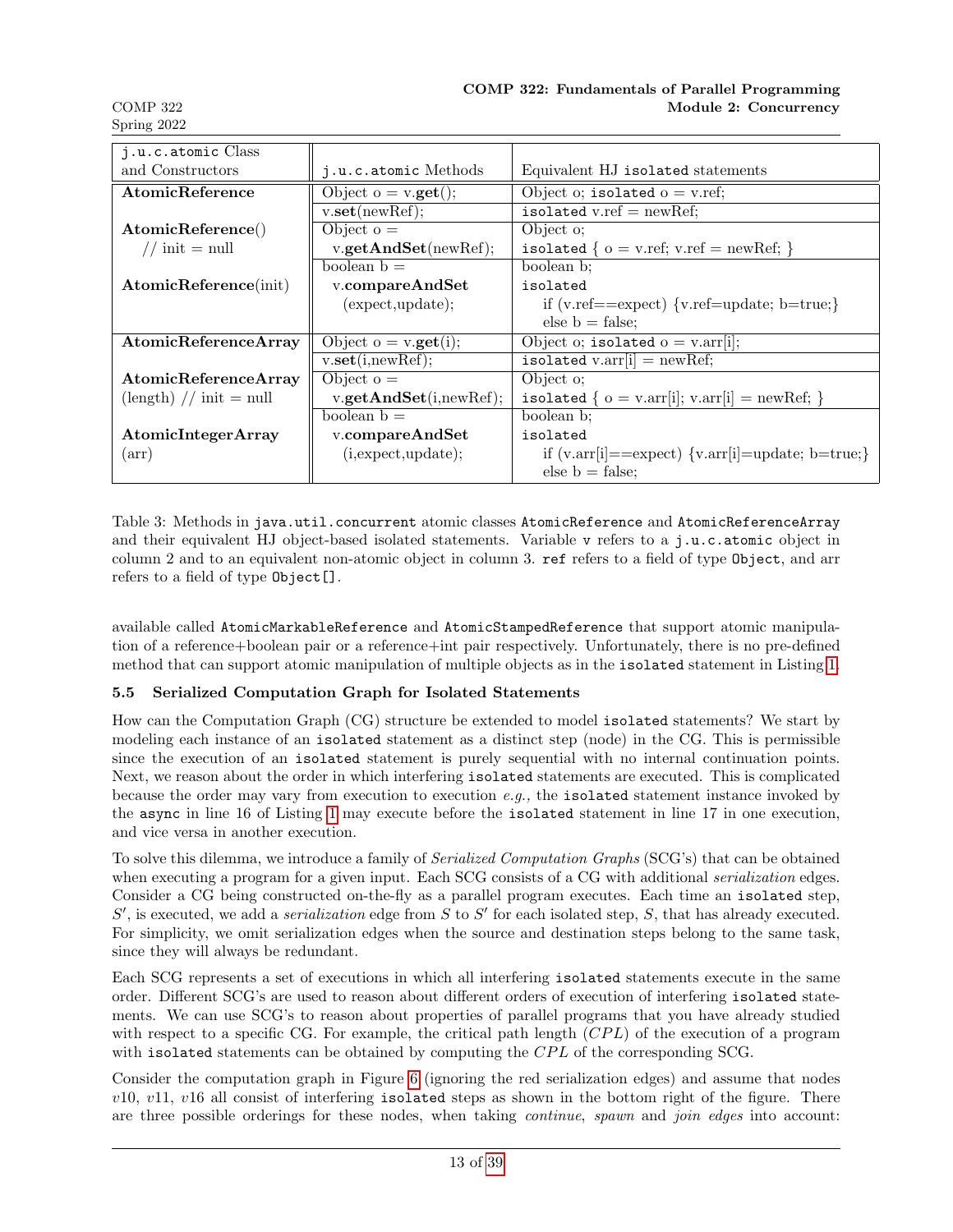$v16 \rightarrow v10 \rightarrow v11$ ,  $v10 \rightarrow v16 \rightarrow v11$  and  $v10 \rightarrow v11 \rightarrow v16$ . Each order leads to a different SCG, when serialization edges are added. The red edges in Figure [6](#page-13-0) show serialization edges added when the isolated steps execute in the sequence,  $v10 \rightarrow v16 \rightarrow v11$ . These edges increase the critical path length of the SCG from 17 nodes (without serialization edges) to 18 nodes (with serialization edges). Alternate SCG's are also possible with serialization edges  $v10 \rightarrow v11 \rightarrow v16$  and  $v16 \rightarrow v10 \rightarrow v11$  which result in a critical path length of 17 nodes.



<span id="page-13-0"></span>Figure 6: Serialized Computation Graph with Serialization Edges

# 5.5.1 Data Races and the Isolated Statement

The following definition of data races studied earlier can also be directly applied to an SCG:

"Formally, a data race occurs on location L in a program execution with computation graph CG if there exist steps  $S_1$  and  $S_2$  in  $CG$  such that:

- 1.  $S_1$  does not depend on  $S_2$  and  $S_2$  does not depend on  $S_1$  *i.e.*, there is no path of dependence edges from  $S_1$  to  $S_2$  or from  $S_2$  to  $S_1$  in  $CG$ , and
- 2. both  $S_1$  and  $S_2$  read or write L, and at least one of the accesses is a write."

By this definition, there is no data race between (say) node  $v10$  and  $v16$  in Figure [6,](#page-13-0) since the insertion of serialization edges ensures that there cannot be a data race between any two interfering isolated statement instances. The absence of a data race appears reasonable for variable x in Figure [6](#page-13-0) (since all executions will result in  $x++$  being performed exactly three times in isolation), but what about variable y? The final value of y depends on the order in which the isolated statements are executed. While this appears to be a race of some sort, it is not considered to be a data race according to the above definition. In general, data races are considered more harmful than other forms of races in parallel programs, because the semantics of data races depends on intricate details of the underlying memory consistency model.

As another example, consider the forall loop in Listing [6.](#page-14-2) The read and write accesses to rank.count in line 3 result in data races between all pairs of forall iterations.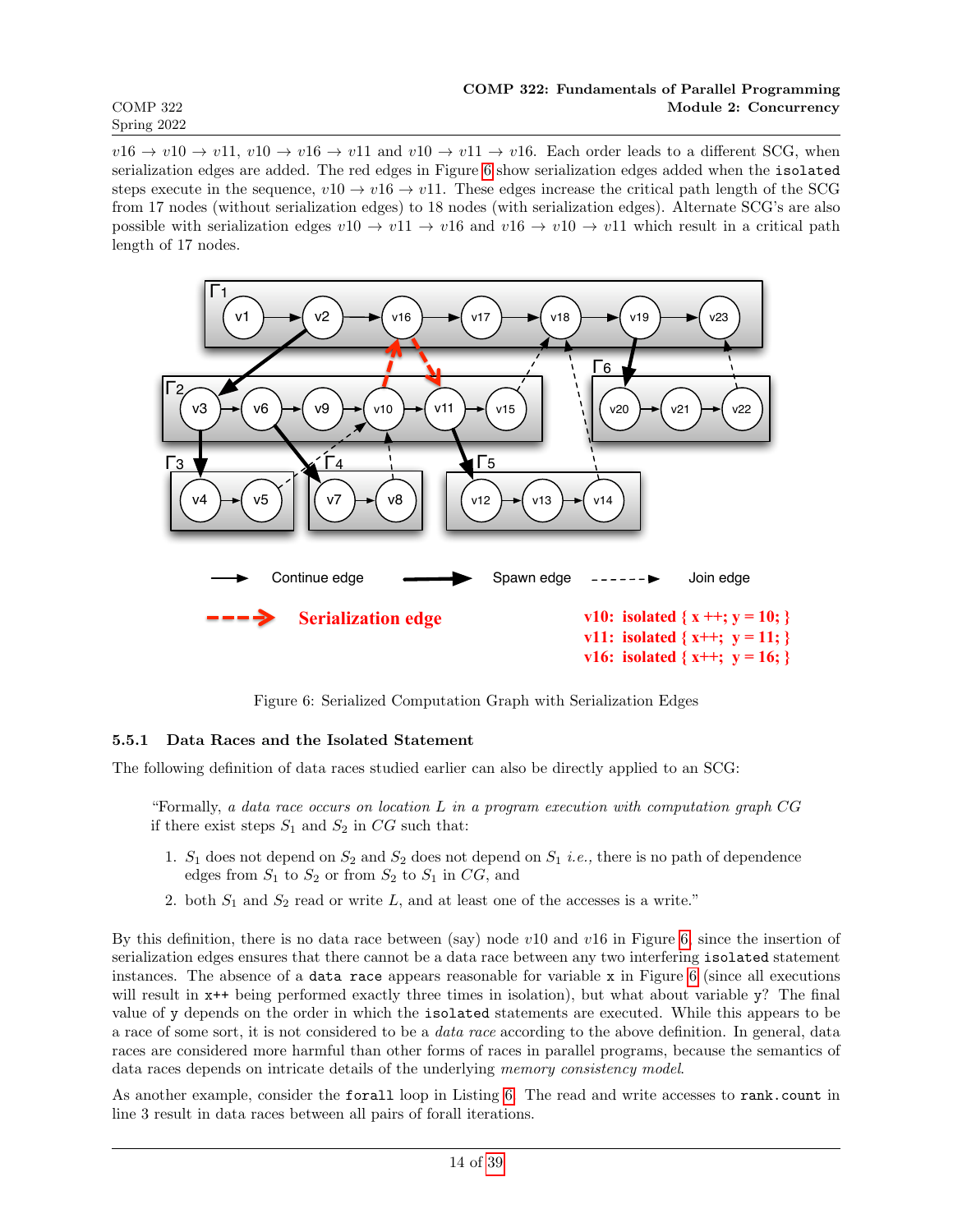```
1 \vert rank . count = 0; // rank object contains an int field, count
2 for all (point[i] : [0:m-1]) {
3 int r = rank . count++;
4 String Array [i] = Hello, World from task with rank = + r;
5 \vert \}
```
Listing 6: Example of a forall loop with a data race error

Earlier, you learned how finish statements can be inserted to fix data race errors. For this example, an isolated statement needs to be used instead, as shown in line 4 of Listing [7.](#page-14-3)

```
1 rank . count = 0; // rank object contains an int field, count
2 for all (point[i] : [0:m-1]) {
3 int r;
4 isolated \{ r = \text{rank}.\text{count++}; \}5 String Array [i] = Hello, World from task with rank = + r;
6 \mid \}
```
Listing 7: Using an isolated statement to fix the data race error in Listing [7](#page-14-3)

Note that the program in Listing [7](#page-14-3) is nondeterministic because different executions with the same input can result in different outputs (related to which iteration i gets assigned which rank  $r$ ). It is informative to review the following property studied earlier, in light of isolated constructs:

Determinism property: if a parallel program with async, finish, forall, future and get operations can never have a data race, then it must be deterministic with respect to its inputs.

This Determinism property does not hold in general for data-race-free programs that include isolated statements, as seen in the examples in Figure [6](#page-13-0) and in Listing [7.](#page-14-3) Thus, the distinction between *deterministic* and *data-race-free* programs needs to be understood with more care, when isolated statements are also under consideration.

Finally, we note that the **isolated** construct supports *weak isolation* [\[27\]](#page-38-2). With weak isolation, any memory accesses performed outside isolated constructs are not checked for interference with accesses within isolated constructs. Thus, there is the possibility of the "indivisibility" associated with an isolated statement being broken due to data races with non-isolated accesses, such as (say) a non-isolated  $x++$  operation in node  $v17$  in Figure [6.](#page-13-0)

# <span id="page-14-0"></span>6 The Actor Model

# Acknowledgment: the content in this section was developed in collaboration with Shams Imam.

The Actor Model (AM) promotes a no-shared mutable state and an event-driven philosophy. It was first defined in 1973 by Carl Hewitt et al. during their research on Artificial Intelligent (AI) agents [\[23\]](#page-37-6). It was designed to address the problems that arise while writing distributed applications. Further work by Henry Baker [\[24\]](#page-37-7), Gul Agha [\[12\]](#page-37-8), and others added to the theoretical development of the AM. The AM is different from task parallelism in that it is primarily an asynchronous message-based concurrency model. An actor is the central entity in the AM that defines how computation proceeds. The key idea is to encapsulate mutable state and use asynchronous messaging to coordinate activities among actors.

# <span id="page-14-1"></span>6.1 Introduction to Actors

An actor is defined as an object that has the capability to process incoming messages. Usually the actor has a mailbox, as shown in Figure [7,](#page-15-0) to store its incoming messages. Other actors act as producers for messages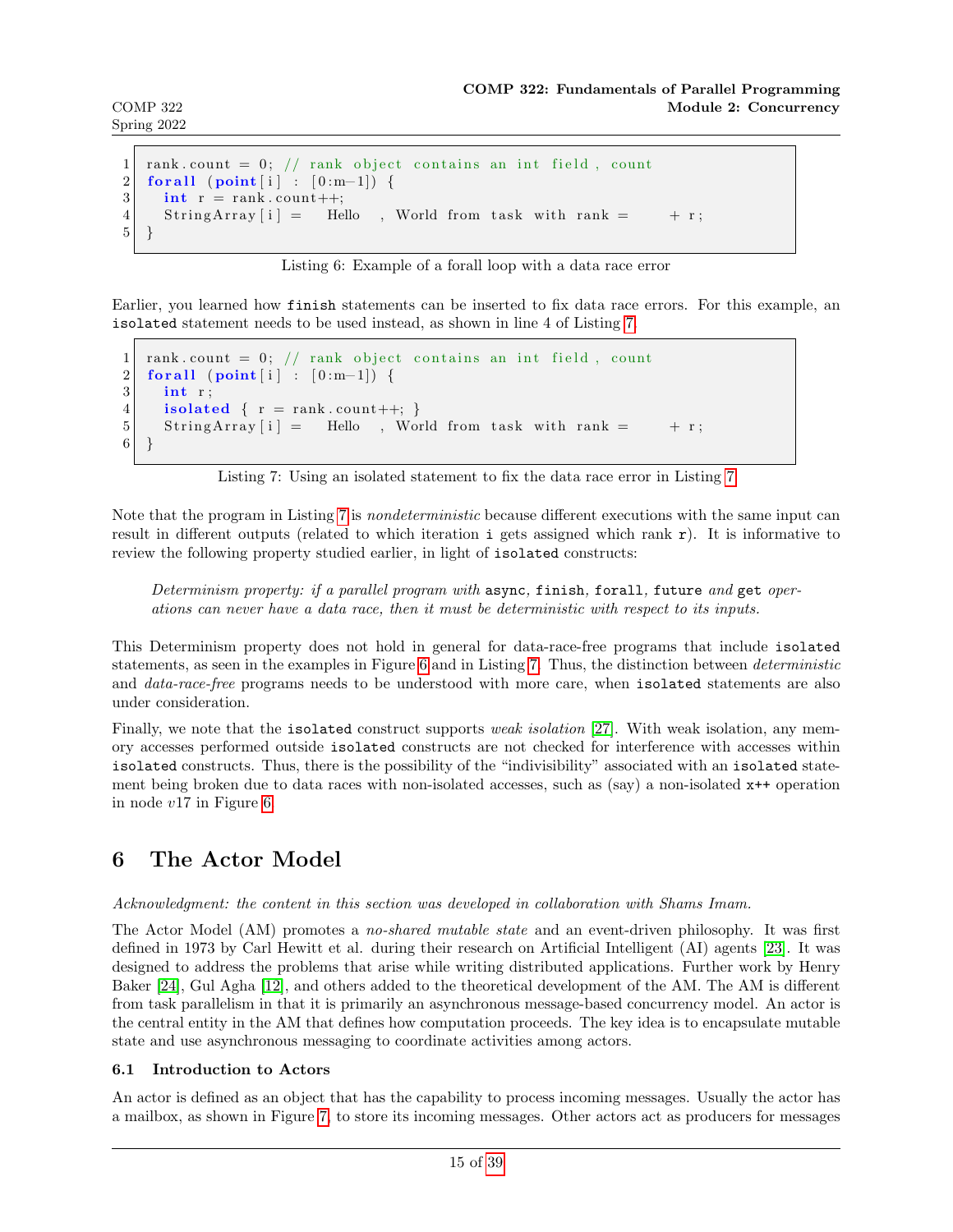that go into the mailbox. An actor also maintains local state which is initialized during creation. Henceforth, the actor is only allowed to update its local state using data (usually immutable) from the messages it receives and intermediate results it computes while processing the message. The actor is restricted to process at most one message at a time. This allows actors to avoid data races and to avoid the need for synchronization as there is no other actor contending for access to its local data. There is no restriction on the order in which the actor decides to process incoming messages. As an actor processes a message, it is allowed to change its behavior that affects how it processes the subsequent messages.



<span id="page-15-0"></span>Figure 7: Actors store incoming messages in a mailbox, maintain a local state which is not directly exposed to other actors, and process at most one message at a time.

An actor has a well-defined life cycle and restrictions on the actions it performs in the different states. During its life cycle an actor is in one of the following three states:

- new: An instance of the actor has been created; however, the actor is not yet ready to receive or process messages.
- *started*: An actor moves to this state from the *new* state when it has been started using the start operation. It can now receive asynchronous messages and process them one at a time. While processing a message, the actor should continually receive any messages sent to it without blocking the sender.
- terminated: The actor moves to this state from the *started* state when it has been terminated and will not process any messages in its mailbox or new messages sent to it. An actor signals termination by using the exit operation on itself while processing some message.



<span id="page-15-1"></span>Figure 8: Actors have a simple life cycle. The most interesting state is started which is where the actor is receiving and processing messages.

An actor interacts with other actors in two ways as shown in Figure [9.](#page-16-0) Firstly, it can send and receive messages to and from other actors. The sending and receiving of messages is done asynchronously, i.e.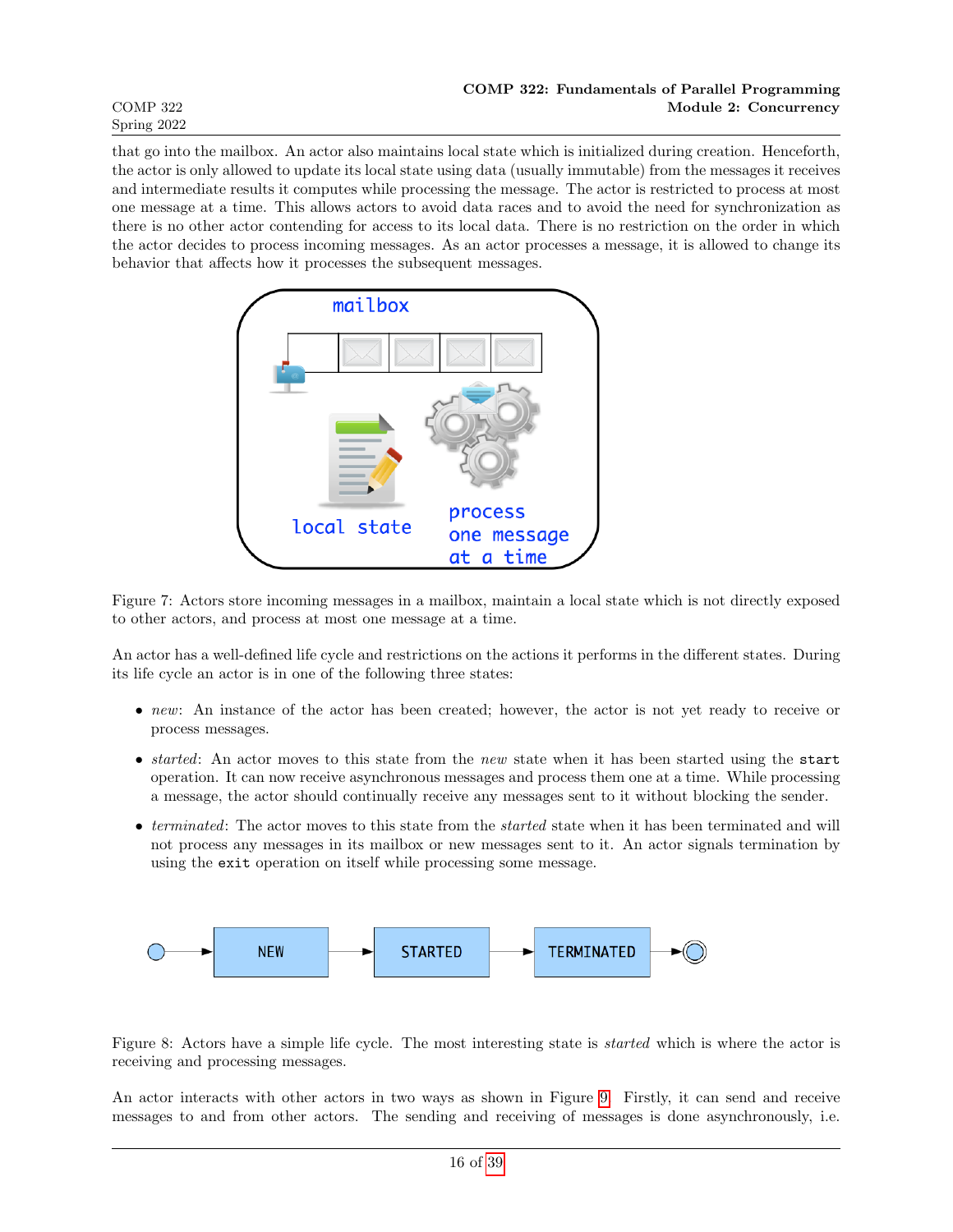the sending actor can deliver a message without waiting for the receiving actor to be ready to process the message. An actor learns about the existence of other actors by either receiving their addresses in incoming messages or during creation. This brings us to the second manner of actor interaction: an actor can create new actors. This new actor can have its local state initialized with information from the parent actor. It is important to note that the network of actors an actor knows about can grow dynamically thus allowing formation of arbitrary connection graphs among actors and a wide range of communication and coordination patterns between them. In summary, while processing a message an actor may perform a finite combination of the following steps:

- 1. Asynchronously send a message to another actor whose address is known;
- 2. Create a new actor providing all the parameters required for initialization;
- 3. Become another actor, which specifies the replacement behavior to use while processing the subsequent messages [\[31\]](#page-38-6).



<span id="page-16-0"></span>Figure 9: During the processing of a message, actor interactions include exchanging messages with other actors and creating new actors.

# 6.1.1 Desirable Properties

The only way an actor conveys its internal state to other actors is explicitly via messages and responses to messages. This property obtains benefits similar to encapsulation in object-oriented programming and encourages modularity. The encapsulation of the local state also helps prevent data races because only the actor can modify its local state. Due to the asynchronous mode of communication, the lack of restriction on the order of processing messages sent from different actors, and the absence of synchronization via encapsulation of local data, actors expose inherent concurrency and can work in parallel with other actors.

#### 6.1.2 Habanero-Java Actors

Habanero-Java (HJ) actors are defined by extending the hj.lang.Actor base class. Concrete sub-classes are required to implement the method used to process messages. This method is named process() in HJ light actors. Actors are like other objects and can be created by a new operation on concrete classes. An actor is activated by the start() method, after which the runtime ensures that the actor's message processing method is called for each message sent to the actor's mailbox. The actor can terminate itself by calling the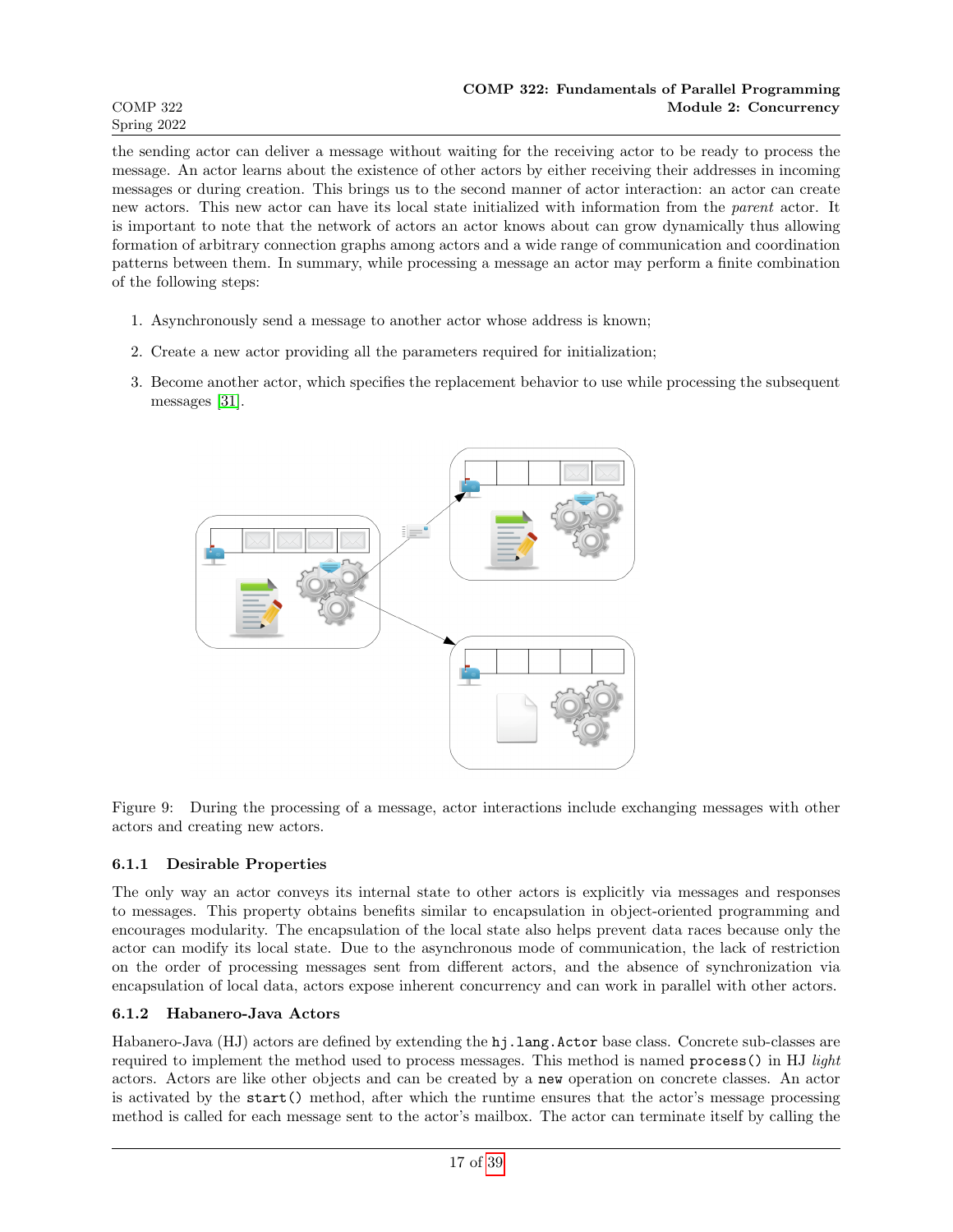exit() method while processing a message. Messages can be sent to actors from actor code or non-actor code by invoking the actor's send() method using a call as follows, someActor.send(aMessage). A send() operation is non-blocking and the recipient actor processes the message asynchronously.

All async tasks created internally within an actor are registered on the finish scope that contained the actor's start() operation. The finish scope will block until all actors started within it terminate. This is similar to the finish semantics while dealing with asyncs.

```
1
2 \mid import \text{ hj.lang.Actor};3
4 public class HelloWorld {
5 public static void main (final String [] args) {
\begin{array}{c|c|c|c|c} \hline 6 & \text{PrintAction } \text{actor} & = \text{new} & \text{PrintAction}(); \\\hline \end{array}7 actor.start();
8 actor.send ("Hello");
9 actor send ("World");
10 \vert actor . send ( PrintActor . STOP MSG);
11 }
|12|13
14 class PrintActor extends Actor<Object> {
15 static final Object STOP MSG = new Object ();
16 protected void process (final Object msg) {
17 if (TOPMSG.\ equals(msg)) {
18 exit ( );
19 } else {
20 System . out . println (msg);21 }
22 }
23 \, | \}
```
Listing 8: HelloWorld using HJ actors

Listing [8](#page-17-0) shows a HelloWorld example using HJ actors. We are guaranteed ordered sends, i.e. though Hello and World will be processed asynchronously, they will be processed in that order.

```
1
2 \mid import \text{ hj.lang.Actor};3
4 public class SimplePipeline {
5 public static void main (final String [] args) {
6 // rely on the implicit IEF for HJ programs
7 Actor<Object> firstStage =
8 new EvenLengthFilter (
9 new LowerCaseFilter (
\frac{10}{\text{10}} new PrintStage ());
11
12 first Stage . start ();
13
14 firstStage \cdot send(" pipeline");15 \left| \text{firstStage}.\text{send}("Filter"); \right|16 first Stage . send ("example");
17
18 first Stage.send (new StopMessage ());
19 }
20\,
```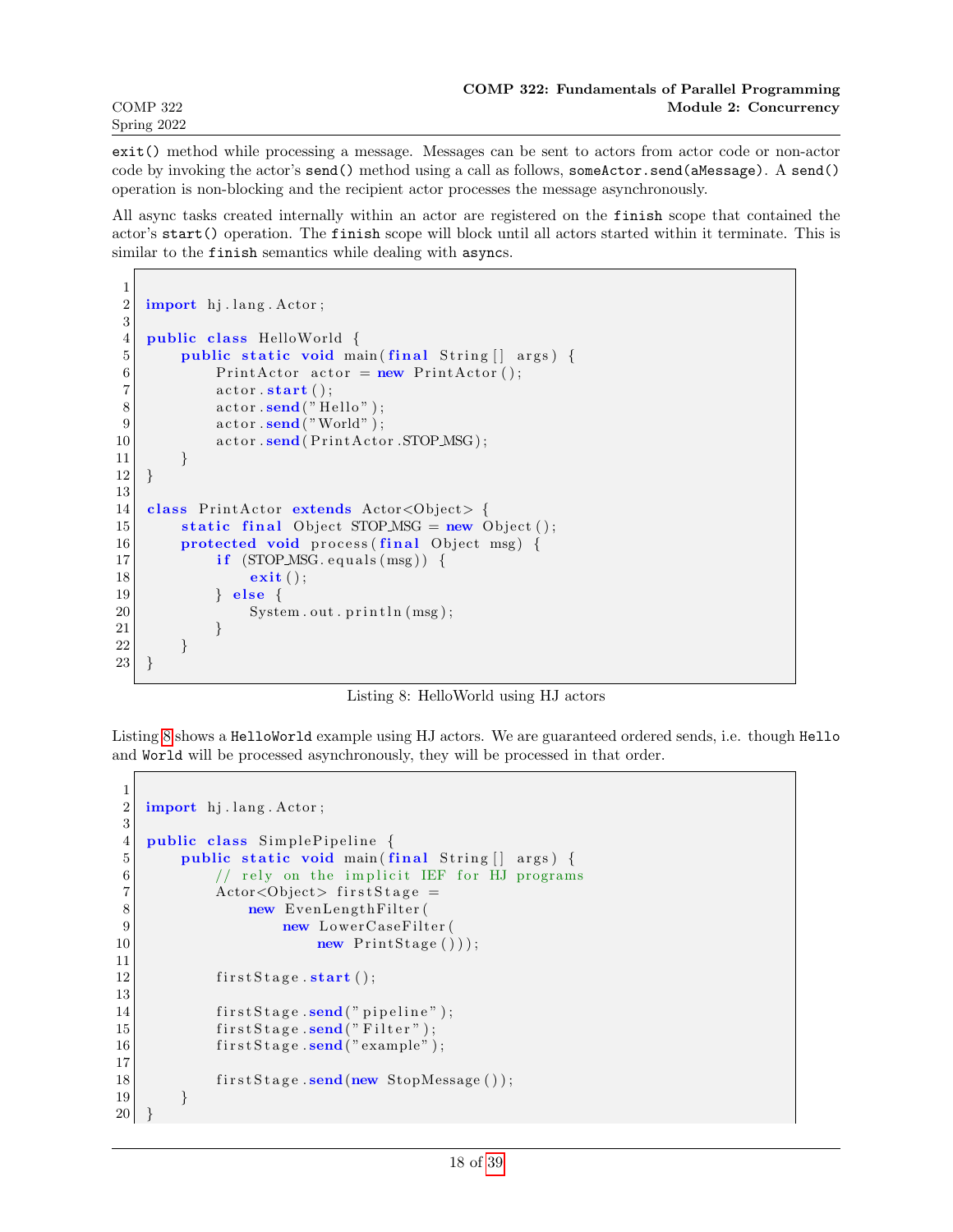```
21
22 class StopMessage {}
23
24 class EvenLengthFilter extends Actor<Object> {
25 private final Actor<Object> nextStage;
26 EvenLengthFilter (final Actor < Object > nextStage) {
27 this next Stage = next Stage;
28 }
29 public void start () {
30 super start ();
31 next Stage . start ();
32 }
33 protected void process (final Object msg) {
34 if (msg instance of StopMessage) {
35 next Stage . send (msg);
36 exit ( );
37 } else if (msg instance of String) {
38 String msgStr = (String) msg;
39 if (msgStr.length() \% 2 == 0)40 next Stage . send (msgStr);
41 }
42 }
43 }
44 }
45 class LowerCaseFilter extends Actor<Object> {
46 private final Actor<Object> nextStage;
47 LowerCaseFilter (final Actor<Object> nextStage) {
48 this next Stage = nextStage;
49 }
50 public void start () {
51 super start ();
52 next Stage . start ( );
53 }
54 protected void process (final Object msg) {
55 if (msg instance of StopMessage) {
56 exit ( );
57 next Stage . send (msg);
58 } else if (msg instance of String) {
59 String msgStr = (String) msg;
60 if (msgStr. to LowerCase). equals (msgStr) {
61 next Stage . send (msgStr);
62 }
63 }
64 }
65 }
66 class PrintStage extends Actor<Object> {
67 protected void process (final Object msg) {
68 if (msg instance of StopMessage) {
69 exit ( );
70 } else if (msg instance of String) {
71 System . out . println (msg);
72 }
73 }
74 }
```
Listing 9: A simple pipeline using HJ actors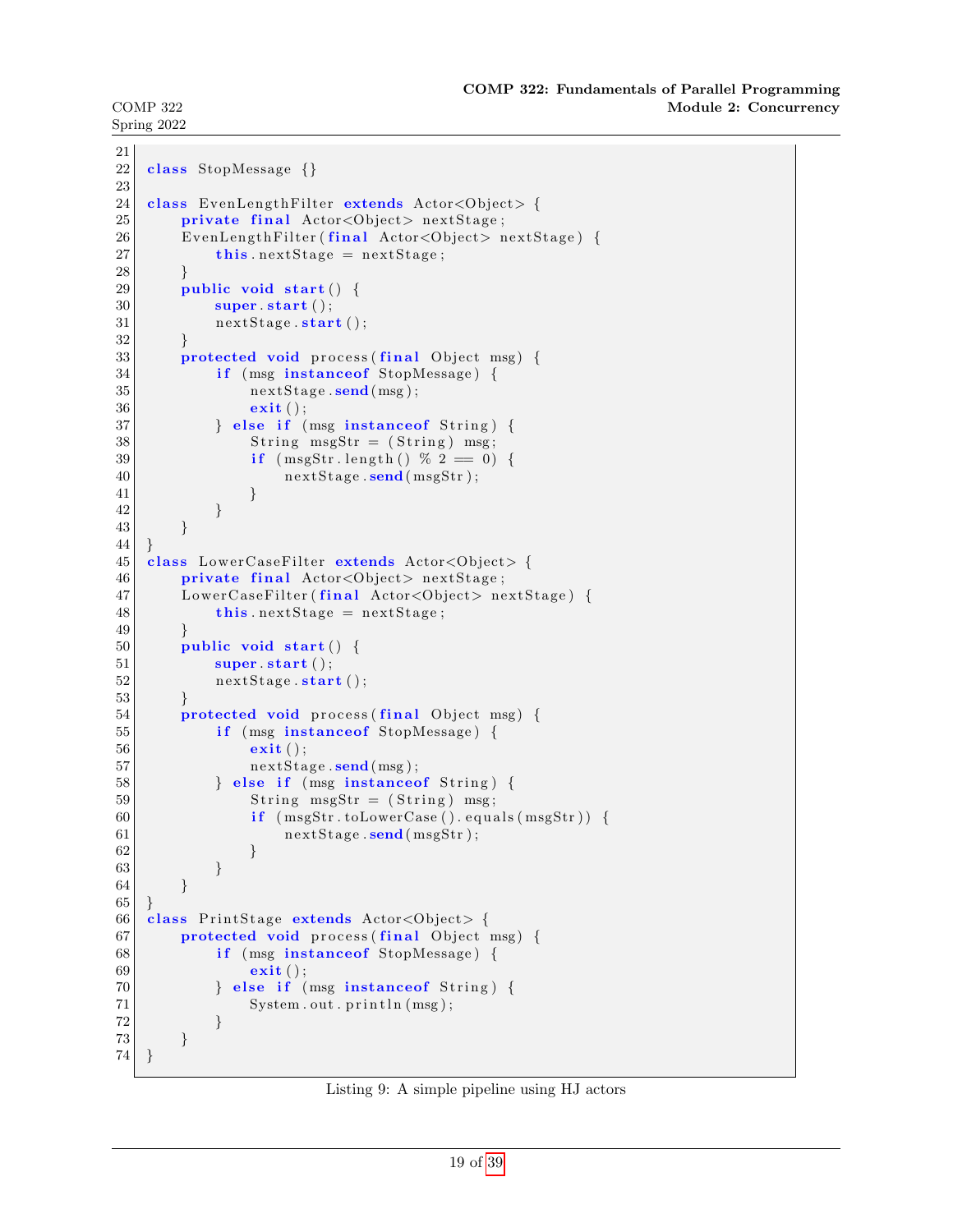Listing [9](#page-17-1) shows an example of implementing a static pipeline using HJ actors. The pipeline is built up of three stages:

- EvenLengthFilter: The first stage of the pipeline filters out strings which are of odd length. It forwards strings of even length to the next stage in the pipeline.
- LowerCaseFilter: The second stage of the pipeline converts all the input strings to lowercase before forwarding to the third (and final) stage of the pipeline.
- PrintStage: The final stage of the pipeline prints the input strings. These strings are of even length and in lowercase due to the processing in the earlier stages of the pipeline.

### 6.1.3 Tips and Pitfalls

- Use an actor-first approach when designing programs that use actors *i.e.*, think about which actors need to be created and how they will communicate with each other. This step will also require you to think about the communication objects used as messages.
- If possible, use immutable objects for messages, since doing so avoids data races and simplifies debugging of parallel programs.
- When overriding the start() or exit() methods in actor classes, remember to make the appropriate calls to the parent's implementation with super.start() or super.exit(), respectively,
- The HJ actor start() method is not idempotent. Take care to ensure you do not invoke start() on the same actor instance more than once. The exit() method on the other hand is idempotent, invoking exit() multiple times is safe within the same call to process().
- Always remember to terminate a started actor using the exit() method. If an actor that has been started is not terminated, the enclosing finish will wait forever (deadlock).

#### <span id="page-19-0"></span>6.2 Ordering of Messages

Habanero actors preserve the order of messages with the same sender task and receiver actor, but messages from different senders may be interleaved in an arbitrary order. This is similar to the message ordering provided by ABCL [\[35\]](#page-38-7).

#### <span id="page-19-1"></span>6.3 Sieve of Eratosthenes

Pipelining is used for repetitive tasks where each task can be broken down into independent sub-tasks (also called stages) which must be performed sequentially, one after the other. Each stage partially processes data and then forwards the partially processed result to the next stage in the pipeline for further processing. This pattern works best if the operations performed by the various stages of the pipeline are balanced, i.e. take comparable time. If the stages in the pipeline vary widely in computational effort, the slowest stage creates a bottleneck for the aggregate throughput.

The pipeline pattern is a natural fit with the actor model since each stage can be represented as an actor. The single message processing rule ensures that each stage/actor processes one message at a time before handing off to the next actor in the pipeline. The stages however need to ensure ordering of messages while processing them. In our actor model, this ordering support is provided by default for messages from the same actor to another actor. However, the amount of parallelism in a full pipeline is limited by the number of stages.

One algorithm that can be solved elegantly using a dynamic pipeline is the Sieve of Eratosthenes [\[34\]](#page-38-8). The algorithm incrementally builds knowledge of primes. The basic idea is to create multiple stages of the pipeline that forward a candidate prime number to the next stage only if the stage determines the candidate is locally prime. When the candidate reaches the end of the pipeline, the pipeline may need to be extended. Thus, this is also an example of a dynamic pipeline where the number of stages is not necessarily known in advance. A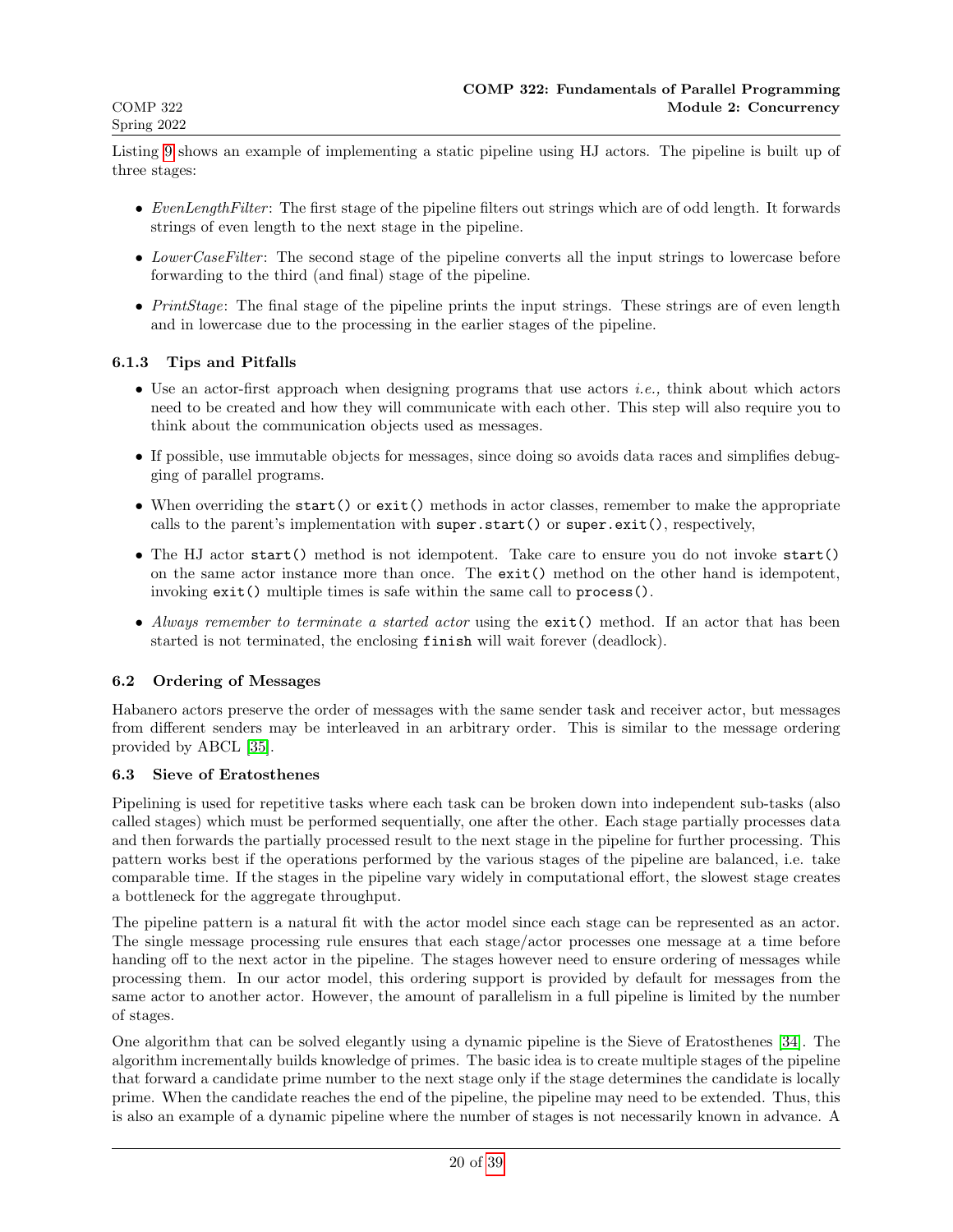simple diagrammatic explanation of how the pipeline would work is shown in Figure [10.](#page-20-1) Note that to reduce the relative overhead in a real implementation, you will need to increase the amount of work done in each stage by having it store and process multiple prime numbers as a batch.



<span id="page-20-1"></span>Figure 10: Illustration of Sieve of Eratosthenes algorithm (source: <http://golang.org/doc/sieve.gif>)

### <span id="page-20-0"></span>6.4 Integration with Task Parallelism

There is internal concurrency in an actor in that it can be processing a message, receiving messages from other actors and sending messages to other actors at the same time. However, the requirement that the actor must process at most one message at a time is often misunderstood to mean that the processing must be done via sequential execution. In fact, there can be parallelism exposed even while message processing as long as the semantics is equivalent to that of processing at most one message at a time. A unique feature of the Habanero Actor model lies in its integration with task parallelism, so that (for example) async and finish constructs can be used when processing a message.

#### 6.4.1 Using finish constructs during message processing

The traditional actor model already ensures that the actor processes one message at a time. Since no additional restrictions are placed on the message processing body, we can achieve parallelism by creating new async-finish constructs inside the message processing body. This will mean that we will spawn off new tasks to achieve the parallelism at the cost of blocking the original message processing task at the new finish. Since the main message processing task only returns after all spawned tasks have completed, the invariant that only one message is processed at a time is maintained. Figure [11](#page-21-0) shows an example code snippet that achieves this. Note that there is no restriction on the constructs used inside the newly constructed finish.

#### 6.4.2 Pause and Resume operations

Requiring all spawned asyncs inside the message processing body are captured is too strict. This restriction can be relaxed based on the observation that the at most one message processing rule is required to ensure there are no internal state changes of an actor being effected by two or more message processing tasks of the same actor. We can achieve the same invariant by introducing a paused state in the actor life cycle and adding two new operations: pause and resume. In the *paused* state the actor is not processing any messages from its mailbox. The actor is simply idle as in the new state, however the actor can continue receiving messages from other actors. The actor will resume processing its messages, at most one at a time, when it returns to the started state. The pause operation takes the actor from a started state to a paused state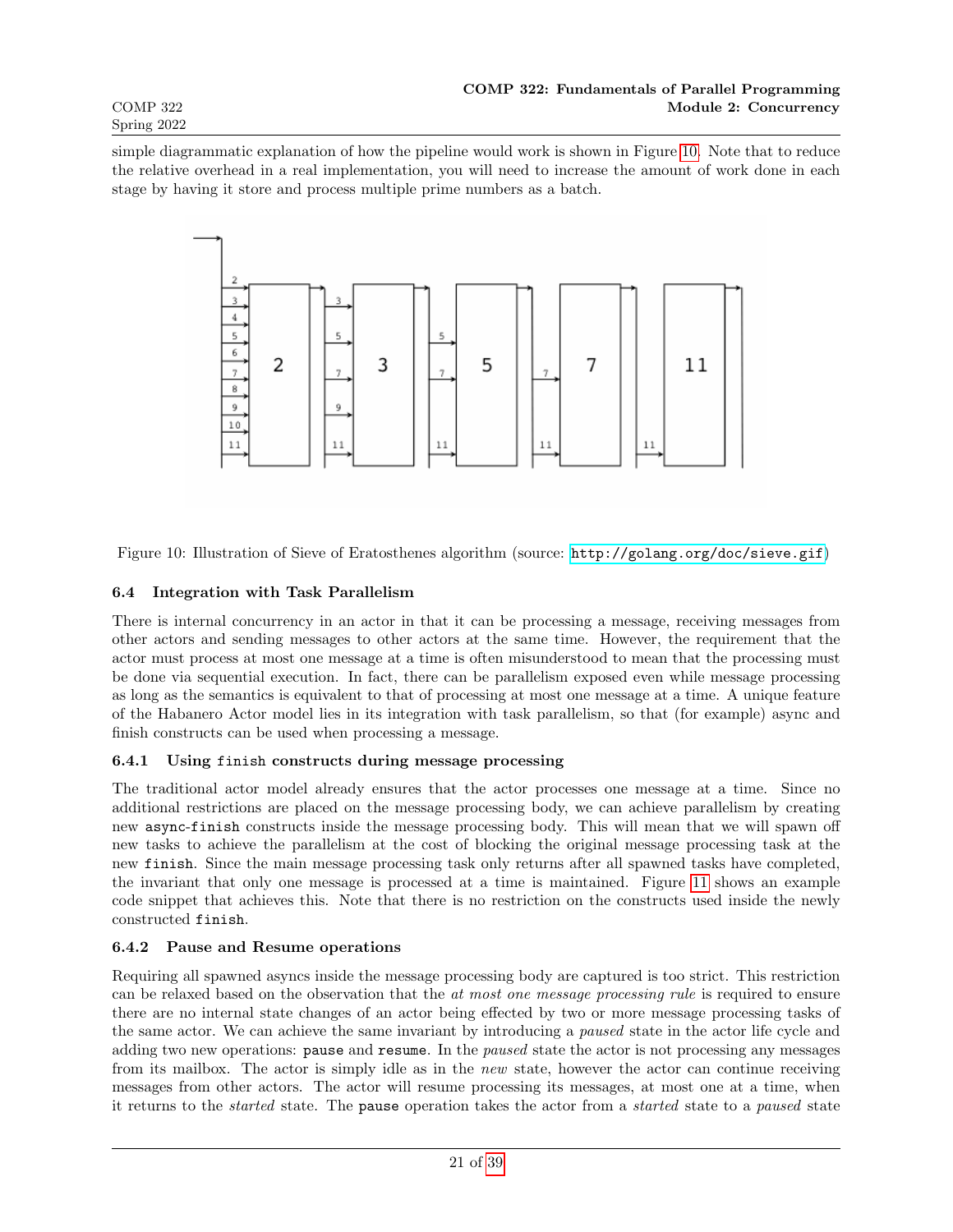```
class Parallelized Processing Actor () extends HybridActor {
  override def behavior () = \{case msg: SomeMessage \Rightarrow// preprocess the message
      finish \{ // finish to ensure all spawned tasks complete
        async {
           // do some processing in parallel
        }
        async {
           // do some more processing in parallel
        }
      }
      // postprocess the message after spawned tasks inside finish complete
    . . .
  }
}
```
<span id="page-21-0"></span>Figure 11: An actor exploiting the async-finish parallelism inside actors message processing body. The nested finish ensures no spawned tasks escape away causing the actor to process multiple messages at a time.

while the resume operation achieves the reverse. The actor is also allowed to terminate from the *paused* state using the exit operation. Neither of these operations are blocking, they only affect the internal state of the actor which controls when messages are processed from the mailbox.



Figure 12: Actor life cycle from Figure [8](#page-15-1) extended with a paused state. The actor can now continually switch between a started and paused state.

With the two new operations, we can now allow spawned tasks to escape the main message processing task. These spawned tasks are safe to run in parallel with the next message processing task of the same actor as long as they are not concurrently affecting the internal state of the actor. The actor can be suspended in a paused state while these spawned tasks are executing and can be signaled to resume processing messages once the spawned tasks determine they will no longer be modifying the internal state of the actor and hence not violating the one message processing rule. Figure [13](#page-22-0) shows an example where the pause and resume operations are used to achieve parallelism inside the message processing body.

#### 6.4.3 Stateless Actors

The <http://www.gpars.org/guide/>GPars project, implemented in Groovy, has a notion of stateless actors that are allowed to process multiple messages simultaneously when they do not update internal state. As shown in Figure [14](#page-22-1) (with Scala syntax!), it is easy to create stateless actors in Habanero's actor model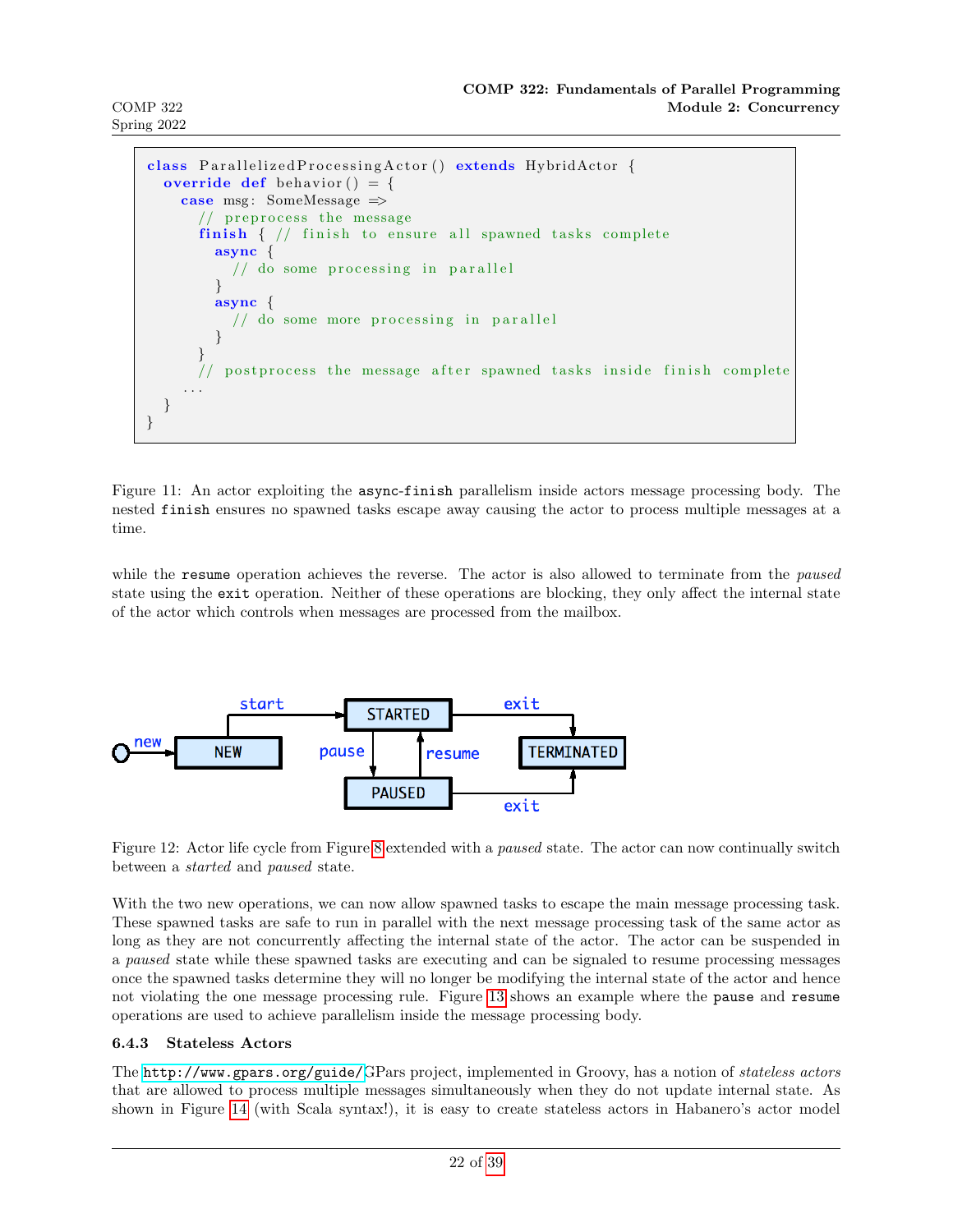```
class ParallelizedWithEscapingAsyncsActor () extends HybridActor {
  override def behavior () = \{case msg: SomeMessage \Rightarrow// preprocess the message
      async {
        // do some processing in parallel
      }
      pause // to prevent the actor from processing the next message
      // note that pause/resume is not blocking
      async {
        // do some more processing in parallel
        // it is now safe for the actor to resume processing other messages
        resume
        // some more processing
      }
    . . .
  }
}
```
<span id="page-22-0"></span>Figure 13: An actor exploiting parallelism via asyncs while avoiding an enclosing finish. The asyncs escape the message processing body, but the pause and resume operations are used to control processing of subsequent messages by the actor.

because of its integration with task parallelism. There is no need to use the pause operation for stateless actors; the escaping async tasks can process multiple messages to the same actor in parallel.

```
class StatelessActor () extends HybridActor {
  override def behavior() = {
    case msg: SomeMessage \Rightarrowasync {
        // process the current message
      }
      if (enoughMessagesProcessed) {
        ext{ext()}}
      // return immediately to be ready to process the next message
  }
}
```
<span id="page-22-1"></span>Figure 14: A simple stateless actor created using the hybrid model. The message processing body spawns a new task to process the current message and returns immediately to process the next message. Because the async tasks are allowed to escape, the actor may be processing multiple messages simultaneously.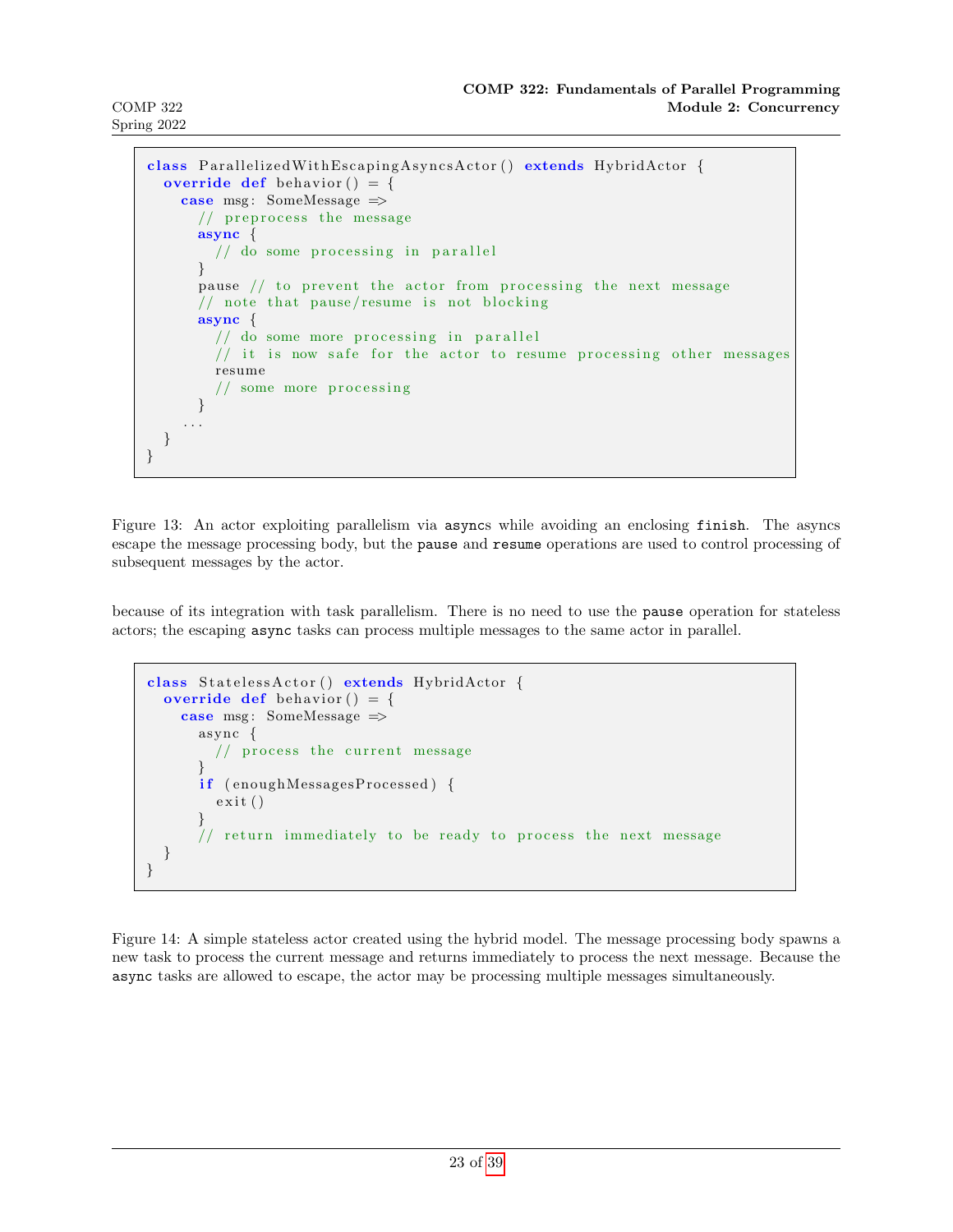# <span id="page-23-0"></span>7 Java Concurrency

# <span id="page-23-1"></span>7.1 Java Threads

Now that you have learned the fundamentals of parallel programming in the context of Habanero constructs, it is time to remove the "training wheels" and introduce you to parallel programming in the real world starting with *Java threads*. A unique aspect of Java compared to most of its predecessor mainstream programming languages (e.g., C, C++, Pascal, FORTRAN, PL/1, COBOL) is that Java included the notion of threads and synchronization as part of its language definition right from the start, whereas support for parallelism in the predecessor languages is typically achieved through extra-language mechanisms such as libraries, e.g., POSIX threads [\[30\]](#page-38-9), Message-Passing Interface (MPI) [\[32\]](#page-38-10), and Map-Reduce, or pseudo-comment "pragmas" e.g., OpenMP [\[15\]](#page-37-9).

As we will see, Java essentially takes a library-based approach to parallelism (which in turn made it possible to implement the Habanero-Java library on top of standard Java). The key mechanisms used to communicate task definitions to Java Concurrency libraries were originally Runnable and Callable objects that provide support for a limited form of closures. Runnable object are reviewed next in Section [7.1.1,](#page-23-2) and Callable objects in Section [7.1.2.](#page-25-0) However, with the introduction of lambdas in Java 8, lambdas can capture closures more simply in Java than runnable or callable objects.

Recall the HJ pseudocode below in Listing [10](#page-23-3) that you learned in Lecture 1 for computing the sum of an array using two parallel async tasks:

<span id="page-23-3"></span> $1 / /$  Start of Task T1 (main program)  $2 \mid \text{sum1} = 0$ ; sum  $2 = 0$ ; // Assume that sum  $\&$  sum  $2$  are fields (not local vars)  $3$  finish {  $4$  // Compute sum1 (lower half) and sum2 (upper half) in parallel  $5$  int len = X. length 6 async for (int i=0; i < len/2; i++) sum 1 +=  $X[i]$ ; // Task T2 7 async for (int i=len/2; i < len; i++) sum2 +=  $X[i]$ ; // Task T3 8 }  $9$  //Task T1 waits for Tasks T2 and T3 to complete 10 int sum = sum1 + sum2; // Continuation of Task T1

Listing 10: Two-way Parallel ArraySum in HJ

In this pseudocode, the two async statements in lines 6 and 7 capture the value of local variable, len, from their outer scope, and the actual implementation of these statements using Java lambdas effectively creates closures for teh bodies of the async statements.

# <span id="page-23-2"></span>7.1.1 Using Runnable objects with Java threads

As a historical alternative to lambdas, the Runnable interface [\[9\]](#page-37-10) in Java embodies a convention used by programmers to create a limited form of closures in Java. Any instance of a class that implements the Runnable interface must contain a run() method with a void return type. As an example, the following Java code in Listing [11](#page-23-4) shows how the body of the first async in line 6 of Listing [10](#page-23-3) can be created as a Runnable instance:

```
1 \vert \quad . \quad . \quad .2 final int len = X. length;
3 Runnable r = new Runnable () {
4 public void run() {
5 for (int i=0 ; i < len/2 ; i++) sum1 += X[i];
{\bf 6}7 \vert \};
8 \vert \quad . \quad . \quad .
```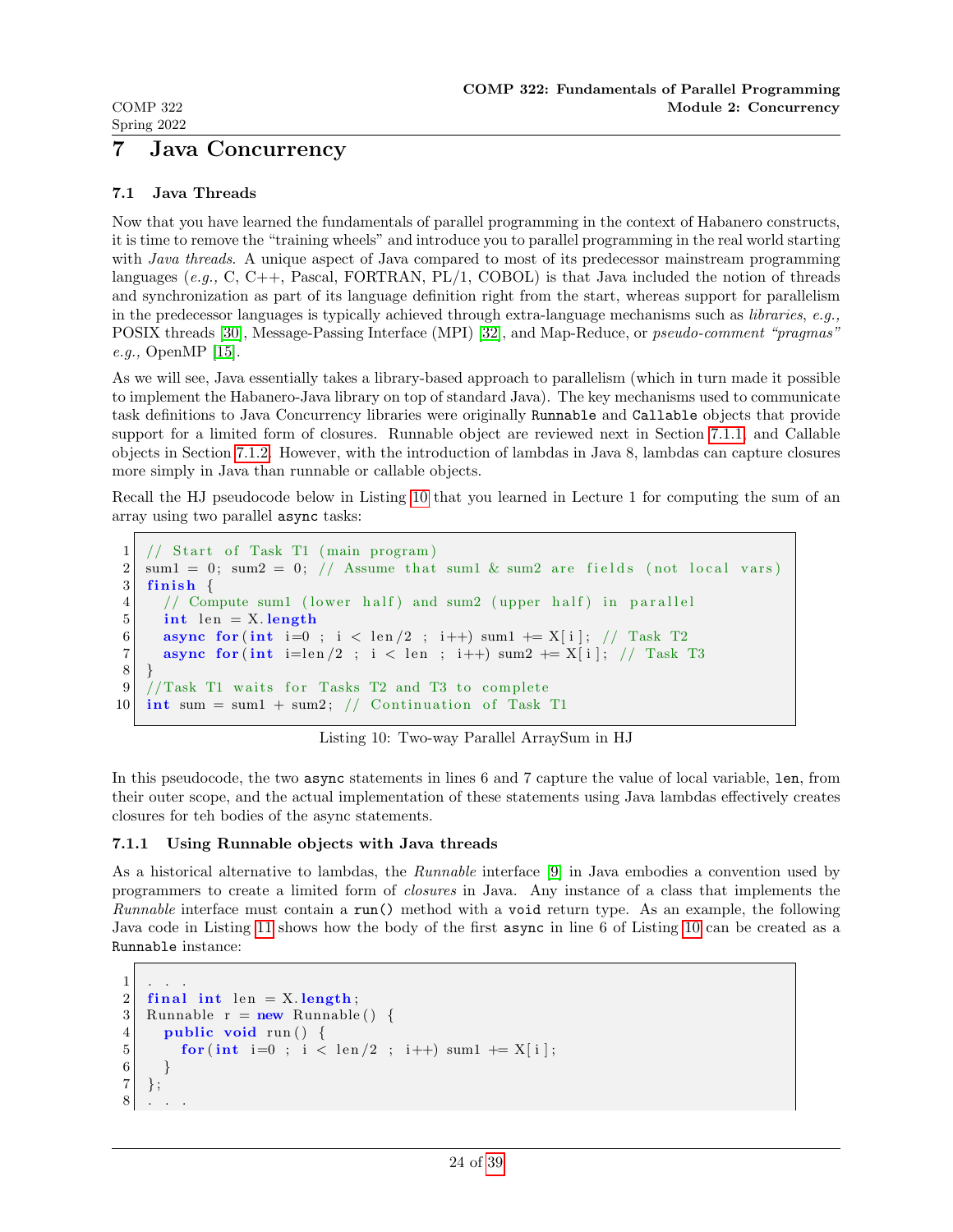Listing 11: Example of creating a Java Runnable instance as a closure

The new constructor in line 3 creates an instance of an anonymous inner class defined in lines 3–7 and assigns a reference to that instance to variable r. It is an inner class because it is declared within an existing class, and it is anonymous because it has been declared without a name. This class will only be accessible only at the point where it is defined. It can access any local final variables in the scope that it's defined, such as variable len in line 2. Unlike the HJ case, it is an error to access len in a Java anonymous inner class if len was not declared to be final.

Anonymous inner classes were originally intended for advanced Java users, and little attention was paid to simplifying their usage. However, a number of mainstream libraries for event handling  $(e.g., java.awt.EventQueue)$ and for parallel programming (java.util.concurrent) expect client code to create instances of Runnable, which is most conveniently achieved via anonymous inner classes. Thus, even though the syntax for anonymous inner classes is quite cryptic in Java, many Java programmers have to learn this syntax so that they can use these libraries.

A summary of the Java Threads functionality can be found in the definition of the standard java.lang.Thread class [\[4\]](#page-36-1), which is defined as follows:

<span id="page-24-0"></span>

Listing 12: java.lang.Thread class

Execution of a Java program begins with an instance of Thread created by the Java Virtual Machine (JVM) that executes the program's main() method. Parallelism can be introduced by creating additional instances of class Thread that execute as parallel threads. The static method, Thread.currentThread(), returns a reference to the currently executing thread.

Threads have richer functionality than async tasks, but are also more expensive. Earlier, we saw that the overhead of Java threads can be more than  $10\times$  greater than that of asynctasks implemented with worksharing schedulers, and more than  $1000 \times$  greater than that of asynctasks implemented with work-stealing schedulers. As a result, it is usually not practical to create large numbers of Java threads in a single program execution.

There are two ways to specify the code to be executed by a Java thread:

1. Define a class that implements the Runnable interface and pass an instance of that class to the Thread constructor in line 3 of Listing [12.](#page-24-0) It is common to create an instance of an anonymous inner class that implements Runnable for this purpose, as discussed in Section [7.1.1.](#page-23-2) In this case, the Runnable instance defines the work to be performed, and the Thread instance identifies the worker that will perform the work.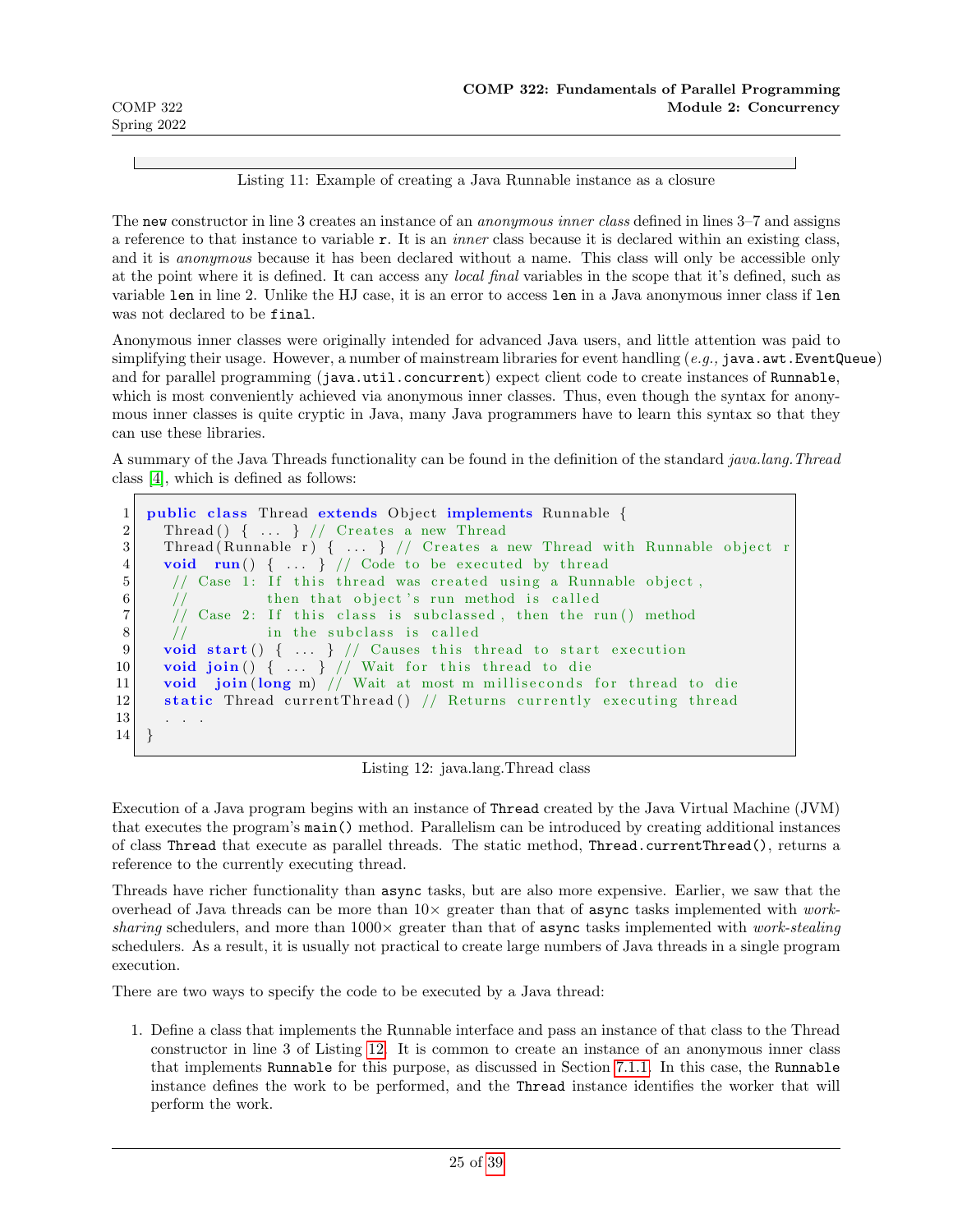2. Subclass Thread and override the run() method. This is usually inconvenient in practice.

When an instance of Thread is created, it does not start executing right away. Instead, it can only start executing when its start() method is invoked. (start() can be invoked at most once per Thread instance.) As with async, the parent thread can immediately move to the next statement after invoking  $t.start()$ .

The operation analogous to finish is join(). A t.join() call forces the invoking thread to wait till thread t completes. This is a lower-level primitive than finish since it only waits for a single thread rather than a collection of threads. Further, there is no restriction on which thread performs a join on which thread, so it is easy for a programmer to erroneously create a deadlock cycle with join operations. Likewise, there is no analog of an Immediately Enclosing Finish for Java threads

Putting it all together, Listing [13](#page-25-1) shows a Java threads version of the HJ code in Listing [10.](#page-23-3) It is instructive to compare the two versions and see the differences. There are three steps in initiating a thread to execute a computation analogous to async. The first step is to create a Runnable instance as in lines 5–7 for r1 and lines 10–12 for r2. The bodies of the run() methods in lines 6 and 11 specify the work that was done in the two async statements in Listing [10.](#page-23-3) The next step is to create a Thread instance as in lines 8 and 13 for t1 and t2. The third step is to start the threads as in line 9 and 14. After the threads have been created, the parent waits for their completion by performing the join() calls in line 16.

```
1 / / Start of Task T1 (main program)
2 \vert sum1 = 0; sum2 = 0; // Assume that sum1 & sum2 are fields (not local vars)
3/ // Compute sum1 (lower half) and sum2 (upper half) in parallel
4 final int len = X. length;
5 Runnable r1 = new Runnable () {
6 public void run () { for (int i=0 ; i < len /2 ; i++) sum1 += X[i] ; }
7 \, | \};
8 Thread t1 = new Thread (r1);
9 \mid t1 . start();
10 Runnable r2 = new Runnable () {
11 public void run () { for (int i=len /2 ; i < len ; i++) sum 2 + \mathbb{E}[\mathbf{i}];12 } ;
13 Thread t2 = new Thread(r2);14 t2 \text{start}();
15 // Wait for threads t1 and t2 to complete
16 \mid t1. join (); t2. join ();
17 int sum = sum1 + sum2;
```
Listing 13: Two-way Parallel ArraySum using Java threads

# <span id="page-25-0"></span>7.1.2 Using Callable objects with Java threads

In the previous section, you learned how the start() and join() operations in the Java Thread class can be used to support the functionality of async and finish statements (albeit with greater overhead). With some additional steps, this approach can be extended to also support future tasks. It builds on the Callable interface introduced in Java 5 [\[1\]](#page-36-2). Any instance of a class that implements the Callable<V> interface must contain a call() method with a V return type. As a simple example of using Callable, consider the following sequential Java code in Listing [14:](#page-25-2)

```
1 ImageData image1 = imageInfo.downloadImage(1);
2 ImageData image2 = imageInfo.downloadImage(2);
3 . . .
4 \mid \text{renderImage}(\text{image1});5 render Image (image 2);
```
Listing 14: HTML renderer in Java before decomposition into Callable tasks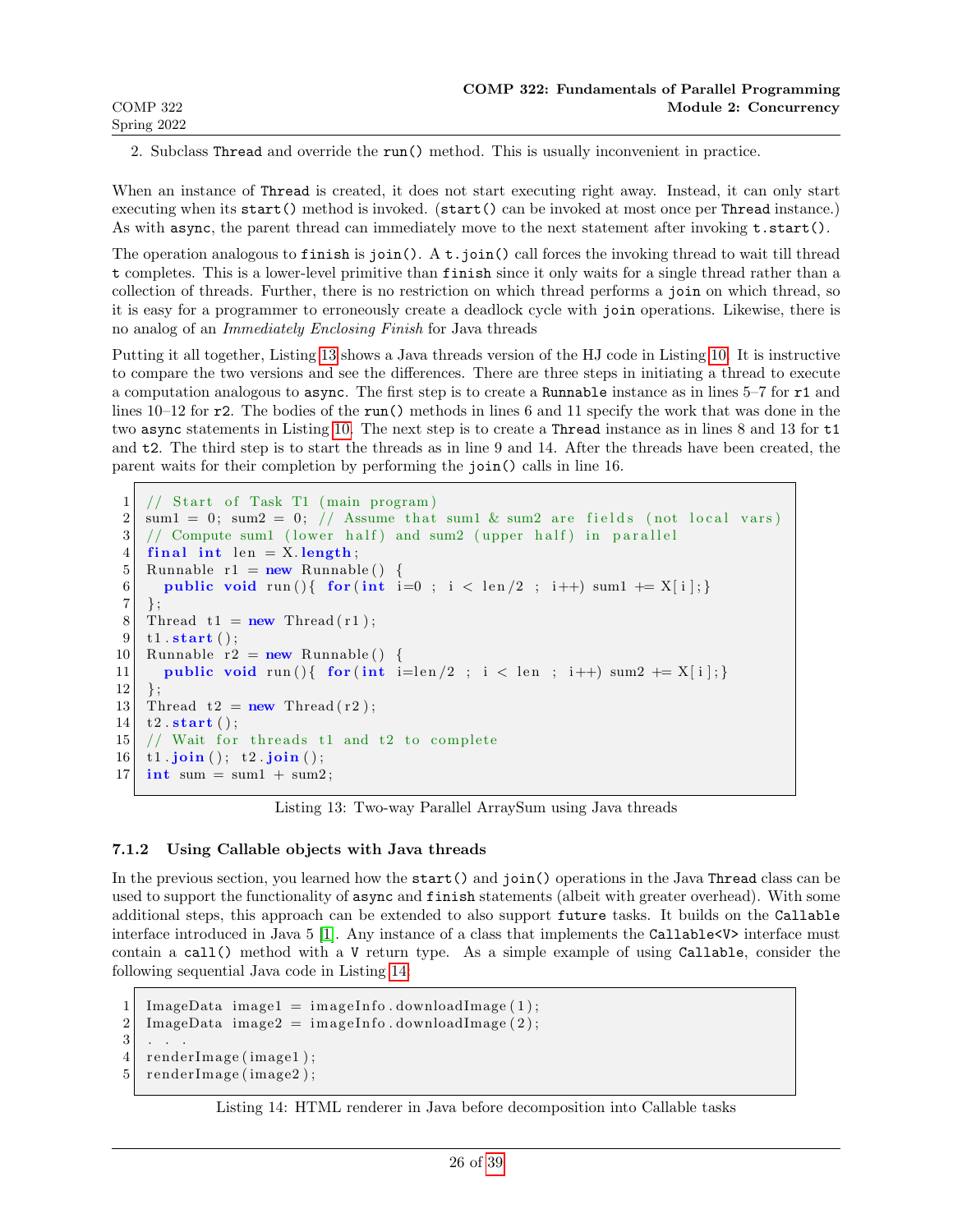This code can be rewritten as follows (Listing [15\)](#page-26-0) by encapsulating the two calls to downloadImage() in Callable objects in lines 1–4. As a result, the actual invocation of these calls is postponed to lines 6 and 7 when the call() method is invoked on the Callable objects.

```
1 Callable <ImageData> c1 = new Callable <ImageData > () {
2 public ImageData call () \{return \ imageInfo.downloading(mage(1); \};
3 Callable <ImageData> c2 = new Callable <ImageData > () {
4 public ImageData call () {return imageInfo.downloadImage(2); } };
5\phantom{.0}6 | \text{renderImage}(\text{c1. call}());7 \text{ } render Image (c2. call ());
```


However, this use of Callable objects does not directly lead to parallelism because there is no Thread constructor that takes a Callable object as input. Instead, we need to wrap the Callable object in an object that implements the Runnable interface. A convenient adapter class for this purpose is FutureTask<V> [\[3\]](#page-36-3). It has a constructor, FutureTask(Callable<V> c), that takes a Callable instance as a parameter. With this adapter, the following sequence of steps can be used to execute a Callable object in a separate thread:

- 1. Create a parameter-less callable closure using a statement like "Callable<Object> c = new Callable<Object>() {public Object call() { return ...; }}; ".
- 2. Encapsulate the closure as a task using a statement like "FutureTask<Object> ft = new FutureTask<Object>(c);".
- 3. Start executing the task in a new thread by issuing the statement, "new Thread(ft).start();".
- 4. Wait for the task to complete, and get its result by issuing the statement, "Object  $o = ft.get()$ ;".

These steps can be used to transform the code to Listing [15](#page-26-0) to a parallel version shown below in Listing [16:](#page-26-1)

```
1 Callable \langle \text{ImageData} \rangle c1 = new Callable \langle \text{ImageData} \rangle {
2 public ImageData call () \{return \ imageInfo. downloadImage(1); \};
3 FutureTask<Object> ft1 = new FutureTask<Object>(c1);
4 new Thread (f t 1). start ();
5 Callable <ImageData> c2 = new Callable <ImageData > () {
6 public ImageData call () {return imageInfo.downloadImage(2);}};
7 FutureTask<Object> ft2 = new FutureTask<Object>(c2);
8 new Thread (f t 2). start ();
910 render Image (ft1.get());
11 render Image (f t 2 . get ());
```
Listing 16: HTML renderer in Java after parallelization of Callable tasks

Note that the above code in Listing [16](#page-26-1) is just equivalent to the following HJ code in Listing [17](#page-26-2) using future tasks (other than the fact that Thread creation in Java is more expensive than task creation in HJ):

```
1 future<ImageData> ft1 = \text{async}\langle\text{ImageData}\ranglefreturn imageInfo.downloadImage(1);2 future<ImageData> ft 2 = \text{async}\text{ImageData}\text{Beta}\ freturn imageInfo.downloadImage (2); \};
3\phantom{.0}4 render Image (ft1.get());
5 render Image (ft2.get());
```
Listing 17: Equivalent HJ code for the parallel Java code in Listing [16](#page-26-1)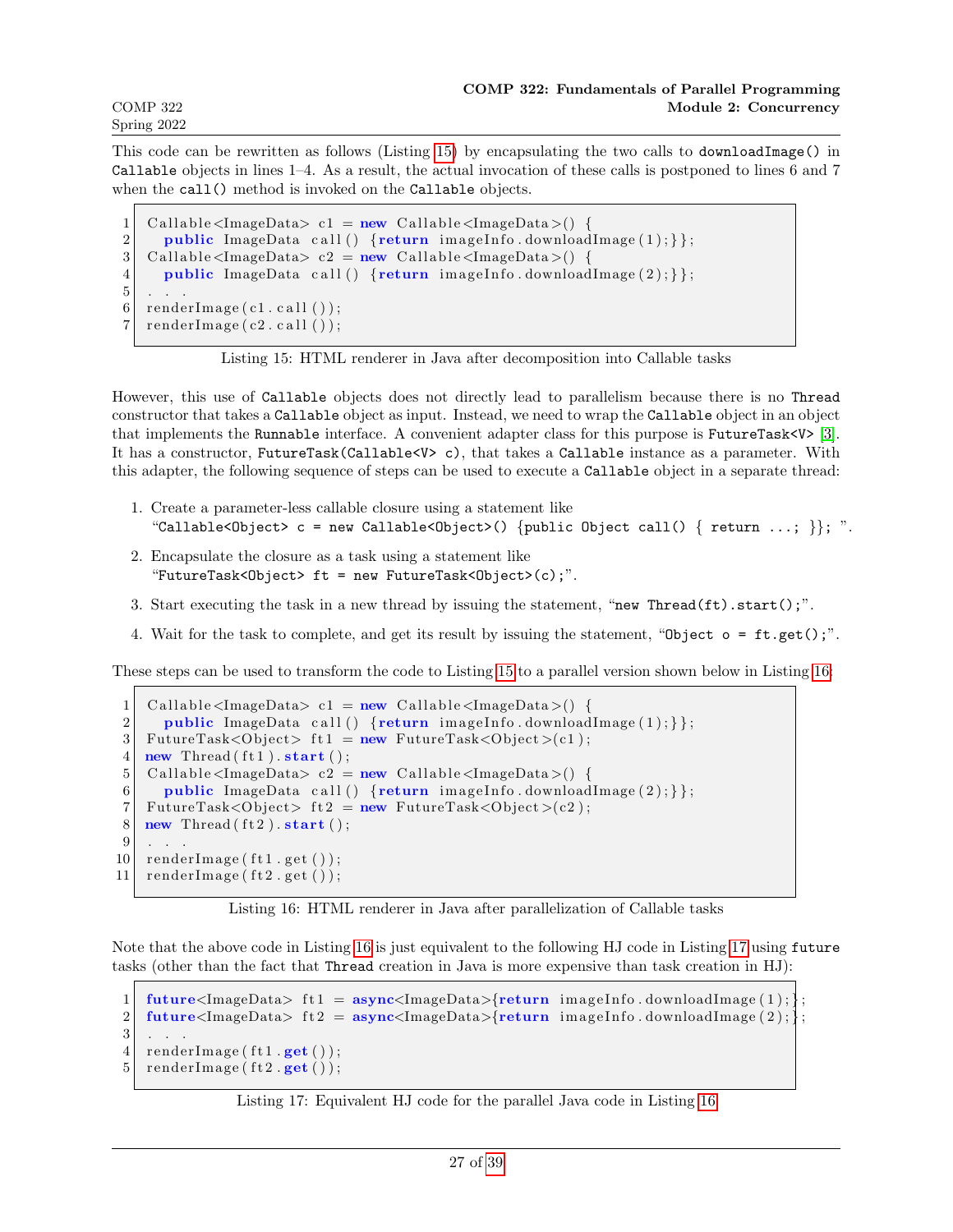#### <span id="page-27-0"></span>7.2 Synchronized Statements and Methods in Java

The previous sections showed how async and future tasks in HJ can be implemented in standard Java using threads and instances of Runnable and Callable objects. Now let us consider how to implemented HJ's isolated statement. You have already learned how the java.util.concurrent.atomic package can be used to implement special cases of isolated statements. The key mechanism that can be used to implement more general forms of isolated statements (including critical sections) is *locks*. The basic idea behind the use of locks is to implement a statement such as isolated  $\leq$ tmt> as follows:

- 1. Acquire lock  $L_i$
- 2. Execute <stmt>
- 3. Release lock  $L_i$

The responsibility for ensuring that the choice of locks correctly implements the semantics of isolated falls entirely on the shoulders of the programmer. The main guarantee provided by locks is that only one thread can hold a lock at a time, and the thread is blocked if the lock is unavailable.

The Java language attempts to simplify the use of locks by providing the following built-in support:

- Every Java object and Java class has an associated lock which can be accessed by using the synchronized statement.
- The statement, synchronized(p)  $\text{~stnt>~acquires~the lock for object~p, executes~~, and releases}$ the lock for object p. (The lock is released even if an exception is thrown in stmt.) There is no constraint that the data accesses in  $\text{stmt}$  be confined to members of object p.
- A method can also be declared to be synchronized. If it is a virtual method, then the method is executed as if its body was enclosed in a "synchronized (this)" statement i.e., it is guarded by the lock for the underlying object. If it is a static method, then it is executed as if its body was enclosed in a "synchronized (A.class)" statement *i.e.*, it is guarded by the lock for the underlying class (A).
- synchronized statements may be nested.
- Reentrant ("recursive") locking is permitted if two nested synchronized statements executed in the same thread attempt to acquire the same lock.

# <span id="page-27-1"></span>7.3 Java Locks

Coordination and synchronization of parallel tasks is a major source of complexity in parallel programming. These constructs take many forms in practice including directed barrier and point-to-point synchronizations, termination detection of child tasks, and mutual exclusion in accesses to shared resources. A read-write lock is a synchronization primitive that supports mutual exclusion in cases when multiple reader threads are permitted to enter a critical section concurrently (read-lock), but only a single writer thread is permitted in the critical section (write-lock). Although support for reader threads increases ideal parallelism, the readlock functionality typically requires additional mechanisms, including expensive atomic operations, to handle multiple readers. It is not uncommon to encounter cases in practice where the overhead to support read-lock operations overshadows the benefits of concurrent read accesses, especially for small critical sections. As a result, the use of read-write locks can often degrade overall performance relative to standard fine-grained locks, due to the overheads involved.

# <span id="page-27-2"></span>7.4 Linearizability of Concurrent Objects

A concurrent object is an object that can correctly handle methods invoked in parallel by different tasks or threads. Concurrent objects were originally referred to as monitors [\[25\]](#page-37-11), and are also informally referred to as "thread-safe objects". For simplicity, it is usually assumed that the body of each method in a concurrent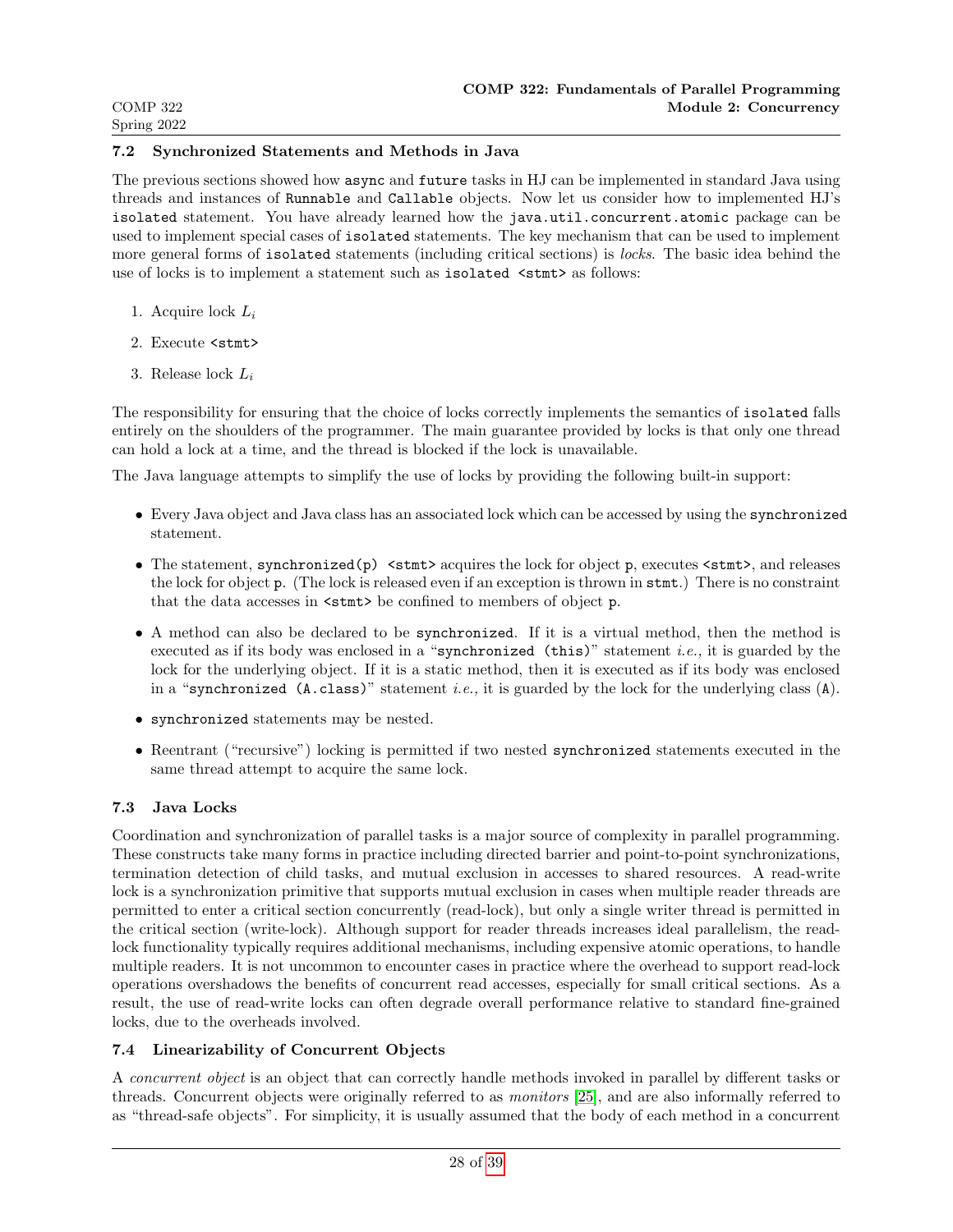object is itself sequential *i.e.*, it does not create child **async** tasks. A classical approach to making a class thread-safe (that dates back to the original concept of monitors) is to enclose each of its methods in a critical section to guarantee mutual exclusion. However, this approach leads to scalability bottlenecks since it effectively serializes all method invocations on the same object.

Examples of concurrent objects include java.util.concurrent collection classes, such as Concurrent-HashMap, ConcurrentLinkedQueue and CopyOnWriteArraySet. Instances of these classes are concurrent objects that are designed for high scalability in the presence of method invocations from parallel tasks. In addition, these classes ensure that all their methods are nonblocking. In general, it is very challenging to design and implement concurrent objects with these scalability and nonblocking properties, while retaining semantics equivalent to that of monitors. In this section, we discuss an important correctness property of concurrent objects called linearizability [\[22,](#page-37-12) [21\]](#page-37-13), which guarantees semantics equivalent to that of methods in critical sections.

A formal definition of linearizability can be found in [\[22,](#page-37-12) [21\]](#page-37-13). An informal definition is as follows:

- 1. A linearizable execution is one in which the semantics of a set of method calls performed in parallel on a concurrent object is equivalent to that of some legal linear sequence of those method calls.
- 2. A linearizable concurrent object is one for which all possible executions are linearizable.

To understand this definition of linearizability, consider a canonical example of a concurrent object — a FIFO (First In, First Out) queue. A FIFO queue, q, typically supports two methods: q.enq(o) inserts object o at the tail of the queue and  $q \cdot \text{deg}(\xi)$  removes and returns the item at the head of the queue. The q.deq() method call will typically throw an exception  $(e.g., EmptyException)$  if the queue is empty. For simplicity, let us assume that we have unbounded space to store the queue. If (as in real-world situations) we have a bounded amount of space for the queue, then the  $q$ . eng(o) method call will throw an exception if the queue is full.

Consider two async tasks, A and B, repeatedly performing enq() and deq() operations on the FIFO queue. Table [4](#page-29-0) shows one possible execution of a monitor-based implementation of a FIFO queue using critical sections. The critical sections ensure that none of the eng() and deq() methods run in parallel with each other. This is a linearizable execution because its semantics is equivalent to the following sequence:

 $q .eq(x)$ ;  $q .eq(y)$ ;  $q .deq()$  returns x

Now consider a concurrent (rather than a monitor-based) implementation of a FIFO queue, such as Java's ConcurrentLinkedQueue. One possible parallel execution is shown as a schedule in Table [5.](#page-29-1) This is a linearizable execution because its semantics is equivalent to the following sequence:

q.enq(x) ; q.enq(y) ; q.deq() returns x

In fact, the execution in Table [5](#page-29-1) would also be linearizable if the q.deq() operation returned y instead of x at time  $t = 5$  in Table [5.](#page-29-1) In this case, its semantics would be equivalent to the following sequence:

 $q .eq(y)$ ;  $q .eq(x)$ ;  $q .deq()$  returns y

We have the flexibility of considering different sequences for the schedule in Table [5](#page-29-1) because of the parallel overlap between operations  $q$ .enq $(x)$  and  $q$ .enq $(y)$ .

Another way of understanding linearizability is that each method call of a linearizable concurrent object should appear to take effect "instantaneously" at some point in time between its invocation and return. For the schedule in Table [5,](#page-29-1) we can assume that (say) q.eng(x) took effect at time  $t = 1$  and q.eng(y) took effect at time  $t = 2$ . For the alternate schedule, we can assume that (say) q.eng(x) took effect at time  $t = 3$ and q.eng(y) took effect at time  $t = 2$ . We can assume that q.deq() took effect at time  $t = 4$  in both cases.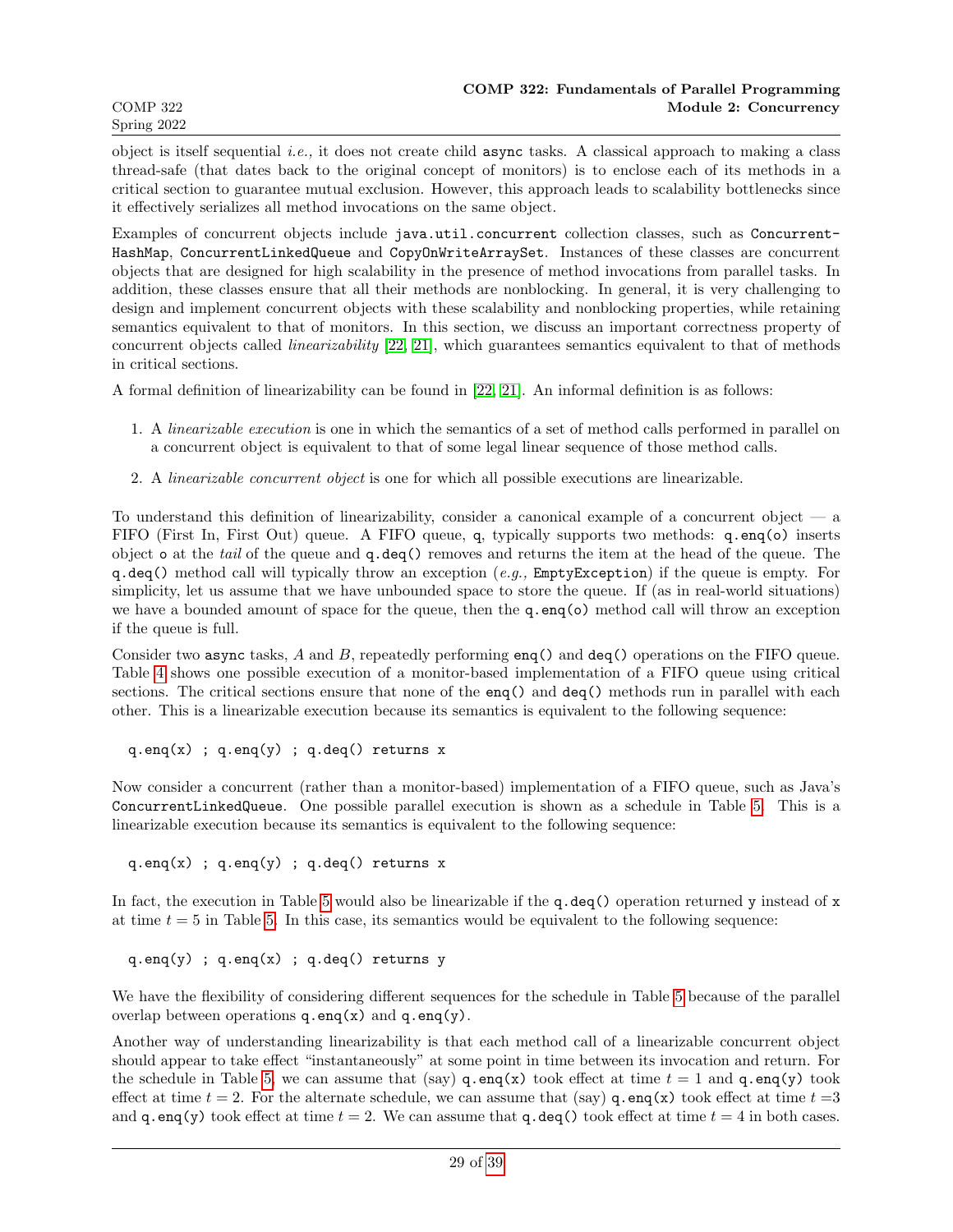| Time           | Task A                   | Task B                      |
|----------------|--------------------------|-----------------------------|
| 0              | Invoke $q$ . eng $(x)$   |                             |
| 1              | Work on $q$ . eng $(x)$  |                             |
| $\overline{2}$ | Work on $q$ . eng $(x)$  |                             |
| 3              | Return from $q$ . eng(x) |                             |
| 4              |                          | Invoke $q$ . eng $(y)$      |
| 5              |                          | Work on $q$ . eng $(y)$     |
| 6              |                          | Work on $q$ . eng $(y)$     |
| 7              |                          | Return from $q$ . eng $(y)$ |
| 8              |                          | Invoke $q$ . deq $()$       |
| 9              |                          | Return $x$ from $q$ . deq() |

<span id="page-29-0"></span>Table 4: Example of a linearizable execution of method calls on a monitor-based implementation of FIFO queue q by parallel tasks  $A$  and  $B$ 

| Time           | Task A                                                | Task $B$                    |
|----------------|-------------------------------------------------------|-----------------------------|
| O              |                                                       |                             |
|                | Invoke $q.\text{enq}(x)$<br>Work on $q.\text{enq}(x)$ | Invoke $q$ . eng $(y)$      |
| $\overline{2}$ | Work on $\mathtt{q}.\mathtt{enq(x)}$                  | Return from $q$ . eng $(y)$ |
| 3              | Return from $\tt q .\it eng(x)$                       |                             |
| 4              |                                                       | Invoke $q$ . deq $()$       |
| 5              |                                                       | Return $x$ from $q$ . deq() |

<span id="page-29-1"></span>Table 5: Example of a linearizable execution of method calls on a concurrent FIFO queue q by parallel tasks A and B (source: Figure 1 in  $[22]$ )

| Time           | Task A                      | Task $B$                    |
|----------------|-----------------------------|-----------------------------|
| $\theta$       | Invoke $q$ . en $q(x)$      |                             |
|                | Return from $q$ . en $q(x)$ |                             |
| $\overline{2}$ |                             | Invoke $q$ . eng $(y)$      |
| 3              | Invoke $q.deq()$            | Work on $q$ . eng $(y)$     |
| 4              | Work on q.deq()             | Return from $q$ . eng $(y)$ |
| 5              | Return $y$ from $q$ . deq() |                             |

<span id="page-29-2"></span>Table 6: Example of a non-linearizable execution of method calls on a concurrent FIFO queue q by parallel tasks  $A$  and  $B$  (source: Figure 1 in [\[22\]](#page-37-12))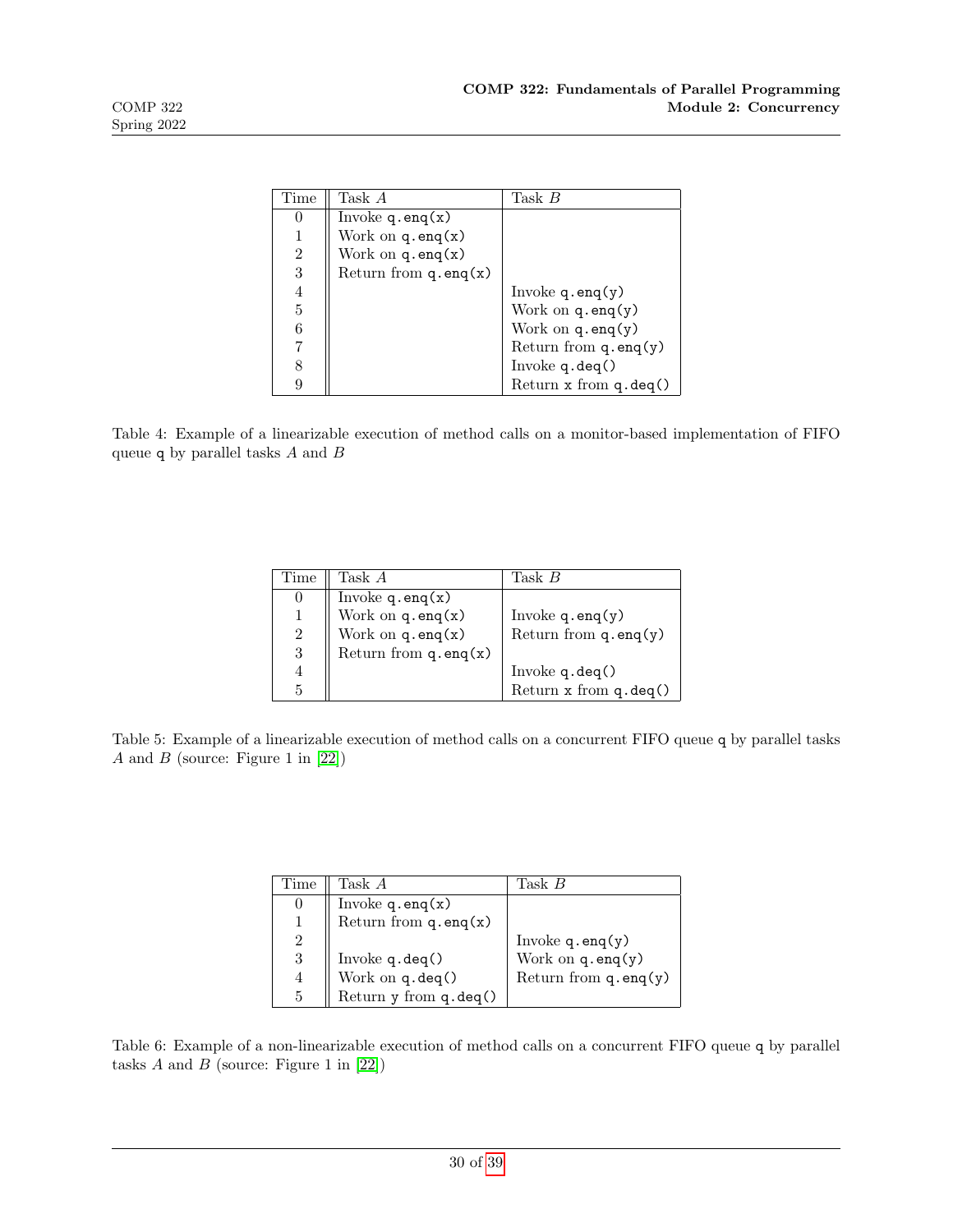

<span id="page-30-0"></span>Figure 15: A Computation Graph for the execution in Table [4.](#page-29-0) i-begin and i-end refer to the beginning and end of isolated statements.  $q \cdot \text{deg}() : x$  refers to a dequeue operation that returns x.

For the monitor-based implementation in Table [4,](#page-29-0) we have no choice but to pick times consistent with the  $q . eq(x)$ ;  $q . eq(q)$ ;  $q . deg()$  sequence.

Now, consider the parallel execution shown in Table [6.](#page-29-2) In this case, there is no parallel overlap between q.enq(x) and q.enq(y) since the return from q.enq(x) precedes the invocation of q.enq(y). Thus, q.enq(x) must precede q.enq(y) in all linear sequences of method calls invoked on q, and it would be illegal for the next q.deq() operation to return y. Hence, the execution in Table [6](#page-29-2) is non-linearizable.

Even with this brief discussion, it should be clear that linearizability is a desirable correctness property for concurrent objects.

### 7.4.1 Relating Linearizability to the Computation Graph model

How does the definition of linearizability in Section [7.4](#page-27-2) relate to the Computation Graph (CG) model that we have studied in the class? Since each method executed on a concurrent object is assumed to be sequential, the method's execution can be represented in the CG as a sequence of nodes (steps) connected by continue edges. Some of these nodes will be instances of isolated statements, and each such node may be the source and/or destination of serialization edges as a result.

Figure [15](#page-30-0) shows a CG for the monitor-based FIFO execution shown in Table [4.](#page-29-0) Since it's a monitor-based implementation, we assume that each enq() and deq() method is enclosed in an isolated statement. The i-begin and i-end nodes refer to the beginning and end of isolated statements, and q.deq():x refers to a dequeue operation that returns x. As before, the CG contains continue edges and serialization edges to represent orderings within and across tasks.

Recall the following rule for adding serialization edges to a CG:

Each time an isolated step,  $S'$ , is executed, we add a serialization edge from  $S$  to  $S'$  for each isolated step, S, that has already executed.

That is why we have two serialization edges from Task A to Task B in Figure [15,](#page-30-0) even though the second edge is redundant (transitive) if we take the continue edges in Task B into account. (For simplicity, we omit serialization edges when the source and destination steps belong to the same task, so there is no serialization edge from the first i-end node to the second i-begin node in Task B.) It is clear from this CG that the only legal sequence for the operations on q in this execution is q.enq(x);q.enq(y);q.deq():x. However, different executions with different serialization edges could lead to sequences q.enq(y);q.enq(x);q.deq():y and  $q$ .enq $(y)$ ; $q$ .deq $()$ : $y$ ; $q$ .enq $(x)$ .

The concept of a method call taking effect "instantaneously" can be translated to the CG by creating a reduced method-level version of the CG as shown in Figure [16.](#page-31-0) This reduction can be defined as follows: take the sequence of CG nodes  $a_i$  corresponding to a method call of interest and "collapse" it into a single node b to obtain a new graph, CG'. Each edge with source  $a_i$  in CG is redirected to source b in CG'. Likewise,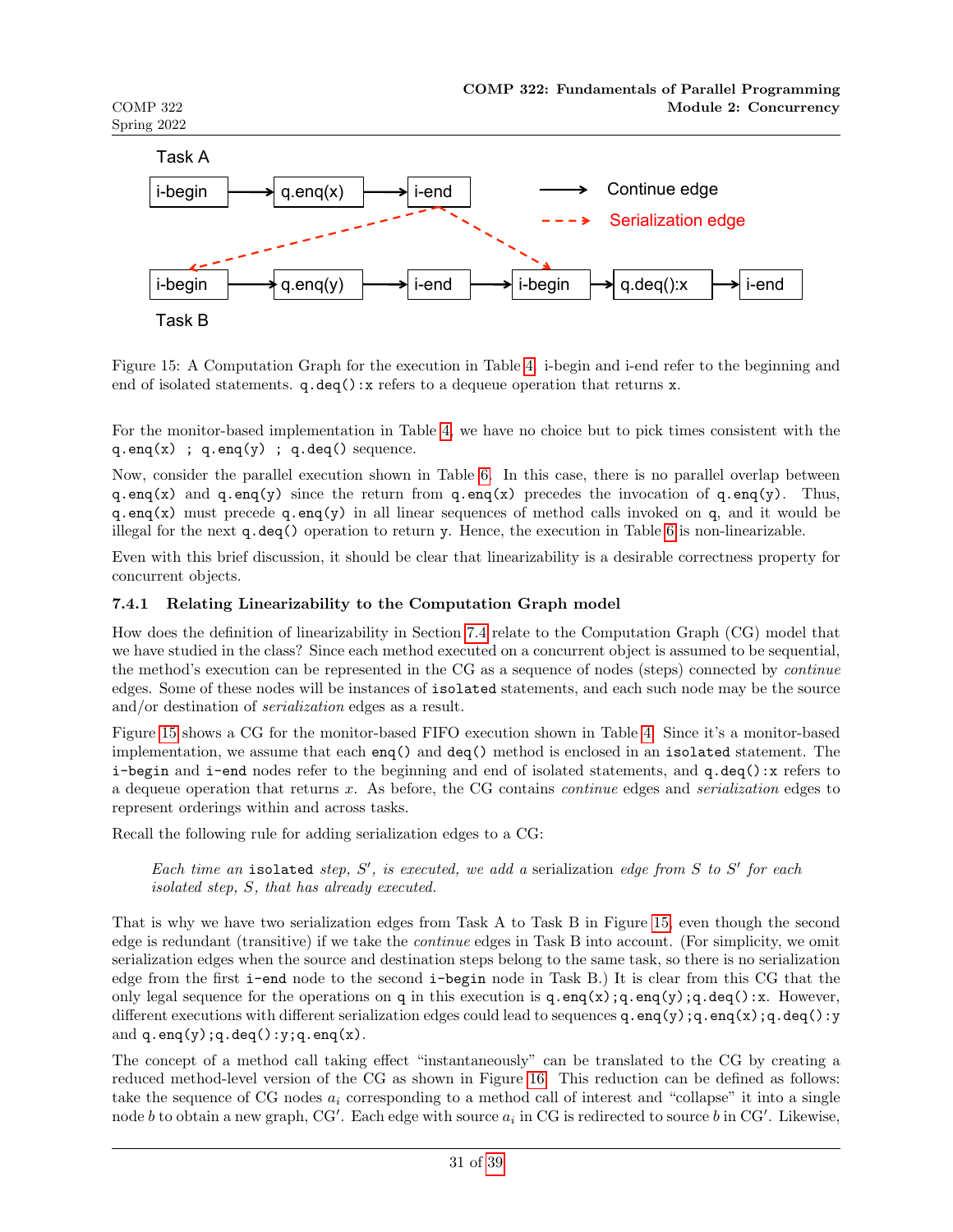

<span id="page-31-0"></span>Figure 16: Reduced method-level graph for CG in Figure [15](#page-30-0)



<span id="page-31-1"></span>Figure 17: A Computation Graph for the execution in Table [5.](#page-29-1)  $q$ .  $eng(x)_1$ ,  $q$ .  $eng(x)_2$  and  $q$ .  $eng(x)_3$  refer to three steps in the q.enq(x) method, the first and third of which are enclosed in isolated statements.

each edge with destination  $a_i$  in CG is redirected to destination b in CG'. Finally, if these redirections result in any self-loop edges of the form  $b \to b$  in CG', those self-loop edges are removed from CG'.

Given a reduced CG, a *sufficient condition* for linearizability is that the *reduced CG is acyclic* as in Figure [16.](#page-31-0) This means that if the reduced CG does not contain a directed cycle, then the underlying execution must be linearizable. However, the converse is not necessarily true, as we will see.

Figure [17](#page-31-1) shows a CG for the concurrent FIFO execution shown in Table [5.](#page-29-1) For this example, we assumed that the concurrent implementation split the the q.enq(x) method into three steps — q.enq(x)<sub>1</sub>, q.enq(x)<sub>2</sub> and  $q$ .eng(x)<sub>3</sub> — the first and third of which are enclosed in isolated statements. However, the q.eng(y) and the q.deq():x operations were implemented as single steps. Note that Figure [17](#page-31-1) shows serialization edges that are consistent with the execution in Table [5.](#page-29-1)

Figure [18](#page-32-1) shows the reduced method-level graph for the CG in Figure [17.](#page-31-1) This graph has a cycle because it contains edges in both directions between  $q$ .en $q(x)$  and  $q$ .en $q(y)$ . However, this execution is still linearizable, as discussed earlier. This confirms that it is not necessary that the reduced CG of a linearizable execution be acyclic.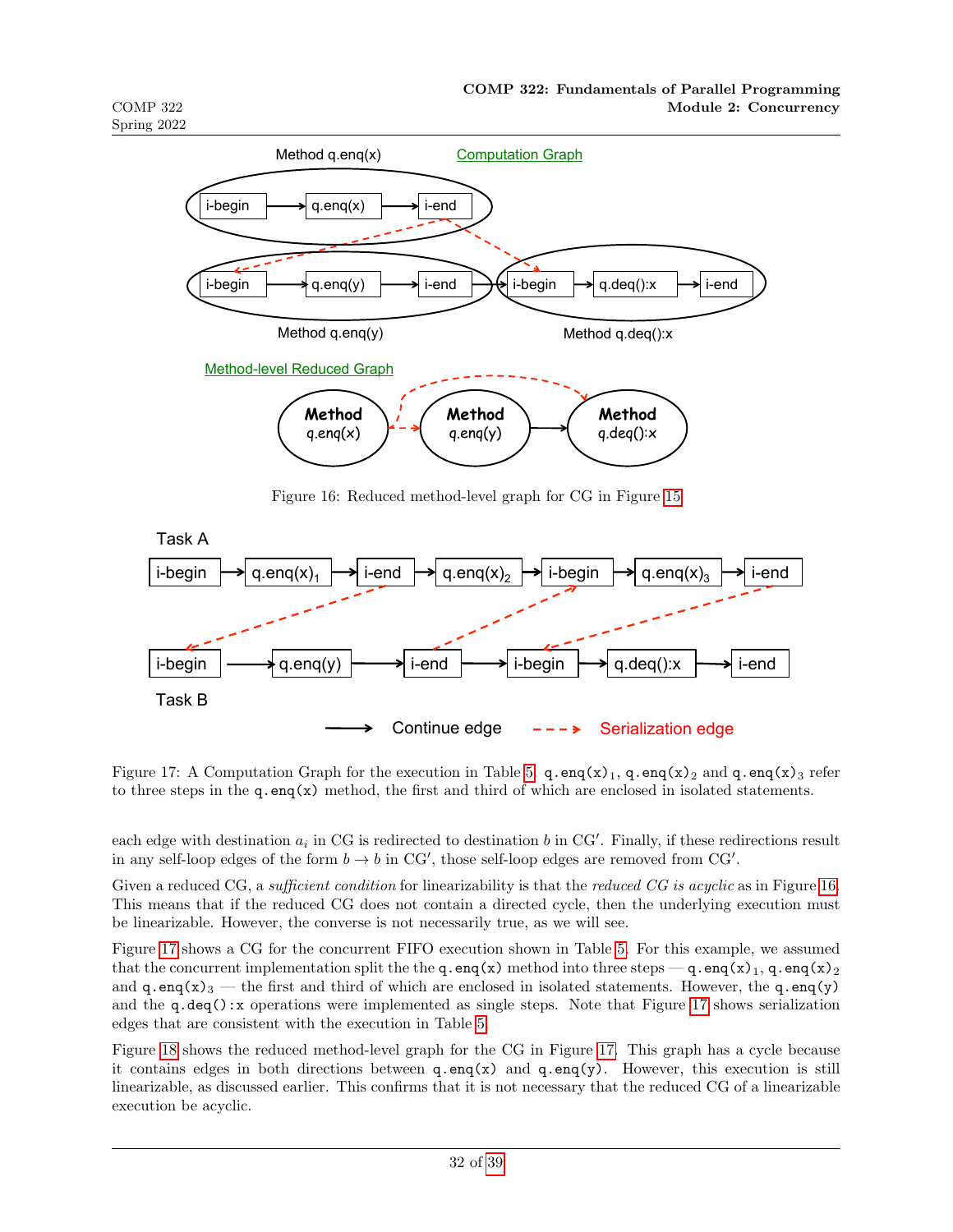

<span id="page-32-1"></span>Figure 18: Reduced method-level graph for CG in Figure [17](#page-31-1)

# <span id="page-32-0"></span>A Java Concurrent Collections

One of the biggest successes in object-oriented programming has been the creation of frameworks that encapsulate reusable code in different domains. A foundational domain that has received a lot of attention in this regard is collection data structures. A collection (container) is a data structure that "collects" multiple element objects into a single group. The Java Collections Framework [\[13\]](#page-37-14) includes a number of collection classes, some of which you may have already encountered when learning how to write sequential programs in Java  $(e.g.,$  Vector, ArrayList, Stack, TreeSet, and HashMap). These classes implement interfaces such as List, Queue, Set, SortedSet, and Map.

While the original Java Collections Framework (JCF) has been very successful for sequential programs, they pose a number of limitations for parallel programs. Many of the original JCF classes attempted to be "thread-safe" by ensuring that each public method in the class is "synchronized" i.e., acquires and releases a single lock on the collection each time a public method is invoked on the collection. Though simple, the one-lock-per-collection approach proved to be limiting in multiple ways — it did not offer a convenient way to lock multiple collections at the same time, it ended up serializing more computations than needed (thereby exacerbating the effect of Amdahl's Law), and it did not provide a clean deadlock avoidance guarantee as with HJ isolated statements.

Instead, it is more desirable to provide collection classes that are designed for concurrency up-front, and can provide the simplicity of isolated semantics coupled with the performance and scalability advantages akin to those offered by Java atomic variables. The java.util.concurrent collection classes [\[28,](#page-38-5) [17\]](#page-37-3) address this requirement. We will discuss three of these classes in this section: ConcurrentHashMap, ConcurrentLinkedQueue and CopyOnWriteArraySet. All operations in these three classes are nonblocking and can be freely used in any HJ program, just like the j.u.c.atomic.\* classes. Note that there are many j.u.c. classes that include blocking operations, and should not be used in an HJ program  $e.g.,$ ArrayBlockingQueue, CountDownLatch, CyclicBarrier, DelayQueue, Exchanger, FutureTask, LinkedBlockingQueue, Phaser PriorityBlockingQueue, Semaphore, and SynchronousQueue. However, most of these classes provide functionalities that are already available in HJ e.g., CyclicBarrier, Phaser, CountDownLatch, and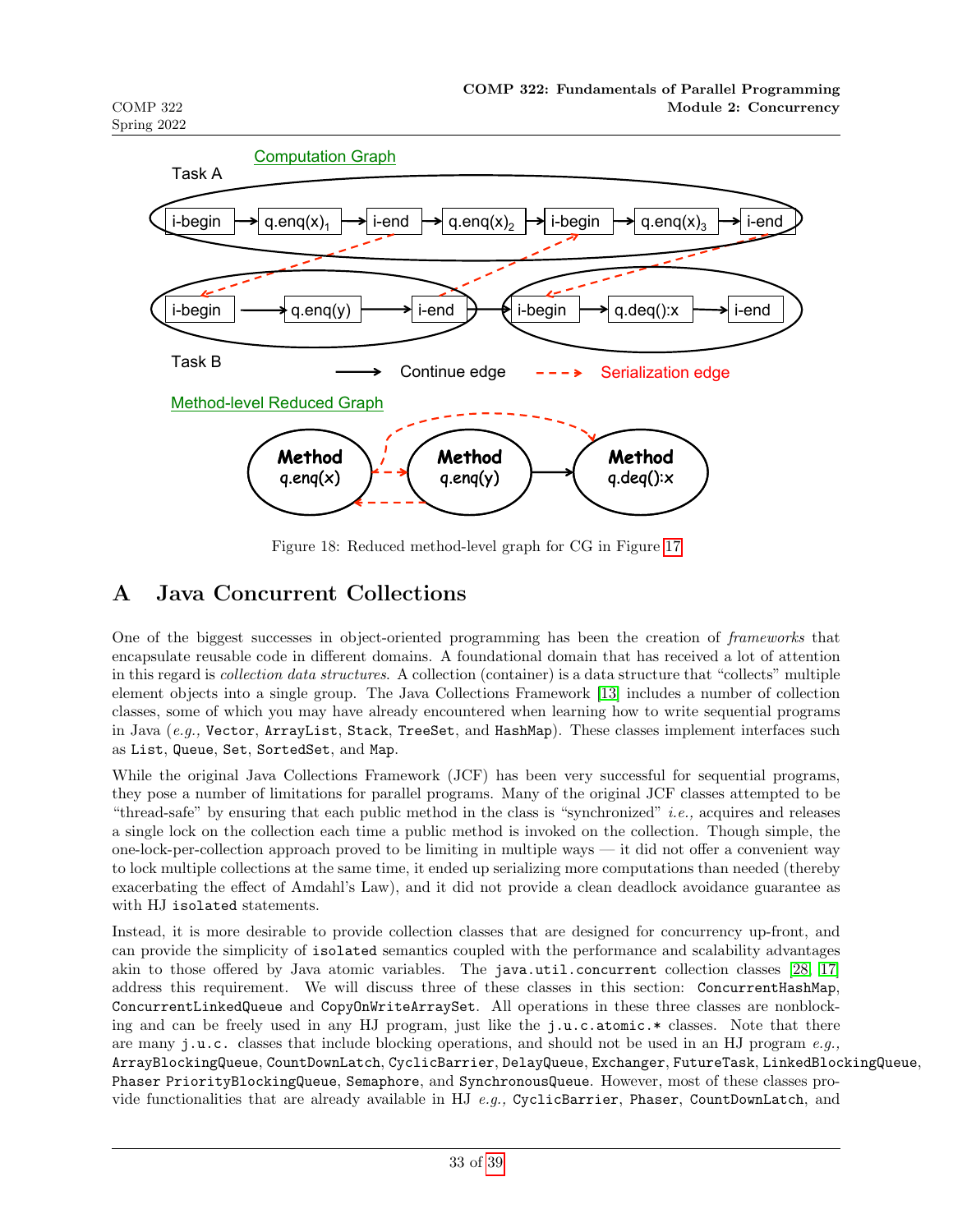Semaphore are all subsumed by HJ phasers.

#### <span id="page-33-0"></span>A.1 java.util.concurrent.ConcurrentHashMap

The Map interface in Java [\[6\]](#page-36-4) is used to define key-value mappings for a given domain. It includes basic operations such as put(key, value), get(key) and remove(key). There are many applications where it is important to keep track of key-value mappings including software caches (where a program stores key-value maps obtained from an external source such as a database), dictionaries, and even sparse arrays.

There are multiple implementations for the Map interface available in a Java runtime environment. The HashMap class is completely unsynchronized and assumes that all necessary synchronization is handled by the caller. In the absence of detailed knowledge of the internals of the HashMap implementation, any client will likely play safe and ensure that an entire operation such as put or get is performed in a isolated statement or while some lock is held. However, these operations may take more than constant time due to traversals of multiple objects and the need to call an equals() method on each object traversed. As a result, this approach could add significantly to the serialization in a parallel program.

The j.u.c.ConcurrentHashMap class package implements the Map interface with more parallelism (less serialization) in a parallel context than the approaches discussed above. In fact, it implements the ConcurrentMap sub-interface of Map which includes four additional methods — putIfAbsent(key, value), remove(key, value), replace(key,value), and replace(key,oldValue,newValue).

An instance of ConcurrentHashMap permits retrieval operations, such as  $get()$ , to overlap with update operations, such as put() and remove(). The result of a get() operation will depend on which update operations have completed prior to the start of the  $get()$ . Thus, single-element operations such as  $put()$ , get(), and remove() all appear to be atomic with respect to each other.

However, ConcurrentHashMap also supports aggregate operations such as putAll() and clear(). It is not practical to make these operations appear atomic in a parallel context since they involve multiple elements. As a result, a single-element operation may observe an intermediate state where only some of the entries being inserted by a putAll() operation have been inserted, or where only some of the entries being removed by a clear() operation have been removed.

Given the widespread use of multithreaded and parallel applications in mainstream software, the ConcurrentHashMap is increasing in popularity. Listing [18](#page-33-1) shows a sample usage of ConcurrentHashMap from an open source project.

```
1 public abstract class BaseDirectory extends BaseItem implements Directory {
2 Map files = new ConcurrentHashMap();
 3 . . .
4 public Map get Files () {
5 return files;
6 \rightarrow7 public boolean has (File item) {
|8| return get Files (). contains Value (item);
9 }
10 public Directory add (File file) {
11 String key = file.getName();
12 if (key = null) throw new Error (\ldots);
13 get Files (). put (key, file);
14 . . .
15 return this;
16 }
17 public Directory remove (File item) throws NotFoundException {
18 if (has (item)) {
19 \left| \right| get Files (). remove (item.getName ());
20\,21 } else throw new NotFoundException ("can 't_remove_unrelated_item");
```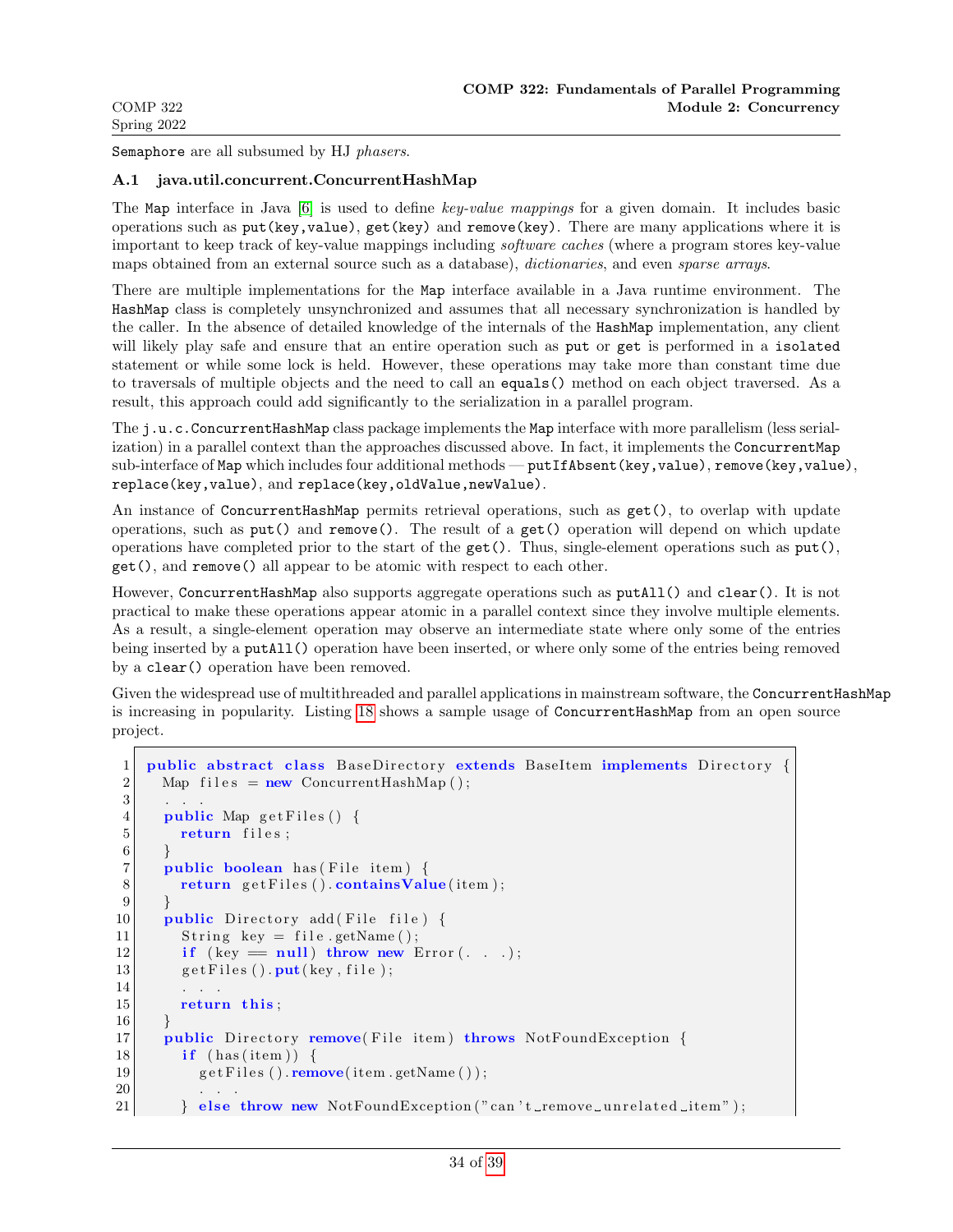| COMP <sub>322</sub><br>Spring 2022 |  | CONI 322. Fundamentals of Farance Flogramming | Module 2: Concurrency |  |
|------------------------------------|--|-----------------------------------------------|-----------------------|--|
| 22<br> 23                          |  |                                               |                       |  |

COMP 322: Fundamentals of Parallel Programming

Listing 18: Example usage of ConcurrentHashMap in org.mirrorfinder.model.BaseDirectory [\[2\]](#page-36-5)

### <span id="page-34-0"></span>A.2 java.util.concurrent.ConcurrentLinkedQueue

The Queue interface in Java [\[7\]](#page-36-6) defines a collection of elements typically inserted and removed in FIFO (first-in-first-out) order, using operations such as add() and poll(). The j.u.c.ConcurrentLinkedQueue class implements the Queue interface with more parallelism (less serialization) than a synchronized queue. Consistent with FIFO order, new elements are inserted at the tail of the queue, and the queue retrieval operations obtain elements at the head of the queue.

There is no bound on the size of a ConcurrentLinkedQueue, so an add(o) operation for a non-null object always succeeds (assuming that the program does not run out of memory). offer(o) is an alternative name for  $add(o)$ .

The semantics for removing an object from a queue leads to some interesting possibilities. There is a remove(o) operation that attempts to remove a specified object and returns null if the object is in the queue. The ConcurrentLinkedQueue class also has a poll() operation that returns null if the queue is empty and removes the head of the queue otherwise. This is in contrast to the LinkedBlockingQueue.take() operation which blocks when the queue is empty.

Like ConcurrentHashMap, ConcurrentLinkedQueue is also widely used in practice. Listing [19](#page-34-2) shows a sample usage of ConcurrentLinkedQueue from an open source project.

```
1 class BufferPool15Impl implements BufferPool.BufferPoolAPI {
2 protected int maxSize;
3 protected AtomicInteger size = new AtomicInteger (0);
4 protected ConcurrentLinkedQueue queue = new ConcurrentLinkedQueue ();
 5 . . .
6 public XByteBuffer getBuffer (int minSize, boolean discard) {
7 XByteBuffer buffer = (XByteBuffer) queue . poll ();
8 if ( buffer != null ) size.addAndGet(-buffer.getCapacity());
9 if ( buffer = null ) buffer = new XByteBuffer (minSize, discard);
10 else if ( buffer .getCapacity () \leq minSize ) buffer .expand (minSize);
11 . .
12 return buffer;
13 }
14 public void returnBuffer (XByteBuffer buffer) {
15 if ( (size \text{get}() + buffer \text{getCapacity}() \leq maxSize ) {
16 size \cdot addAndGet(buffer.getCapacity());17 queue . offer ( buffer );
18 }
19 }
20 }
```
Listing 19: Example usage of ConcurrentLinkedQueue in org.apache.catalina.tribes.io.BufferPool15Impl [\[8\]](#page-36-7)

#### <span id="page-34-1"></span>A.3 java.util.concurrent.CopyOnWriteArraySet

Like a set in Mathematics, the Set interface in Java [\[10\]](#page-37-15) defines a collection of elements that is prohibited from containing any duplicates, as defined by the equals() method on the objects in the collection. The j.u.c.CopyOnWriteArraySet class implements the Set interface with more parallelism (less serialization) than a synchronized set data structure by using an array-based data structure. Unlike ConcurrentHashMap and ConcurrentLinkedQueue, the CopyOnWriteArraySet class achieves thread safety by making copies of the set as needed. This makes it well suited for applications in which sets are not large, and read operations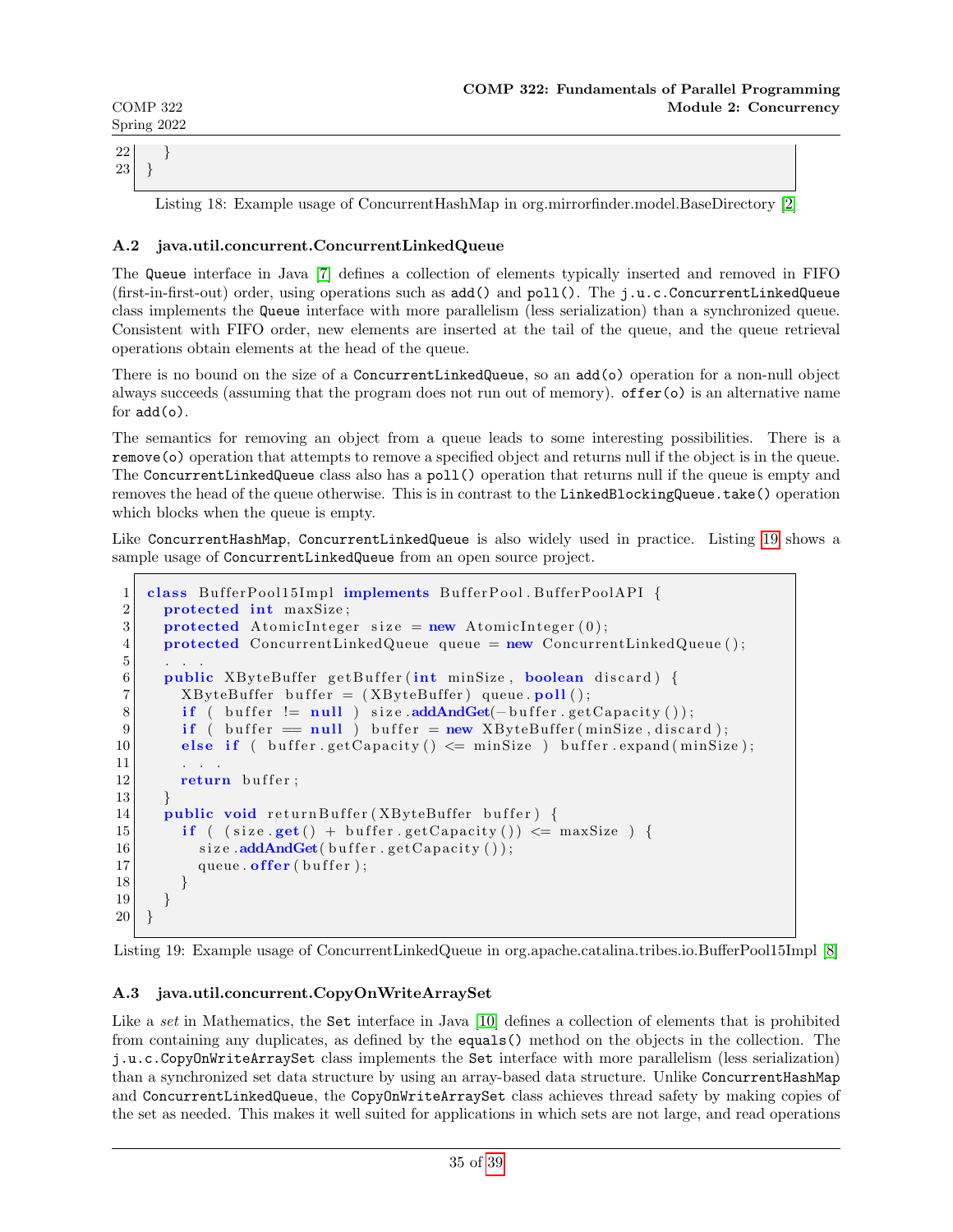dominate update operations in frequency. This is because update operations such as add() and remove() involve making copies of the array. However, iterators can traverse array "snapshots" efficiently without worrying about changes during the traversal.

Listing [20](#page-36-8) shows a sample usage of CopyOnWriteArraySet from an open source project.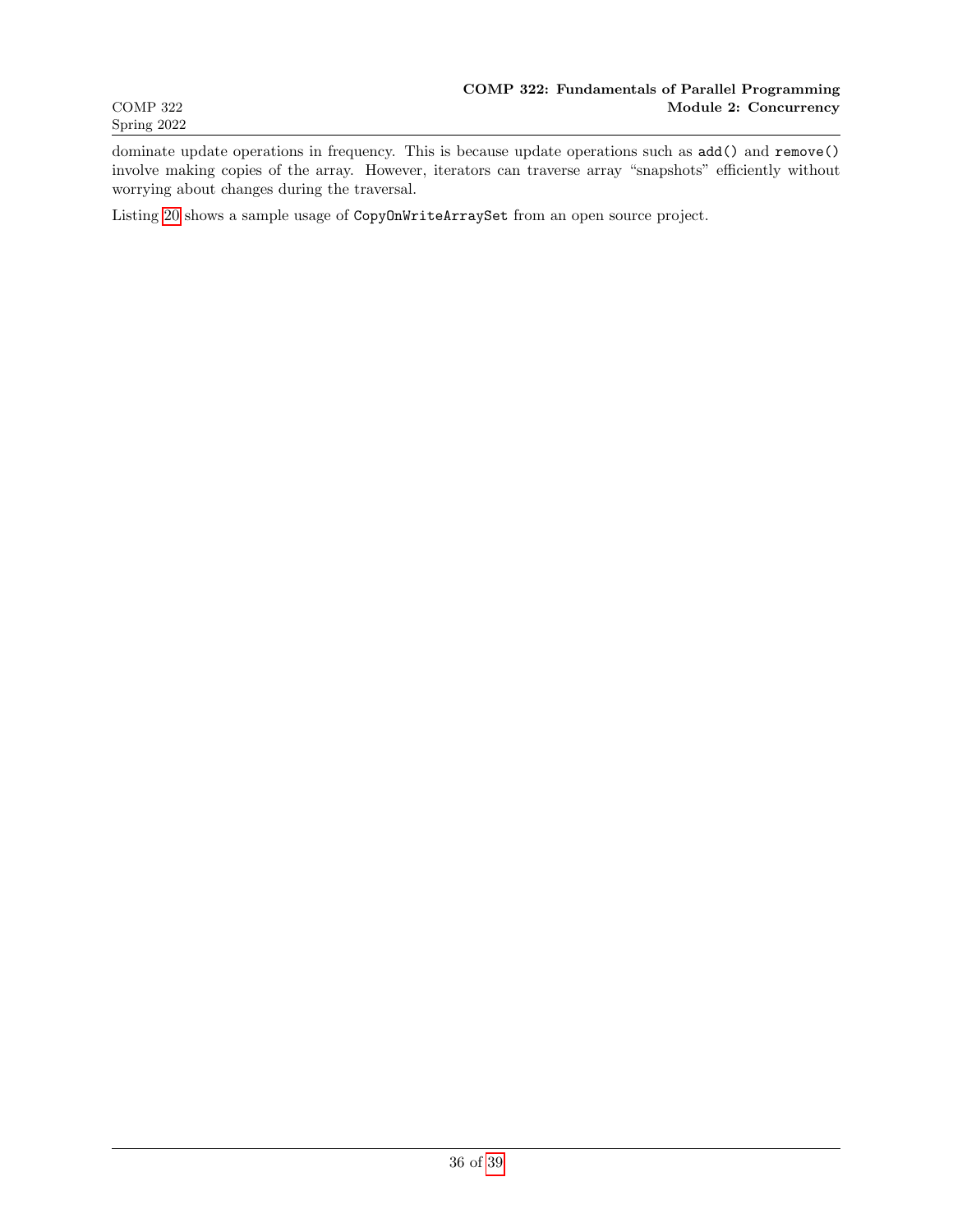```
1 public class Default TemplateLoader implements TemplateLoader, Serializable
\overline{2}3 private Set resolvers = new CopyOnWriteArraySet();
4 public void addResolver (ResourceResolver res)
5 {
6 resolvers.add(res);
7 }
8 public boolean template Exists (String name)
9 {
10 for (Iterator i = resolvers.iterator (); i.hasNext();) {
11 if (( ( ( Resource Resolver ) i. next ( ) ). resource Exists (name ) ) return true
|12| }
13 return false;
14 }
15 public Object findTemplateSource (String name) throws IOException
16 {
17 for (Iterator i = resolvers iterator (); i hasNext();) {
18 CachedResource res = ((ResourceResolver) i.next()).getResource(name);19 if (res != null) return res;
20 }
21 return null;
|22| }
|23| }
```
Listing 20: Example usage of CopyOnWriteArraySet in org.norther.tammi.spray.freemarker.DefaultTemplateLoader [\[11\]](#page-37-16)

# References

- <span id="page-36-2"></span>[1] java.lang.Callable interface. URL [http://download.oracle.com/javase/1.5.0/docs/api/java/](http://download.oracle.com/javase/1.5.0/docs/api/java/util/concurrent/Callable.html) [util/concurrent/Callable.html](http://download.oracle.com/javase/1.5.0/docs/api/java/util/concurrent/Callable.html).
- <span id="page-36-5"></span>[2] ConcurrentHashMap Java Source Code example from org.mirrorfinder.model.BaseDirectory. URL [http://www.javadocexamples.com/java\\_source/org/mirrorfinder/model/BaseDirectory.java.](http://www.javadocexamples.com/java_source/org/mirrorfinder/model/BaseDirectory.java.html) [html](http://www.javadocexamples.com/java_source/org/mirrorfinder/model/BaseDirectory.java.html).
- <span id="page-36-3"></span>[3] java.util.concurrent.FutureTask class. URL [http://download.oracle.com/javase/1.5.0/docs/api/](http://download.oracle.com/javase/1.5.0/docs/api/java/util/concurrent/FutureTask.html) [java/util/concurrent/FutureTask.html](http://download.oracle.com/javase/1.5.0/docs/api/java/util/concurrent/FutureTask.html).
- <span id="page-36-1"></span>[4] java.lang.Thread. URL [http://download.oracle.com/javase/1.5.0/docs/api/java/lang/Thread.](http://download.oracle.com/javase/1.5.0/docs/api/java/lang/Thread.html) [html](http://download.oracle.com/javase/1.5.0/docs/api/java/lang/Thread.html).
- <span id="page-36-0"></span>[5] Package java.util.concurrent.atomic. URL [http://download.oracle.com/javase/1.5.0/docs/api/](http://download.oracle.com/javase/1.5.0/docs/api/java/util/concurrent/atomic/package-summary.html) [java/util/concurrent/atomic/package-summary.html](http://download.oracle.com/javase/1.5.0/docs/api/java/util/concurrent/atomic/package-summary.html).
- <span id="page-36-4"></span>[6] The Map Interface. URL [http://download.oracle.com/javase/tutorial/collections/](http://download.oracle.com/javase/tutorial/collections/interfaces/map.html) [interfaces/map.html](http://download.oracle.com/javase/tutorial/collections/interfaces/map.html).
- <span id="page-36-6"></span>[7] The Queue Interface, . URL [http://download.oracle.com/javase/tutorial/collections/](http://download.oracle.com/javase/tutorial/collections/interfaces/queue.html) [interfaces/queue.html](http://download.oracle.com/javase/tutorial/collections/interfaces/queue.html).
- <span id="page-36-7"></span>[8] ConcurrentLinkedQueue Java Source Code example from org.apache.catalina.tribes.io.BufferPool15Impl, . URL [http://www.javadocexamples.com/java\\_source/org/apache/catalina/tribes/io/](http://www.javadocexamples.com/java_source/org/apache/catalina/tribes/io/BufferPool15Impl.java.html) [BufferPool15Impl.java.html](http://www.javadocexamples.com/java_source/org/apache/catalina/tribes/io/BufferPool15Impl.java.html).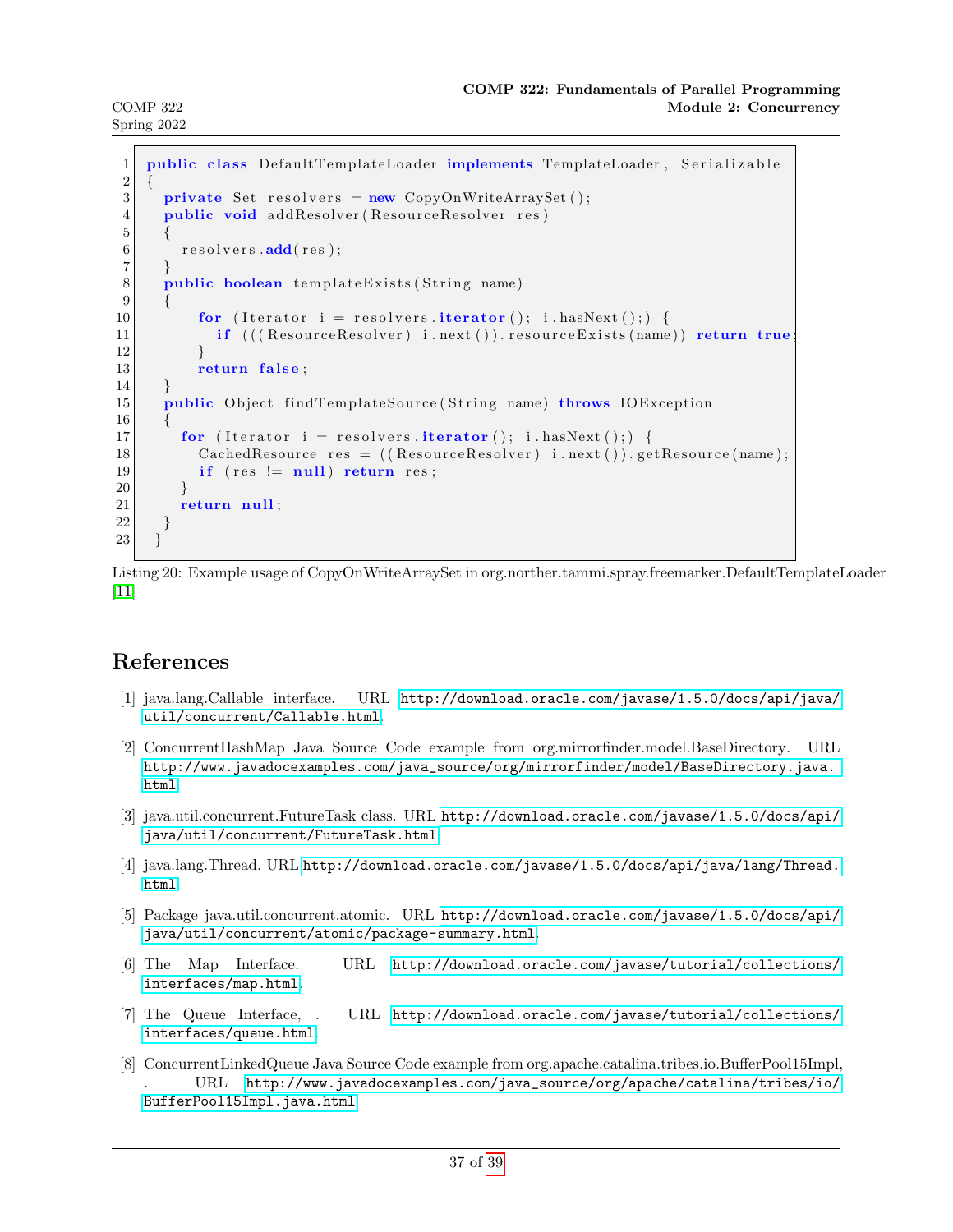- <span id="page-37-10"></span>[9] java.lang.Runnable interface. URL [http://download.oracle.com/javase/1.5.0/docs/api/java/](http://download.oracle.com/javase/1.5.0/docs/api/java/lang/Runnable.html) [lang/Runnable.html](http://download.oracle.com/javase/1.5.0/docs/api/java/lang/Runnable.html).
- <span id="page-37-15"></span>[10] The Set Interface, . URL [http://download.oracle.com/javase/tutorial/collections/](http://download.oracle.com/javase/tutorial/collections/interfaces/set.html) [interfaces/set.html](http://download.oracle.com/javase/tutorial/collections/interfaces/set.html).
- <span id="page-37-16"></span>[11] CopyOnWriteArraySet Java Source Code example from org.norther.tammi.spray.freemarker.DefaultTemplateLoader, . URL [http://www.javadocexamples.com/java\\_source/org/norther/tammi/spray/freemarker/](http://www.javadocexamples.com/java_source/org/norther/tammi/spray/freemarker/DefaultTemplateLoader.java.html) [DefaultTemplateLoader.java.html](http://www.javadocexamples.com/java_source/org/norther/tammi/spray/freemarker/DefaultTemplateLoader.java.html).
- <span id="page-37-8"></span>[12] Gul Agha. Actors: a model of concurrent computation in distributed systems. MIT Press, Cambridge, MA, USA, 1986. ISBN 0-262-01092-5.
- <span id="page-37-14"></span>[13] Joshua Bloch. Java Collections Framework. URL [http://download.oracle.com/javase/tutorial/](http://download.oracle.com/javase/tutorial/collections) [collections](http://download.oracle.com/javase/tutorial/collections).
- <span id="page-37-1"></span>[14] Shailender Chaudhry, Robert Cypher, Magnus Ekman, Martin Karlsson, Anders Landin, Sherman Yip, Håkan Zeffer, and Marc Tremblay. Rock: A high-performance sparc cmt processor. IEEE Micro, 29:6–16, March 2009. ISSN 0272-1732. URL <http://portal.acm.org/citation.cfm?id=1550399.1550516>.
- <span id="page-37-9"></span>[15] L. Dagum and R. Menon. OpenMP: An industry standard API for shared memory programming. IEEE Computational Science & Engineering, 1998.
- <span id="page-37-0"></span>[16] Edsger W. Dijkstra. The structure of the "the"-multiprogramming system. In Proceedings of the first ACM symposium on Operating System Principles, SOSP '67, pages 10.1–10.6, New York, NY, USA, 1967. ACM. URL <http://doi.acm.org/10.1145/800001.811672>.
- <span id="page-37-3"></span>[17] B. Goetz. Java Concurrency In Practice. Addison-Wesley, 2007.
- <span id="page-37-5"></span>[18] A. Gottlieb, R. Grishman, C.P. Kruskal, K.P. McAuliffe, L. Rudolph, and M. Snir. The nyu ultracomputer — designing an mimd shared memory parallel computer. IEEE Transactions on Computers, 32:175–189, 1983. ISSN 0018-9340. URL [http://doi.ieeecomputersociety.org/10.1109/TC.1983.](http://doi.ieeecomputersociety.org/10.1109/TC.1983.1676201) [1676201](http://doi.ieeecomputersociety.org/10.1109/TC.1983.1676201).
- <span id="page-37-4"></span>[19] Allan Gottlieb, Boris D. Lubachevsky, and Larry Rudolph. Basic techniques for the efficient coordination of very large numbers of cooperating sequential processors. ACM Trans. Program. Lang. Syst., 5:164– 189, April 1983. ISSN 0164-0925. URL <http://doi.acm.org/10.1145/69624.357206>.
- <span id="page-37-2"></span>[20] Habanero. Habanero Java programming language. http://habanero.rice.edu/hj, Dec 2009.
- <span id="page-37-13"></span>[21] Maurice Herlihy and Nir Shavit. The art of multiprocessor programming. Morgan Kaufmann, 2008. ISBN 978-0-12-370591-4. URL <http://www.elsevierdirect.com/companion.jsp?ISBN=9780123705914>.
- <span id="page-37-12"></span>[22] Maurice P. Herlihy and Jeannette M. Wing. Linearizability: a correctness condition for concurrent objects. ACM Trans. Program. Lang. Syst., 12:463–492, July 1990. ISSN 0164-0925. URL [http:](http://doi.acm.org/10.1145/78969.78972) [//doi.acm.org/10.1145/78969.78972](http://doi.acm.org/10.1145/78969.78972).
- <span id="page-37-6"></span>[23] Carl Hewitt, Peter Bishop, and Richard Steiger. Artificial Intelligence A Universal Modular ACTOR Formalism for Artificial Intelligence. Proceedings of the 3rd International Joint Conference on Artificial Intelligence, Stanford, CA, August 1973.
- <span id="page-37-7"></span>[24] Hewitt, Carl and Baker, Henry G. Actors and Continuous Functionals. Technical report, Massachusetts Institute of Technology, Cambridge, MA, USA, February 1978.
- <span id="page-37-11"></span>[25] C. A. R. Hoare. Monitors: an operating system structuring concept, pages 272–294. Springer-Verlag New York, Inc., New York, NY, USA, 2002. ISBN 0-387-95401-5. URL [http://portal.acm.org/](http://portal.acm.org/citation.cfm?id=762971.762982) [citation.cfm?id=762971.762982](http://portal.acm.org/citation.cfm?id=762971.762982).